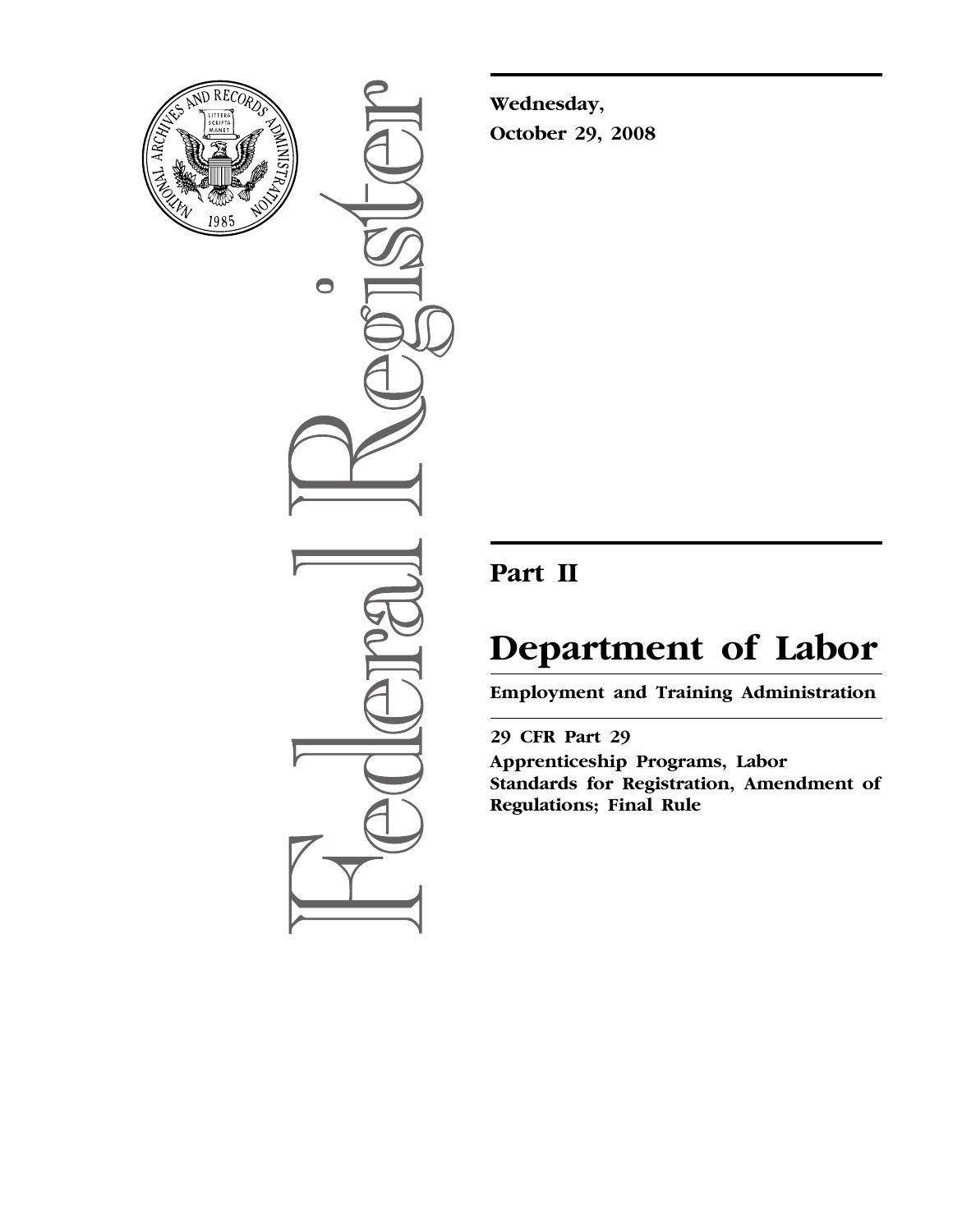#### **DEPARTMENT OF LABOR**

**Employment and Training Administration** 

#### **29 CFR Part 29**

**RIN 1205–AB50** 

# **Apprenticeship Programs, Labor Standards for Registration, Amendment of Regulations**

**AGENCY:** Employment and Training Administration, Labor. **ACTION:** Final rule.

**SUMMARY:** The Department of Labor (DOL or Department) is issuing this final rule to update regulations that implement the National Apprenticeship Act of 1937. 29 U.S.C. 50. DOL issued a notice of proposed rulemaking (NPRM) on December 13, 2007, outlining proposed updates to labor standards, policies and procedures for the registration, cancellation and deregistration of apprenticeship programs, apprenticeship agreements, and administration of the National Apprenticeship System. 72 FR 71020, Dec. 13, 2007.

**DATES:** *Effective date:* The final rule will become effective December 29, 2008.

**FOR FURTHER INFORMATION CONTACT:** John Ladd, Administrator, Office of Apprenticeship, 200 Constitution Avenue, NW., Room N5311, Washington, DC 20210, e-mail *[ladd.john@dol.gov](mailto:ladd.john@dol.gov)*; Telephone (202) 693–2796 (this is not a toll-free number) or (877) 889–5627 (TTY/TDD).

**SUPPLEMENTARY INFORMATION:** This preamble is divided into three sections. Section I provides general background information on the development of the final rule. Section II discusses the comments and regulatory changes in the final rule. Section III covers the administrative requirements for this final rule as mandated by statute and executive order.

#### **I. Background**

On December 13, 2007, the Department published an NPRM (72 FR 71020, Dec. 13, 2007) proposing to revise the regulations that implement the National Apprenticeship Act of 1937. We initially invited comments for a 60-day period through February 12, 2008. Several commenters submitted requests for an extension of the comment period. In response, we published a notice (73 FR 7693, Feb. 11, 2008) extending the comment period by 30 days. The comment period closed on March 12, 2008.

Unique, individual comments received during the comment period following publication of the NPRM have been posted on *[www.regulations.gov](http://www.regulations.gov)*. Although we considered all comments, duplicate copies of comments were not posted.

The National Apprenticeship Act of 1937 authorized DOL to formulate and promote the furtherance of labor standards necessary to safeguard the welfare of apprentices, to extend the application of such standards by encouraging their inclusion in contracts of apprenticeship, to bring together employers and labor for the formulation of programs of apprenticeship, and to cooperate with State agencies engaged in the formulation and promotion of standards of apprenticeship.

The Department promulgated regulations for implementing the National Apprenticeship Act in 1977. The regulations govern the National Apprenticeship System in which the Department, State agencies, industry leaders, employers, employer associations, labor-management organizations (primarily consisting of labor organizations and employers), and educational institutions collaborate, develop, operate, and oversee apprenticeship programs that draw on the skills and knowledge that business and industry needs from its employees, to ensure that apprentices develop upto-date and relevant skills. In the 30 years since, the Department and its partners in the National Apprenticeship System have recognized that technological advances, demographic changes, and globalization have significantly altered the context in which apprenticeship programs operate. The Department and its partners recognize that for registered apprenticeship to keep pace with these changes, and to continue apprenticeship's vital role in developing a skilled, competitive workforce, the regulatory framework for registration of apprenticeship programs and administration of the National Apprenticeship System must be updated. For example, many program sponsors have requested more flexibility in the requirements for provision of related technical instruction. Other program sponsors, particularly in industries that have not traditionally used registered apprenticeship, have sought flexibility in the requirements for length of time in the on-the-job learning component so that apprentices could progress toward program completion based on demonstration of competencies. The Government Accountability Office's August 2005 report, ''Registered Apprenticeship Programs: Labor Can Better Use Data to Target Oversight,'' and the Office of

Management and Budget's Program Assessment Rating Tool (PART) review of Registered Apprenticeship, have emphasized the need to improve program quality and accountability in the National Apprenticeship System.

The December 13, 2007 NPRM proposed to revise 29 CFR part 29 based on these developments and in consultation with the Advisory Committee on Apprenticeship (ACA), the National Association of State and Territorial Apprenticeship Directors (NASTAD), and State Apprenticeship Agencies. This final rule implements changes to 29 CFR part 29 that will increase flexibility, enhance program quality and accountability, and promote apprenticeship opportunity in the 21st century, while continuing to safeguard the welfare of apprentices. In addition to the specific changes discussed below, we have made minor editorial changes throughout the final rule.

The final rule takes effect on December 29, 2008. However, States will have up to a 2-year period in which to make the changes to State law, regulation and/or policy needed to come into compliance with this final rule before having to apply for continued recognition under § 29.13(c). The Department will work with States to make as seamless as possible the transition from State laws recognized under current regulations to State laws recognized under the final rule.

# **II. Discussion of the Comments and Regulatory Changes**

#### *Summary of Comments*

The Department received 2,660 submissions commenting on the NPRM by the close of the comment period. All comments were carefully reviewed. We found 2,437 to be cover letters, form letters or duplicates, a preponderance of which were from members of a single employer association supporting the proposed regulatory changes. Of the 223 non-duplicative comments, the majority were from labor organizations and employer associations that sponsor registered apprenticeship programs, and state government entities. All relevant comments are discussed below. In response to these comments we made several substantive changes which are discussed below.

Twenty-five commenters expressed general support for the NPRM and agreed that the proposed changes will update, improve, and advance the mission of the National Apprenticeship System to meet the needs of today's industry and economy. Other commenters generally commended the Department for improving and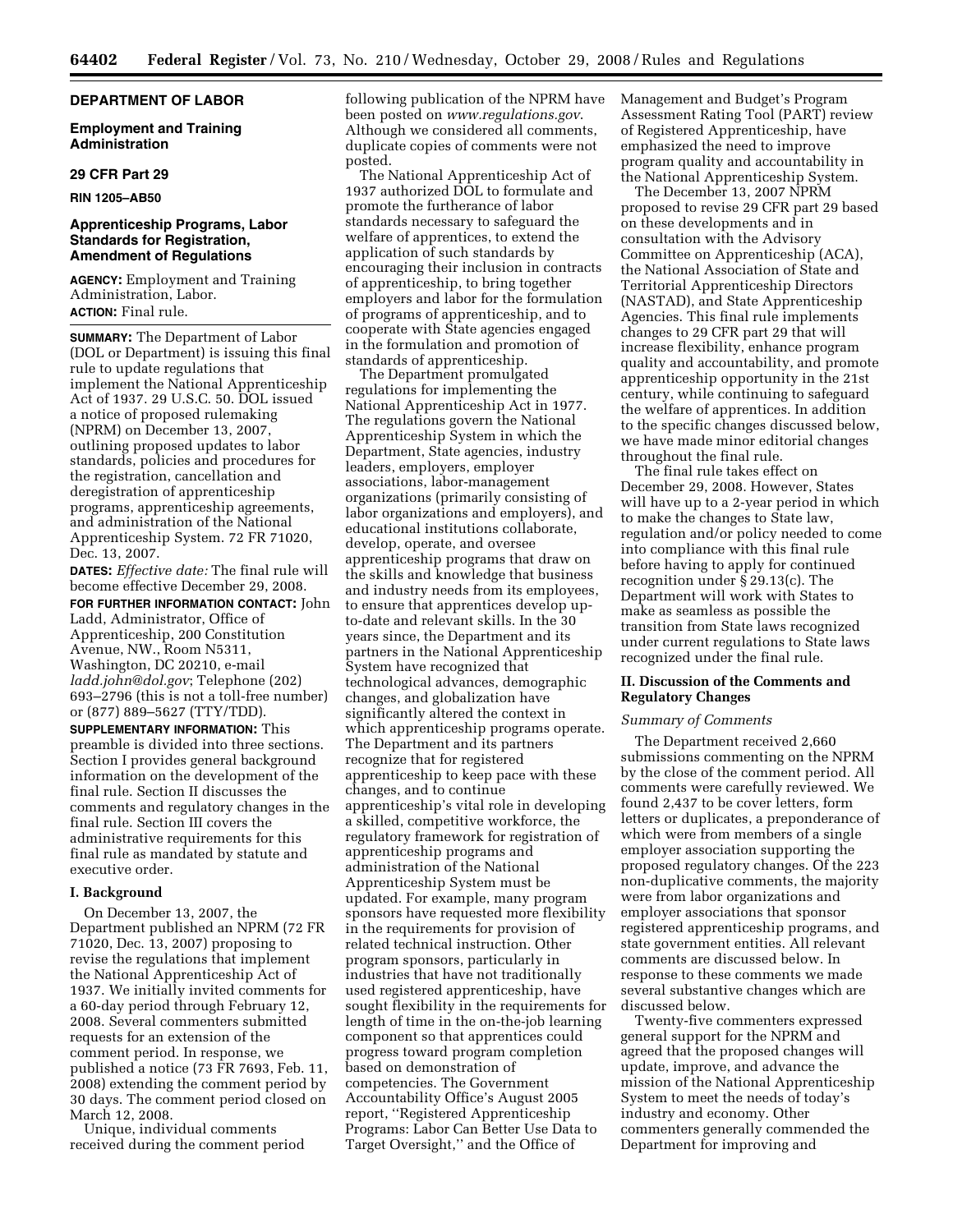promoting registered apprenticeship and the National Apprenticeship System.

Twenty-five commenters generally preferred the current regulatory framework for registered apprenticeship over the proposed changes, stating that the current regulations work well and that the proposed changes are unnecessary. We also received comments indicating disapproval of the proposed changes due to concerns over the potential impact on State agencies. Additional commenters suggested that the proposed changes may impact certain apprenticeship programs more than others. A few commenters disapproved of the proposed changes due to the potential implications for apprentices.

#### *Discussion of Comments*

#### Purpose and Scope (§ 29.1)

A few commenters agreed with the addition to the Purpose and Scope of the phrase ''promote apprenticeship opportunity.'' They noted that this addition is a fundamental objective of the National Apprenticeship Act and should be expressly included in DOL regulations.

*Response:* After review of the comments we will promulgate the rule as proposed.

#### Definitions (§ 29.2)

Section 29.2 clarifies and redesignates existing definitions and establishes new definitions for certain terms used in the registration of apprenticeship programs and in the ongoing operations of the National Apprenticeship System. We proposed to carry forward the following existing definitions for terms defined in the original regulations: ''administrator,'' ''apprentice,'' ''apprenticeship program,'' ''cancellation,'' ''Department,'' ''employer,'' ''Federal purposes,'' ''registration of an apprenticeship agreement,'' ''registration of an apprenticeship program,'' ''sponsor,'' and ''State.'' Accordingly, we did not invite comments on these terms. Similarly, the final rule carries forward the definitions for these terms, as contained in the existing regulations. Of the proposed new and amended definitions, we did not receive comments on the definitions for ''Office of Apprenticeship,'' ''Registration Agency,'' ''technical assistance,'' and ''State office.'' We made no changes to the proposed definitions of these terms.

We received one comment about the definitions in general. The commenter argued that the definitions in § 29.2 would require State Apprenticeship

Agencies to control and direct State Apprenticeship Councils, thus reversing traditional authority without any clear explanation of why the Department wants to change the council-agency relationship. The commenter also asserted that the definitions are an unauthorized intrusion on a State's legislative rights and priorities.

*Response:* We have determined that State Apprenticeship Agencies are the appropriate entities to receive the Department's grant of authority to register apprenticeship programs and apprentices for Federal purposes. For reasons enumerated below, we require the State Apprenticeship Agency to determine the role of the State Apprenticeship Council. Under the existing regulatory scheme, the Department's oversight of the National Apprenticeship System has been complicated by the fact that States in which the Registration Agencies are State Apprenticeship Councils vary considerably in their policies and procedures for the administration of registered apprenticeship for Federal purposes. For example, we have found it difficult to hold State Apprenticeship Councils accountable for conformity with the requirements of part 29 because the Councils are sometimes comprised of independent, appointed individuals, who may not be answerable to the State government agency that actually operates the daily functions of registered apprenticeship for Federal purposes in the State. In another case, the State Apprenticeship Council's limited involvement in the full time operations of the State's registered apprenticeship operations has impeded the Department's working relationship with the State Apprenticeship Council. In other instances, State Apprenticeship Councils have not made determinations about approval of apprenticeship program standards in a timely manner. In order to achieve consistency within the National Apprenticeship System for the promotion of registered apprenticeship opportunities and for the registration of apprenticeship standards that meet the requirements of this part, we have determined that the relationship between the Federal government and the entities that act on our behalf must be between two government agencies: DOL and the cabinet-level government agency in each State's government that operates and manages the functions of registered apprenticeship in that State. At the same time, we recognize the considerable value that State Apprenticeship Councils provide for the promotion and establishment of

apprenticeship programs. State Apprenticeship Council members are often closely associated with apprenticeship program sponsors and can directly facilitate linkages between apprentices and program sponsors. As explained below in the discussion of § 29.13(a)(2), States seeking recognition from the Department are still required to establish State Apprenticeship Councils for advisory and or regulatory purposes. Under the revised regulatory framework, where a State has been ''recognized,'' the State Apprenticeship Council must operate at the direction of the State Apprenticeship Agency. Having given full consideration to the general comment about the impact of the proposed definitions on the relationship between State Apprenticeship Councils and State Apprenticeship Agencies, we are promulgating the definitions for State Apprenticeship Agency and State Apprenticeship Council as proposed.

# ''Apprenticeship Committee (Committee)''

Five commenters addressed the proposed definition of ''apprenticeship committee,'' which clarified that an apprenticeship agreement is between an apprentice and either the apprentice's program sponsor, or an apprenticeship committee acting as an agent for the program sponsor. One commenter supported the definition as proposed. Other commenters noted that use of the term ''worker'' may be confusing in the parenthetical notation in paragraph (b), which defines a non-joint committee as ''a unilateral or group non-joint (may include workers) committee [which] has employer representatives but does not have a bona fide collective bargaining agent as a participant.'' The commenter suggested that for consistency, the term ''employee'' should replace the term ''worker.'' Another commenter suggested that the incumbent workforce of a program sponsor is a stakeholder that should be included in the definition of ''apprenticeship committee,'' regardless of the status of a collective bargaining agreement in a program sponsor's workplace. Another commenter recommended removing the terms ''non-joint,'' in paragraph (b), and ''joint'' in paragraph (a), which specifies that ''a joint committee is composed of equal number of representatives of the employer(s) and of the employees represented by a bona fide collective bargaining agent.'' The commenter suggested the phrase, ''unilateral or group, which shall include equal numbers from employer(s) and employees.'' Another commenter suggested that the proposed change in which an apprenticeship committee acts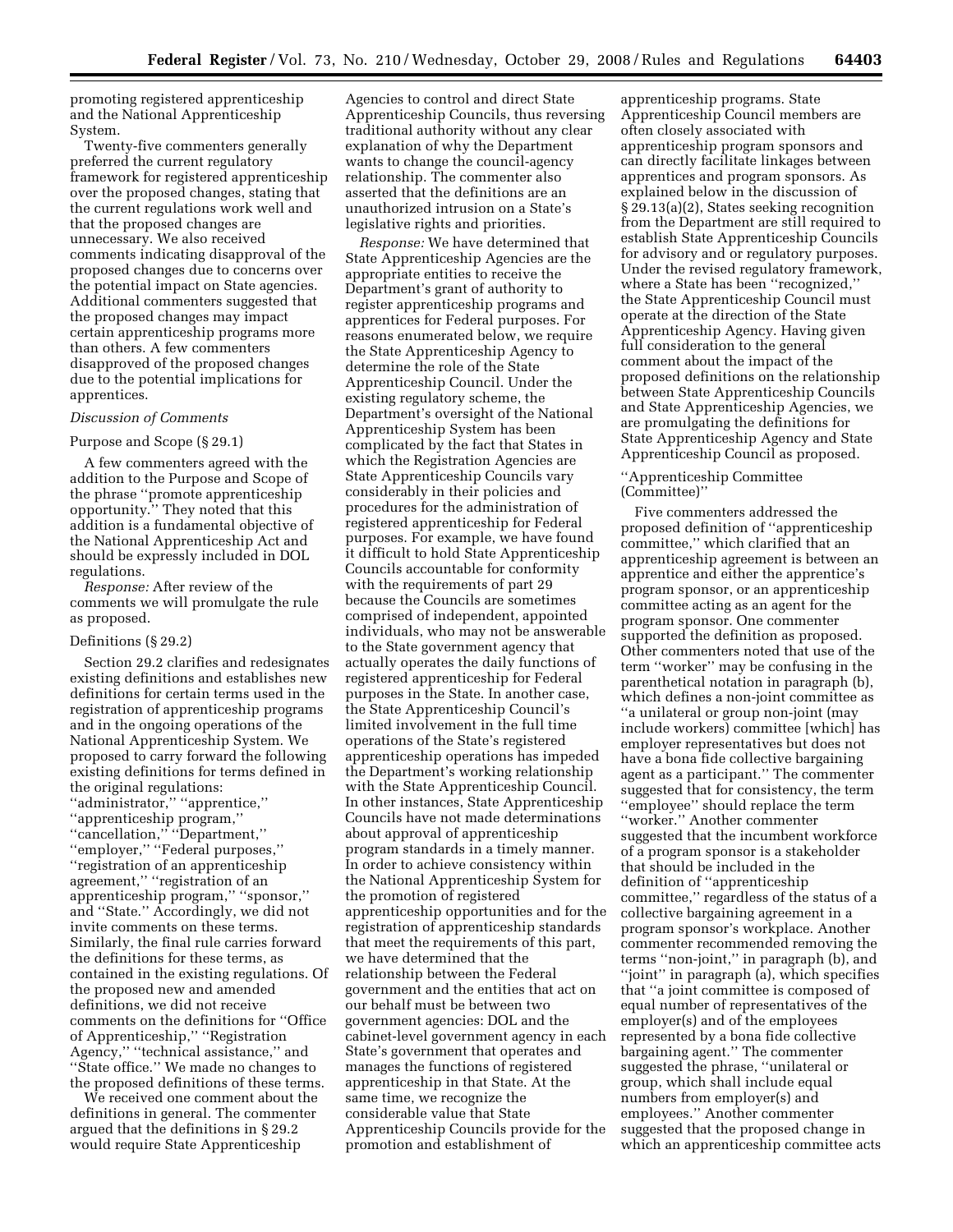as an agent of the apprenticeship program sponsor, is not the apprenticeship program sponsor, and is to be subordinate to the apprenticeship program sponsor, appears to be inconsistent with the core concepts of the Employee Retirement Income Security Act of 1974 (ERISA).

*Response:* We agree with the suggestion that the use of the term ''workers,'' in place of ''employees,'' may cause confusion, and so we have changed the definition by replacing ''workers'' with ''employees'' in paragraph (2). We do not agree with the suggestion to delete the terms ''joint and non-joint.'' The commenters suggested replacement wording does not adequately provide the flexibility needed to address the variety of circumstances faced by apprenticeship committees across the nation. Nor are we convinced that the terms ''joint and non-joint'' are problematic. These terms are well-recognized and used throughout the National Apprenticeship System. Accordingly, we have kept the terms ''joint and non-joint.'' We also do not agree with the suggestion that a program sponsor's incumbent workforce should be required members of an apprenticeship committee. The determination to include employees on an apprenticeship committee is most appropriately addressed by the program sponsor, not DOL. As mentioned, one comment noted that the definition of ''apprenticeship committee'' may be inconsistent with ERISA because it might be read as requiring the apprenticeship committee to always act in the sponsor's interest, rather than in the interest of the participants when the committee is carrying out fiduciary responsibilities. Although we do not agree with this reading of the definition, we have modified the definition to avoid confusion on this point.

#### ''Certification or Certificate''

Three commenters expressed concern over the potential effect of paragraph (a) of the proposed definition of ''certification or certificate'' on individual programs that are currently using State-approved industry standards. Paragraph (a) provides that in order to receive certification from the Office of Apprenticeship, national guidelines for apprenticeship standards which are developed by a national committee or organization for policy or guideline use by local affiliates must conform to the standards of apprenticeship set forth in § 29.5. Commenters stated that standards approved by State Apprenticeship Agencies are more trade-specific and protective of apprentices' safety than

any proposed national guidelines for apprenticeship standards. They also stated that it would be problematic to allow an outside ''national committee or organization'' to dictate the direction of individual programs and concluded that national guidelines for apprenticeship standards will ''erode apprenticeship standards by trade, and blend multiple trades into one standard.'' In addition, a few commenters questioned who would set the standards used in national guidelines for apprenticeship standards.

*Response:* These comments appear to reflect a misunderstanding of the current definitions of ''certification or certificate.'' The purpose of national guidelines for apprenticeship standards, as established by the definition of ''certification'' in the existing regulations, is to provide policy and guidance to local affiliates of national organizations in developing standards for approval and registration. National Guideline Standards are developed by national committees or organizations, joint or unilateral, and are certified by DOL's Office of Apprenticeship as substantially conforming to the requirements of 29 CFR parts 29 and 30. When local affiliates develop local standards for registration, even though the local standards may be based upon the organizations' National Guideline Standards, they must meet all the requirements of and be approved by the Registration Agency in that State. Thus, the approval of national guidelines for apprenticeship standards in no way precludes a State Apprenticeship Agency or a local sponsor from developing apprenticeship standards that are more trade-specific or protective. This flexibility does not, however, authorize a State Apprenticeship Agency to develop or approve standards that improperly restrict registered apprenticeship opportunities. Therefore, we are promulgating the definition of ''certification or certificate'' as proposed.

#### ''Competency''

Sixteen commenters weighed in on the proposed definition of ''competency,'' which means ''the attainment of manual or technical skills and knowledge, as specified by an occupational standard.'' Many expressed apprehension over the implications of the definition, suggesting that it does not clearly articulate how competency will be measured (e.g., on a set of validated industry and trade-specific standards). Others noted that the definition does not mandate specific types of training (e.g., on-the-job, classroom) that are

often critical to meet industry accepted guidelines for journey-level status. Finally, others raised concerns that with this definition, journeyworker status will be determined in a subjective manner, without strict standards for objective program administration.

*Response:* We agree that the definition needs to address the measurement of competency with greater specificity. Therefore, we have revised the proposed definition to provide for the ''attainment of manual, mechanical or technical skills and knowledge, as specified by an occupational standard and demonstrated by an appropriate written and hands-on measurement of proficiency.'' To align with the criteria for apprenticeable occupations established under § 29.4(c), the final rule adds the term ''mechanical'' as a descriptor of the skills and knowledge that are attained.

Regarding concerns that the definition does not require specific types of training and that journeyworker status will be determined in a subjective manner, we have concluded that apprenticeship programs need flexibility when setting the requirements for training and the attainment of journeyworker status, so that the program standards can take into account the circumstances of particular occupations and programs. Additionally, we note that the requirement for an apprenticeable occupation to include on-the-job learning as specified in § 29.4(c), and the requirements for apprenticeship program standards to include on-the-job learning as specified in § 29.5(b)(2) and related instruction specified in § 29.5(b)(4), address concerns regarding specific training. Therefore, we do not adopt the comments that favor a more prescriptive approach to those matters in the definition of ''competency.''

#### ''Completion Rate''

Several commenters requested a formal definition of the term ''completion rate,'' stating that further guidance was necessary for evaluating program performance based on a completion rate.

*Response:* We agree that a definition of ''completion rate'' is necessary to facilitate compliance with the requirement in § 29.6 to evaluate the performance of apprenticeship programs, which is a critical component of strengthening accountability for program outcomes. The final rule adds a definition for the term ''completion rate'' to mean ''the percentage of an apprenticeship cohort who receive a certificate of apprenticeship completion within 1 year of the projected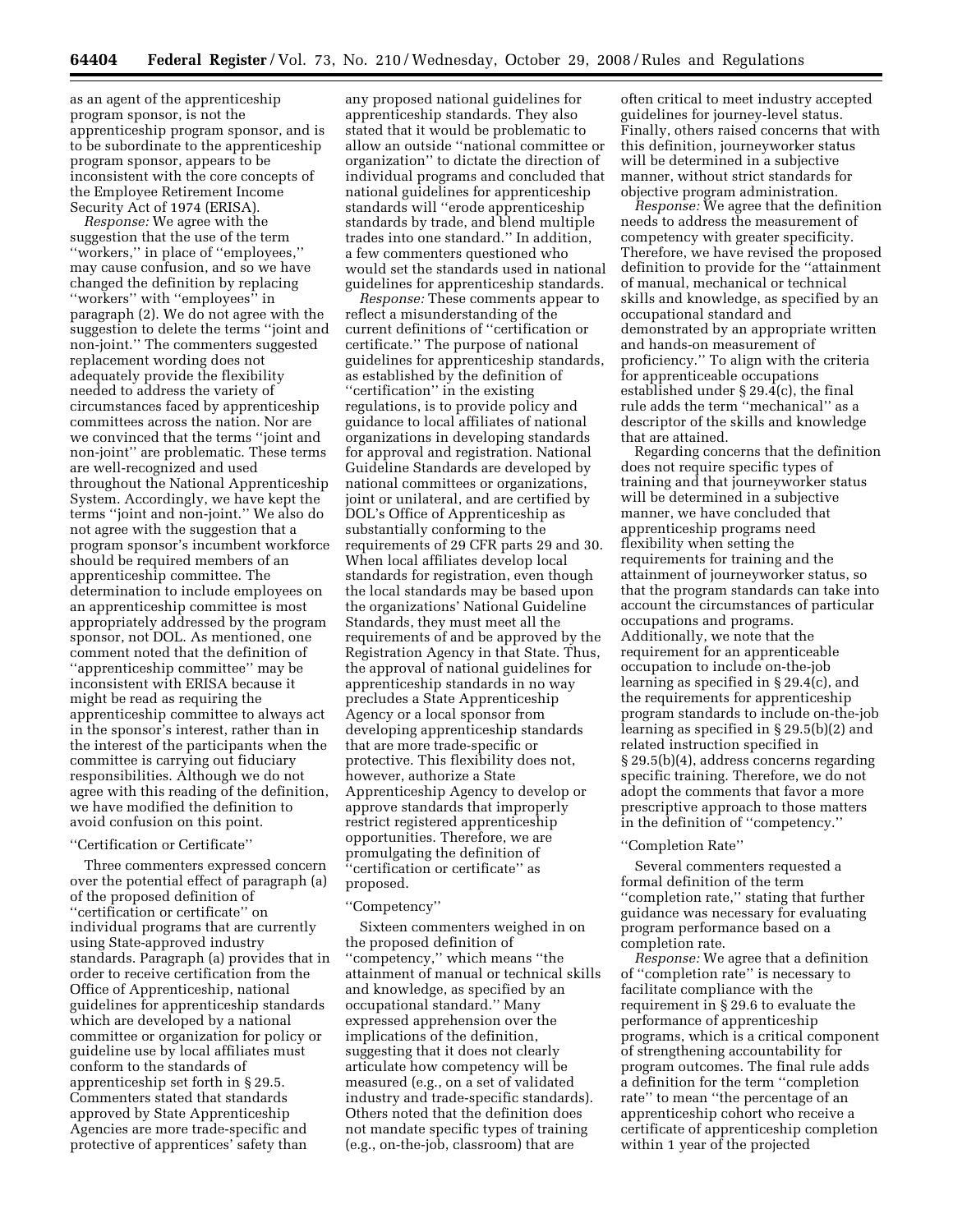completion date. An apprenticeship cohort is the group of individual apprentices registered to a specific program during a 1 year time frame.'' This definition is consistent with the methodology used by other Federal employment and training programs, which measure program outcomes by calculating rates of program participants who successfully achieve a specific outcome such as entering employment or retaining employment. Consistency in methodology will minimize the implementation burden on Registration Agencies and will further align registered apprenticeship with other workforce investment programs.

# ''Electronic Media''

Although commenters did not provide any comments specific to the proposed definition for ''electronic media,'' many raised concerns that the use of electronic media in the proposed revision to related instruction could supplant, reduce, or eliminate an apprentice's interface with an instructor in a lab or classroom setting. They emphasized the importance of classroom and hands-on learning for the successful acquisition of skills and knowledge necessary for completion of an apprenticeship program.

*Response:* We recognize the validity of this concern, as addressed further in the discussion of § 29.5(b)(4). However, we have determined that the inclusion of electronic media in the definition of ''related instruction'' is necessary to align the National Apprenticeship System with technological advances in the delivery of related instruction. We have made no change to the proposed definition of "electronic media."

#### ''Interim Credential''

Some commenters suggested that the proposed definition for ''interim credential,'' which is ''a credential issued by the Registration Agency, upon the request of the sponsor, as certification of competency attainment by an apprentice,'' does not sufficiently include requirements for the recipient to meet an objective, external standard associated with the subject matter for which an interim credential is issued. Others asserted that the definition of ''interim credential'' could diminish the meaning and significance of the status of ''journeyworker'', and that the use of interim credentials in the National Apprenticeship System may serve as a disincentive to completing an apprenticeship program.

*Response:* We recognize these concerns and address them below in our discussion of the requirements for program standards in § 29.5(b). We have

made no change to the proposed definition of ''interim credential.''

Issuance of interim credentials will be determined by the program sponsor's choice of approach for an apprentice's progression through an apprenticeship program: Competency-based, timebased, or hybrid. Program sponsors must identify and define all interim credentials in the program standards that are registered with the Registration Agency. Interim credentials may be issued only for industry-recognized components of an apprenticeable occupation. Therefore, if an apprenticeship program's standards do not include provisions for issuance of interim credentials for specific components of an apprenticeable occupation, the Registration Agency with which the program is registered may not issue interim credentials to apprentices registered with that program.

We reiterate that interim credentials are issued by the Registration Agency, upon request of the appropriate sponsor, as certification of an apprentice's attainment of competency. Further, the regulations do not require program sponsors to include interim credentials in their program standards, nor do they require sponsors to request that a Registration Agency issue interim credentials to apprentices registered in their apprenticeship programs. The Department also recognizes that some Registration Agencies may find the issuance of interim credentials to be unduly burdensome and beyond their capabilities. Therefore, Registration Agencies, other than the Office of Apprenticeship, may opt not to offer this additional service.

We have concluded that the revised regulatory framework does not detract from the overall goal of the National Apprenticeship System to support and enable apprentices to complete an apprenticeship program. Through the authorization of interim credentials, the National Apprenticeship System recognizes that some industries and occupations are more amenable to an incremental recognition of an apprentice's increasing skills, knowledge, and abilities. In such industries the use of interim credentials can, thereby, afford multiple opportunities for apprentices to grow and expand their knowledge and their capacity to meet current, new, and emerging industry advances. Use of interim credentials also recognizes the fact that not all apprentices will complete their apprenticeship programs and offers opportunities for recognition of what these individuals have learned. Therefore, interim credentials will also

enable apprentices to obtain portable credentials commensurate with the skills and competencies acquired and demonstrated throughout an apprenticeship. Notwithstanding the value of interim credentials, the issuance of a certificate of completion of apprenticeship, and the associated ''journeyworker'' status, remains the ultimate goal for the National Apprenticeship System.

#### ''Journeyworker''

Ten comments were submitted on the proposed definition of ''journeyworker.'' One commenter requested inserting the word ''abilities'' to the definition to read ''a worker who has attained a level of skills, abilities, and competencies recognized within an industry,'' asserting that use of the term ''abilities'' provided a more thorough recognition of a journeyworker's qualifications. Multiple commenters recommended using industry standard definitions for ''journeyworker,'' asserting that permitting employers to recognize other definitions would leave the National Apprenticeship System open to abuse. Others asserted that by expanding the term to refer to a mentor, technician, specialist or other skilled worker gives the employer the authority to determine journeyworker status. One commenter argued for retention of the term ''journeyman,'' because in the traditional sense it is not and has not been gender-specific, and that it refers to rank or status in a skilled trade.

*Response:* We agree with the suggestion to expand the definition to include ''abilities,'' and have revised the definition accordingly. We disagree with the assertion that by granting individual employers the authority to designate journeyworker status, the term ''journeyworker'' will be subject to abuse in the National Apprenticeship System. Currently, program sponsors designate an individual as a journeyworker when that individual has sufficient skills, abilities, and competencies to be recognized by the employer as a journeyworker. The revised regulatory framework carries forward this approach currently used in the National Apprenticeship System. With regard to the use of the term ''journeyworker,'' the Department of Labor is committed to avoiding the use of terms that are or may appear to be gender-specific, even if the historic usage of the term has not been so. We disagree with the assertion that the term journeyman is not gender-specific. Accordingly, the final rule retains the term ''journeyworker.''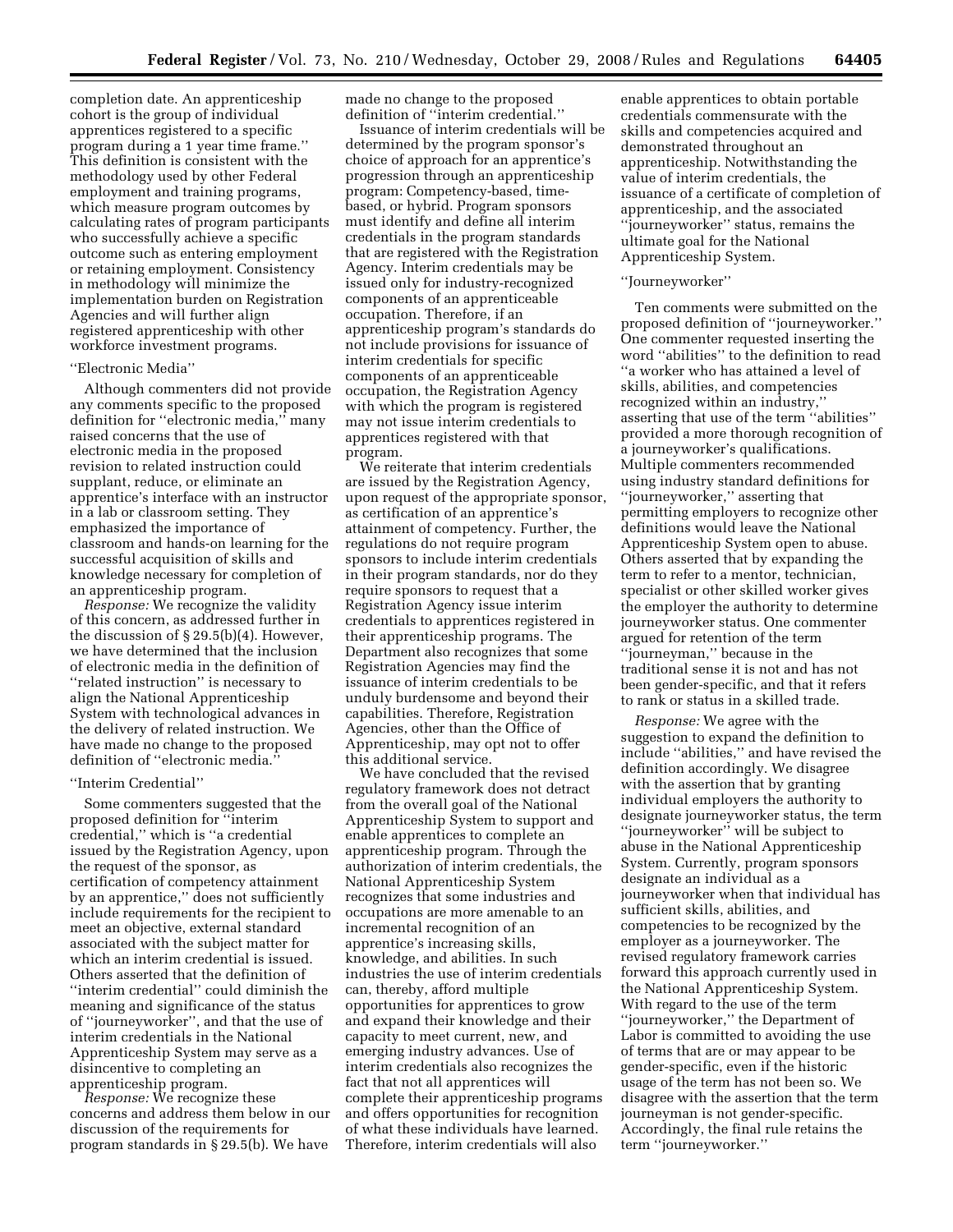#### ''Provisional Registration''

Several comments on proposed revisions to  $\S 29.3(g)$  and  $\S 29.3(h)$ regarding provisional registration indicate that the proposed definition of ''provisional registration'' did not adequately specify the process by which a provisionally registered program would receive permanent registration, continuance of provisional registration, or rescission of registration.

*Response:* We agree with these comments and have clarified the requirements by expanding the definition of ''provisional registration'' to refer to the relevant criteria in § 29.3(g) and § 29.3(h), which provide for provisional registration and review of provisionally registered programs. These additions will avoid any ambiguity between the proposed definition of provisional registration in § 29.2, and the subsequent opportunity for additional review and/or removal of the provisional status after the first full training cycle. Accordingly, in the final rule ''provisional registration'' is defined to mean, ''the 1-year initial approval of newly registered programs that meet the required standards for program registration, after which program approval may be made permanent, continued as provisional, or rescinded following a review by the Registration Agency, as provided for in the criteria described in § 29.3(g) and § 29.3(h).''

#### ''Quality Assurance Assessment''

In their discussion of program performance standards in proposed § 29.6, some commenters recommended establishing a clear definition of ''quality assurance assessment.''

*Response:* We agree that § 29.6 will be improved by adding a formal definition for ''quality assurance assessment,'' so that programs are assessed consistently and fairly across the National Apprenticeship System. Accordingly, in the final rule ''quality assurance assessment'' means, ''a comprehensive review conducted by a Registration Agency regarding all aspects of an apprenticeship program's performance, including but not limited to determining if apprentices are receiving: On-the-job training in all phases of the apprenticeable occupation; scheduled wage increases consistent with the registered standards; related instruction through appropriate curriculum and delivery systems; and that the Registration Agency is receiving notification of all new registrations, cancellations, and completions as required in this part.'' This definition codifies the Office of Apprenticeship's

existing practice of reviewing programs for quality based on the factors described above.

#### ''Registration Agency''

A commenter asserted that by expanding the definition of ''Registration Agency'' to include registration of apprentices and programs, providing technical assistance, and conducting reviews for compliance with parts 29 and 30, and quality assurance assessments, the Department is attempting to retain the services of a State Apprenticeship Agency without Federal funding or State legislative approval.

*Response:* We disagree with these assertions. The definition of ''Registration Agency'' codifies existing practice in the National Apprenticeship System in which a Registration Agency, whether it is the Office of Apprenticeship or a recognized State Apprenticeship Agency, provides guidance and assistance to help program sponsors comply with this part; reviews registered programs; and registers apprentices and programs. We view these functions as necessary to properly administer the National Apprenticeship System. Further, the definition is intended to emphasize consistency across the National Apprenticeship System regarding the types of support and assistance that registered apprenticeship program sponsors should receive from a Registration Agency, regardless of their geographic location. It should also be noted that State Apprenticeship Agency recognition as a Registration Agency, for Federal purposes, is voluntary. We have made no change to the proposed definition of ''Registration Agency.''

#### ''Related Instruction''

Several commenters noted that the proposed separation of apprenticeship's theoretical instruction into two terms, ''related technical instruction'' and ''supplemental instruction,'' creates undue complications. On the other hand, a commenter praised the addition of ''supplemental instruction,'' stating that such instruction will increase opportunities for learning, as well as provide additional opportunities to create and ensure equitable classroom and worksite environments. Other commenters asserted that ''related instruction'' should not be limited to ''core'' requirements. Further, the commenters noted that safety processes like CPR/first-aid training may be part of a related training for many apprenticeable occupations and expressed concern that valuable training would be marginalized.

*Response:* We agree that the commenters have raised valid concerns and we have therefore deleted the proposed definition of ''supplemental instruction.'' Our intent in separating the two terms was to clarify that instruction specific to a particular occupation is ''related instruction,'' and instruction that is relevant but not necessarily occupationally-specific is ''supplemental instruction.'' However, we recognize that the proposed elements of supplemental instruction, such as job site management, leadership, communications, first-aid/ CPR, field trips, and new technologies/ processes, and in particular those pertaining to health and safety, have been long-standing facets of the term ''related instruction.'' The final rule retains the existing term ''related instruction'' and thus carries forward existing practice in the National Apprenticeship System which incorporates the components of the proposed definition of ''supplemental instruction.'' We have also deleted the term ''core'' from the definition of ''related instruction,'' to indicate that all components of related instruction that are related to the occupation are important to an apprenticeship program, whether or not they are occupationspecific. We have also added a comma after the phrase ''such instruction may be given in a classroom,'' to make the definition consistent with the substantive provisions in § 29.5(b)(4). Therefore, in the final rule, ''related instruction'' means, ''an organized and systematic form of instruction designed to provide the apprentice with the knowledge of the theoretical and technical subjects related to the apprentice's occupation. Such instruction may be given in a classroom, through occupational or industrial courses, or by correspondence courses of equivalent value, electronic media, or other forms of self-study approved by the Registration Agency.''

#### ''State Apprenticeship Agency''

We received two comments on the definition of ''State Apprenticeship Agency.'' One commenter stated that the proposed definition of ''State Apprenticeship Agency'' would allow for the State Apprenticeship Agency to assume the powers of the State Apprenticeship Council. The other commenter sought clarification on the proposed definition.

*Response:* The proposed definition of ''State Apprenticeship Agency'' as ''an agency of a State government that has responsibility and accountability for apprenticeship within the State,'' reflects the Department's determination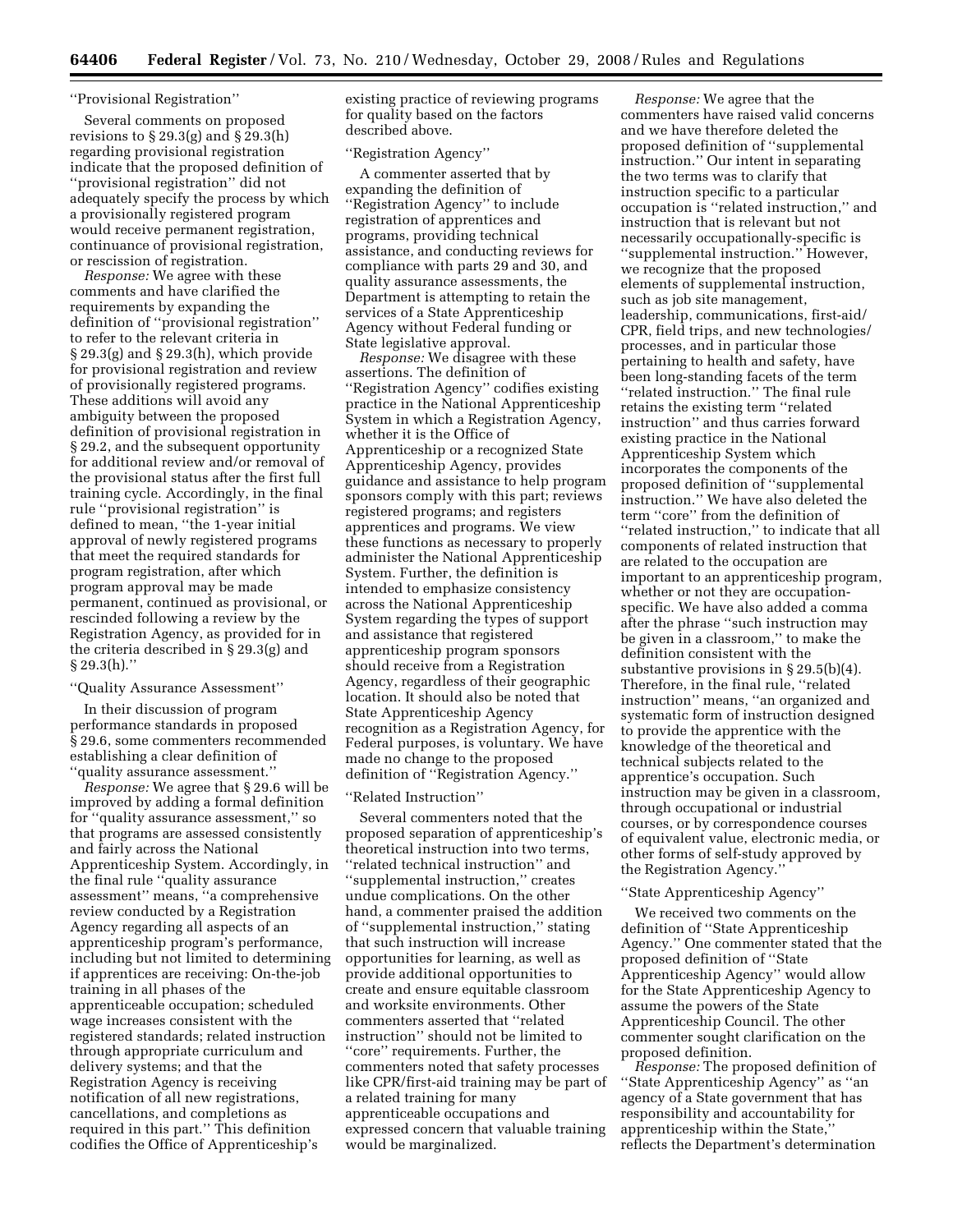that only State government entities should be recognized as Registration Agencies, in order to ensure accountability for oversight and management of a State's apprenticeship system for Federal purposes. As discussed above, where a State Apprenticeship Agency has been ''recognized,'' the State Apprenticeship Agency must establish and maintain a State Apprenticeship Council. Additionally, as explained in the discussion of  $\S 29.13(a)(2)$ , we have clarified that the Council operates at the direction of the State Apprenticeship Agency. Therefore, we have made no changes to the proposed definition of ''State Apprenticeship Agency'' nor to the State Apprenticeship Agency's role as the only entity authorized to register and oversee apprenticeship programs and agreements for Federal purposes.

# ''State Apprenticeship Council''

Two commenters questioned if the definition of ''State Apprenticeship Council'' would mean that the Council would only serve an advisory role rather than a regulatory role.

*Response:* Our intent in the proposed rule was to provide that the State Apprenticeship Council could serve in either an advisory role or regulatory role. As explained further in the discussion of  $\S 29.13(a)(2)$ , we have clarified that a State Apprenticeship Council operates at the direction of the State Apprenticeship Agency. Depending on how this direction is exercised, a State Apprenticeship Council could serve either a regulatory or an advisory role. The requirements for operation of a State Apprenticeship Council are set forth in §§ 29.13(a)(2) and (b)(3). We have made no change to the proposed definition of ''State Apprenticeship Council.''

#### ''Transfer''

Several commenters noted that the proposed revisions regarding apprentice transfers in § 29.5(b) and the proposed new definition of ''transfer'' in § 29.2 raise questions about approval and consent for transfer and the potential impact on apprenticeship program sponsors. Several commenters questioned the need for apprentices to initiate requests for transfers, asserting that such latitude could enable apprentices to transfer registration without regard to negative impact on program sponsors. Other commenters suggested that program sponsors could use the provisions of this definition to transfer an apprentice to another program or to another employer without the apprentice's consent, thereby

potentially negatively impacting the safety and welfare of the apprentice.

*Response:* We do not foresee that the transfer of apprenticeship registration from one program to another or from one employer to another would occur frequently or on a regular basis. The intent of this provision is to provide flexibility for an apprentice to continue his or her apprenticeship in changing circumstances, such as the need for geographic relocation for personal reasons. However, we agree that all parties to the transfer must be in agreement in order to avoid potential negative impacts. Accordingly, we have revised the definition to clarify that in order for a transfer to occur, the affected parties (i.e., the apprentice and each apprenticeship committee or program sponsor) must reach agreement regarding the shift of the apprentice's registration from one program to another or from one employer within a program to another employer within that same program.

# Eligibility and Procedure for Registration of an Apprenticeship Program (§ 29.3)

This section addresses the criteria and process used by a Registration Agency to register apprenticeship programs. In general, the comments we received supported the proposed changes which were designed to ensure high quality for registered apprenticeship programs, assist program sponsors through early intervention and technical assistance, and foster closer working relationships between the apprenticeship sponsors and Registration Agencies.

#### Resources

Several commenters raised concerns about the adequacy of the resources available to the DOL and the Office of Apprenticeship for follow through requirements pertaining to provisional registration. Two commenters asked who would pay for technical assistance provided to new programs.

*Response:* As under current regulations, the resources necessary to carry out the requirements of § 29.3 would be the responsibility of the Registration Agency, including provision of technical assistance. States seeking registration authority for Federal purposes must be prepared to provide resources necessary for these responsibilities.

#### Provisional Registration

Proposed § 29.3(g) is a new provision which establishes provisional approval for 1 year of new programs that the Registration Agency preliminarily determines comply with part 29. Most

commenters supported the concept of provisional registration for new programs, but expressed concern that DOL currently appears to be understaffed and would not have adequate resources to perform the reviews required at the end of a program's first year to determine if the program should receive full recognition. Some commenters asserted that the determination to grant provisional program approval, regardless of length, belongs to State Apprenticeship Agencies.

*Response:* As discussed in the NPRM, the ''provisional registration'' concept was added to enhance monitoring of the performance of apprenticeship programs registered for Federal purposes by the Office of Apprenticeship and recognized State Apprenticeship Agencies (i.e., the Registration Agencies). As we have repeatedly emphasized, the States derive any authority they exercise, for Federal purposes, from the recognition accorded by the Department. Therefore, provisional program approval does not impinge on State authority.

We recognize that adequate resources are required to successfully address the additional workload associated with provisional registration procedures. Accordingly, we are realigning resources to provide these services in States where the Office of Apprenticeship serves as the Registration Agency. As discussed below under § 29.13, Recognition of State Apprenticeship Agencies, States seeking registration authority for Federal purposes must provide sufficient resources to perform all the functions of a Registration Agency. We have revised § 29.3(g) to clarify that the Registration Agency is responsible for reviewing programs for quality and conformity with the requirements of this part at the end of the first year after registration. A program that conforms to the requirements of part 29 may be permanently approved, or the provisional approval may be extended through the end of the first training cycle. A program not in operation or not conforming to the regulations during the provisional approval period must be recommended for deregistration procedures.

#### Program Reviews

Proposed § 29.3(h) provides that a satisfactory review at the end of the first full training cycle will result in removal of provisional approval, and provides that subsequent reviews will be conducted no less frequently than on a five-year cycle. A few commenters questioned how this five-year cycle of program reviews, which generally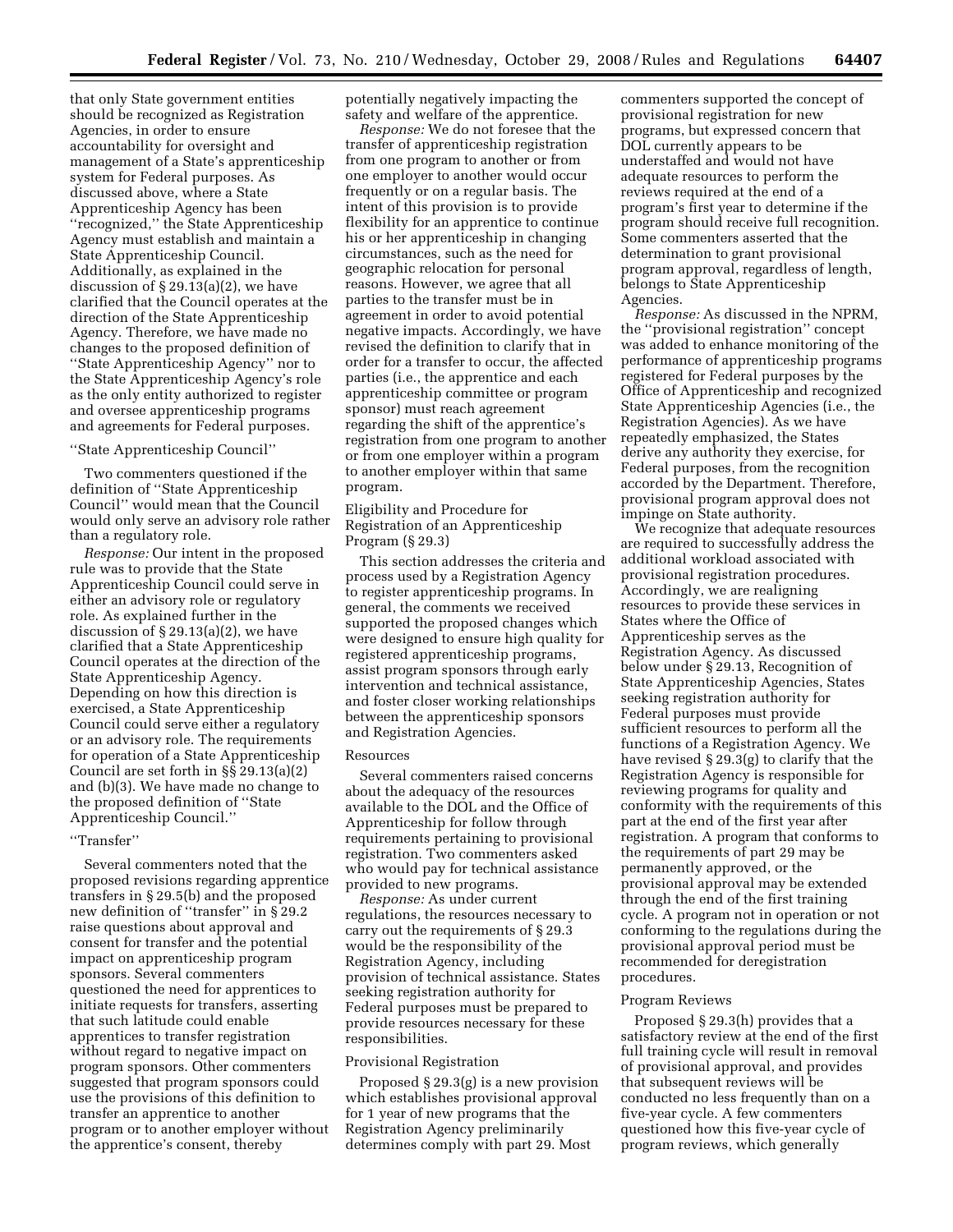corresponds to the completion of the first full training cycle, aligns with competency-based or hybrid programs that may have training cycles of different lengths. Other commenters questioned if the five-year cycle provided in § 29.3(h) would conflict with a State Apprenticeship Agency's program review cycle that might occur more frequently.

*Response:* Competency-based and hybrid programs also have requirements for on-the-job work experience associated with program completion, but the cycles of each may vary in length from traditional apprenticeship programs. To address this, § 29.3(h) of the final rule clarifies that subsequent reviews will be completed after a satisfactory review at the end of the first full training cycle, and must be conducted no less frequently than every 5 years. Section 29.3(h) does not preclude a State Apprenticeship Agency from conducting reviews more frequently than prescribed. If a review demonstrates that a provisionally registered program has satisfactorily met the requirements of this part in a timeframe shorter than the typical 5 years, provisional registration may be transformed to permanent registration.

Timeframe for Approval of Proposals and Modifications

A few commenters questioned the requirement in § 29.3(i) for a Registration Agency to make a determination on whether to approve sponsor proposals or applications for modifications to registered programs within 45 days from the date of receipt. Existing regulations simply provide for ''prompt'' submission of requests for modification and set no timeframe for a Registration Agency and provide no guidance on what the Registration Agency must do to process the application or modification. Commenters asserted that 45 days does not provide sufficient time for review and comment. In particular, this proposed requirement would not align with schedules for State Apprenticeship Councils that only meet quarterly or every 90 days, to review proposals and modifications for registered apprenticeship programs. Other commenters did support the proposed 45-day timeframe for the Registration Agency to make a determination whether to approve such submissions.

*Response:* In light of the quarterly meeting schedule used by many State Apprenticeship Councils and State Apprenticeship Agencies for review of proposals and modifications, a 90-day timeframe is more appropriate for the Registration Agency to make

determinations whether to approve such submissions. We have also clarified that if approved, the Registration Agency will record and acknowledge the modifications within 90 days of approval. Final § 29.3(i) also clarifies that if the modifications are not approved, the Registration Agency will notify the sponsor of the disapproval, and provide reasons therefore. Final § 29.3(i) has been changed accordingly.

Criteria for Apprenticeable Occupations (§ 29.4)

Section 29.4 revises the criteria for determining when an occupation qualifies as apprenticeable. The revisions proposed in the NPRM align § 29.4 with changes to ways to progress through an apprenticeship program, as discussed further in the discussion of § 29.5(b)(2). Some commenters raised questions and concerns about deletion of the term ''skilled trade'' and inconsistency between an apprenticeable occupation's requirement for hours of on-the-job learning and the competency-based approach for completion of an apprenticeship program, provided by final § 29.5(b)(2).

# Deletion of ''Skilled Trade''

A few commenters raised concerns about the deletion of the term ''skilled trade'' in describing an apprenticeable occupation, asserting that the term is recognized nationally in the construction industry, and is commonly used.

*Response:* We acknowledge that the term ''skilled trade'' is a nationally recognized term in the construction industry, and emphasize that deletion of this term in the regulations for the National Apprenticeship System is not meant to discourage continued use of this term. However, as apprenticeship expands into new industries, we have determined that more generic approach better reflects the terminology used by a variety of industries. Accordingly, we have not added ''skilled trade'' to the final rule.

# Hours of On-The-Job Learning

Some commenters suggested that requiring at least 2,000 hours of on-thejob work experience in § 29.4(c) conflicts with the competency-based approach outlined in § 29.5(b)(2).

*Response:* The 2000 hour standard in § 29.4(c) is solely for the purpose of helping to define an apprenticeable occupation. In order for an occupation to be considered apprenticeable it must be an occupation which, if learning were conducted in the traditional onthe-job manner, would require at least

2,000 hours of on-the-job learning. As is discussed more fully in the next section on standards of apprenticeship, only ''time-based'' apprenticeship programs will be required to provide for at least 2000 hours of actual on-the-job learning. ''Competency-based'' and ''hybrid'' programs also will be required to provide for on-the-job learning, but the required hours will vary by program.

The comments on this section have brought to light an inconsistent and interchangeable use of the terms ''onthe-job training'' and ''work experience'' throughout the proposed rule to refer to the on-the-job learning component of registered apprenticeship, as required in § 29.4(c) and § 29.5(b)(2). We have replaced the terms ''on-the-job training'' and ''on-the-job work experience'' with the term ''on-the-job learning'' throughout the final rule.

## Standards of Apprenticeship (§ 29.5)

Proposed changes to § 29.5 regarding standards of apprenticeship received many comments; over 132 comments pertained to the use of a competencybased approach to progression through an apprenticeship. Other significant areas of interest centered on related instruction, apprentice instructor certification, advanced standing or credit, transfers, interim credentials, and cancellation rate.

# Three Approaches to Completion of Apprenticeship

Section 29.5(b)(2), which is based on the existing requirement that on-the-job learning must be consistent with industry practice, presents three methods by which an individual apprentice may progress toward the industry standard for work experience. These methods are: (i) A time-based approach involving completion of at least 2,000 of hours of on-the-job work experience; (ii) a competency-based approach involving successful demonstration of acquired skills and knowledge by an apprentice, as verified by the program sponsor, plus an on-thejob learning component; and (iii) a hybrid approach involving completion of a specified minimum number of hours plus the successful demonstration of competency.

Many commenters raised questions and asked for clarification about the proposed three approaches. Many commenters questioned whether the competency-based model would require on-the-job learning. Most commenters expressed concern that the proposed terms were not adequately defined, that industries should be equipped to monitor validity and achieve standardization, and that existing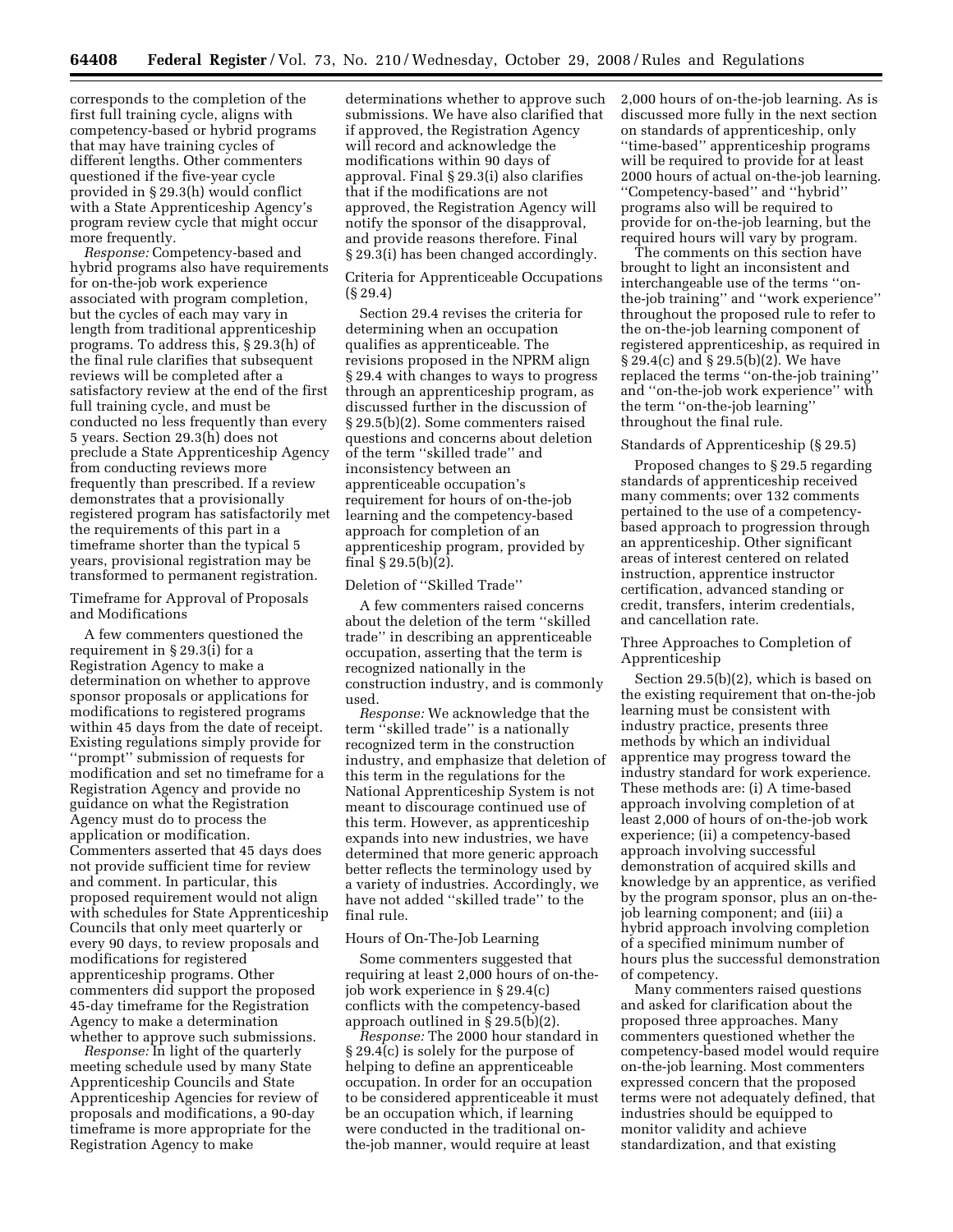minimum standards would be compromised. A community-based organization praised the proposed three approaches, citing studies that indicate that nontraditional apprentices, such as women, are more likely to complete programs if such requisites as preapprenticeship training programs were recognized in a competency-based or hybrid approach. Several commenters expressed concern that the competencybased and the hybrid methods for completion of an apprenticeship would allow apprentices to circumvent on-thejob learning and related technical instruction with a demonstration of acquired skills and knowledge. Other commenters expressed apprehension over the potential for safety compromise, particularly in the construction industry, and the need to ''safeguard the welfare of apprentices.'' One commenter asserted that a competency-based apprenticeship program would not require an apprentice to demonstrate competency in a ''real time, distracting, sometimes noisy, sometimes dirty, and often unpredictable environment.'' Many commenters interpreted proposed § 29.5(b)(2) to mean that all program sponsors would have to adopt all three approaches for completion of apprenticeship.

*Response:* This rule carries forward the traditional model because it has worked well in many occupations that have used a time-based approach for registered apprenticeship; we expect that most program sponsors in those occupations will continue using this approach. However, as part of the Department's strategic emphasis on meeting the training needs of business and workers, and our policy of expanding apprenticeship, it has become clear that the traditional timebased approach to training does not fit the norms of all industries or occupations seeking to use the registered apprenticeship model. The final rule acknowledges the needs of industries that prefer to continue to use a time-based approach for registered apprenticeship, as well as those industries that require more flexibility in how an apprentice can attain the journeyworker level of proficiency.

We agree that clarifying language is required for all three approaches to ensure that on-the-job learning is a required component of all apprenticeship programs. Paragraph (ii) of § 29.5(b)(2) has been revised to include additional language specifying that programs using the competencybased approach must still require an apprentice to complete the on-the-job learning component of registered

apprenticeship. We emphasize that onthe-job learning remains the primary method by which apprentices gain the competencies necessary for successful completion of a competency-based or hybrid apprenticeship program. An apprenticeship program's use of a competency-based or hybrid approach does not exempt apprentices from participating in the fundamental elements of registered apprenticeship: on-the-job learning and related instruction.

The Office of Apprenticeship guidance on competency-based and hybrid apprenticeship in Circular 2005– 03 describes how program sponsors and apprentices can comply with the requirements for minimum on-the-job learning for each major work process using the competency-based or hybrid approach outlined in § 29.5(b)(2). Additionally, materials available on the [CareerOneStop Web site \(](http://www.careeronestop.org/competencymodel)*http:// www.careeronestop.org/ competencymodel*) provide examples of recently approved competency-based apprenticeship programs in the advanced manufacturing and health care industries. These examples showcase the depth and breadth of the information required to define a ''competency,'' establish a proficiency level for that competency, and develop a test and evaluation for said competency. This guidance reinforces that the competency-based model does not negate requirements for on-the-job learning and related instruction. Such requirements will ensure that all apprentices are exposed to workplace conditions and properly trained in the safety requirements essential to the industry.

Neither the proposed nor the final rule requires program sponsors or Registration Agencies to adopt all three approaches. A new paragraph (iv) has been added to § 29.5(b)(2) to clarify that the determination of the appropriate approach for the program standards is made by the program sponsor, subject to approval by the Registration Agency of the determination as appropriate to the apprenticeable occupation for which the program standards are registered.

We seek to provide a variety of industries with greater flexibility and options for approaches to addressing their talent-development needs through apprenticeship. As discussed in the NPRM, business, industry, and labor have requested a more flexible and accountable National Apprenticeship System that meets their workforce development needs. Through pilot programs in which sponsors measured apprentices' attainment of certain skills and competencies rather than using the

traditional, time-based approach, many new business, labor, and industry partners in National Apprenticeship System have found that competencybased apprenticeship provides the flexibility and accountability necessary to use registered apprenticeship in their respective industries and occupations. Final § 29.5(b)(2) provides greater flexibility for registered apprenticeship programs to address career development plans of registered apprentices. As we emphasized in the NPRM, the three approaches reflect the experience of the traditional building and construction trades and industrial sectors' use of time-based apprenticeship, while addressing the needs of new and emerging industries seeking to participate in the National Apprenticeship System. Therefore, we anticipate that program sponsors will use the approach that best meets the needs of their particular industry. We do not intend to discourage the use of the time-based approach in those occupations in which it has proven successful nor for any new occupations that lend themselves to that approach.

#### Related Instruction

The majority of comments on provisions for related and supplemental instruction stated that training through the use of electronic media as proposed in § 29.5(b)(4) should not supplant or replace an apprentice's ongoing, face-toface interaction and classroom time with an instructor. Some commenters suggested that the Department clarify that electronic media can be used to supplement classroom instruction, but that it is not a substitute for instructor/ apprentice interaction. Many suggested that electronic media should not be allowed as the sole method for related technical instruction, as it would be open to widespread misuse and mismanagement. Others suggested that the regulations require that a majority of, or a significant portion of related instruction should be provided through in-person instruction. Other commenters supported the use of electronic media in related instruction, because it enhances flexibility in registered apprenticeship and recognizes new training methods and technologies.

*Response:* The inclusion of electronic media for related instruction is critical to aligning the National Apprenticeship System with technological advances and appropriate industry application of such advances. Section 29.5(b)(4) does not require that all industries and apprenticeship programs must use electronic media; rather, it permits use of electronic media as a tool to support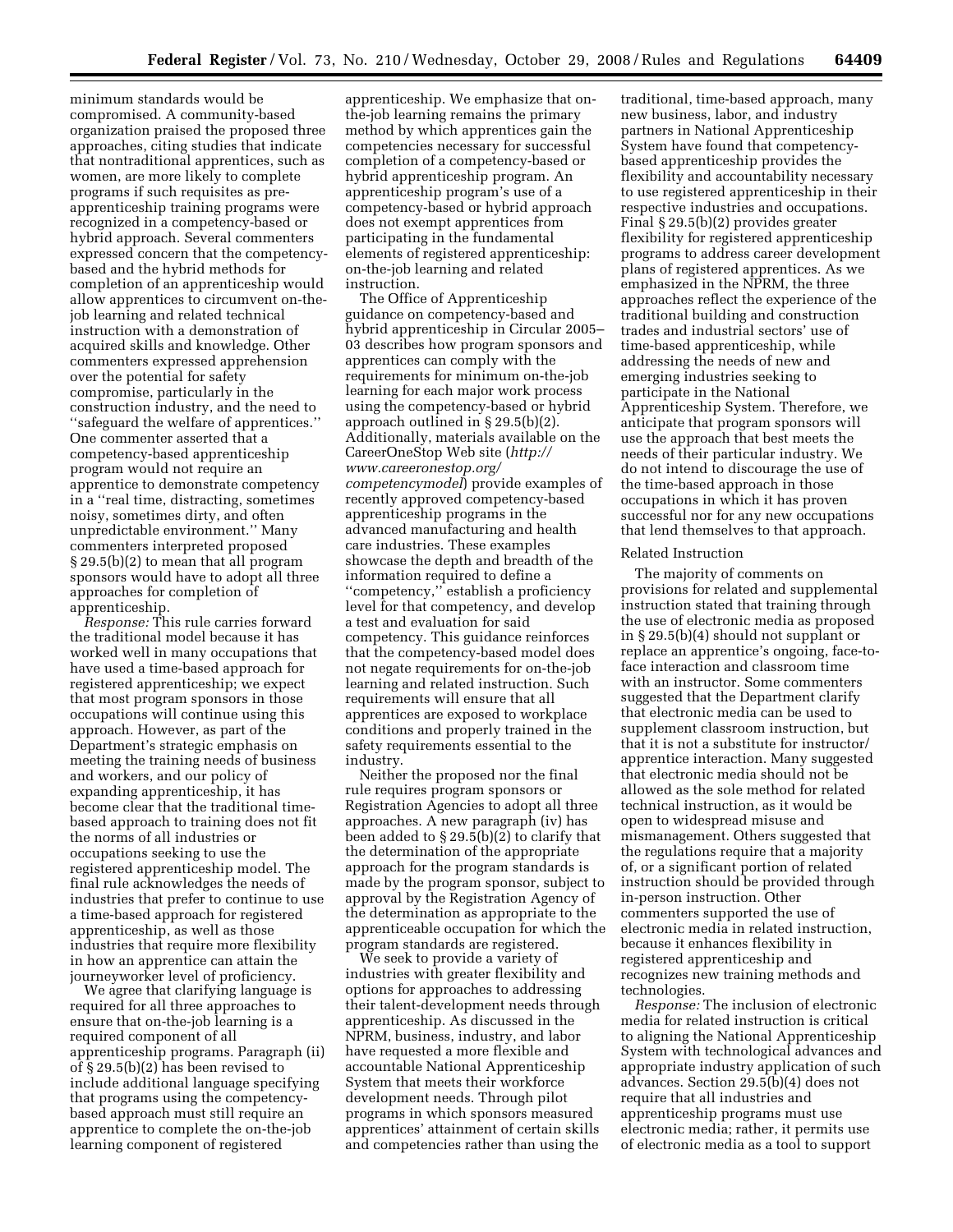industry learning styles. Section 29.5(b)(4) retains other methods of related instruction such as classroom, occupation, or industry courses, or other instruction approved by the Registration Agency. The extent to which an apprenticeship program incorporates electronic media into the provision of related instruction depends on the learning objectives for the particular occupation associated with that program. Therefore, the regulatory framework for apprenticeship should not specify how related technical instruction will be delivered. Such decisions are most appropriately determined by program sponsors, subject to approval by the Registration Agency. Through the provisional registration process and the review of modifications to registered programs established in § 29.3(g), (h), and (i), Registration Agencies will coordinate with program sponsors to identify the appropriate method(s) of providing related technical instruction. The Registration Agency's evaluation of program performance in the quality assurance assessment process, as established in § 29.6(b), will identify and assess any changes in related technical instruction and its effect on the overall operation and quality of the program. To further address concerns regarding inappropriate, ineffective use of electronic media in the provision of related technical instruction, the Office of Apprenticeship will consult with State Apprenticeship Agencies to develop and issue further guidance illustrating the appropriate use of electronic media.

# Apprenticeship Instructor Qualifications

Proposed requirements for an apprenticeship instructor would be similar to States' requirements such as meeting the State Department of Education's requirements for a vocational-technical instructor, and/or being recognized as a subject matter expert, and would require that instructors have training in teaching techniques and adult learning styles. A few commenters generally supported the proposed qualifications for apprenticeship instructors in § 29.5(b)(4) because they would raise the quality of apprenticeship instruction. Some commenters stated the proposed changes did not adequately define ''subject matter expert'' or provide guidance on how an apprenticeship program or Registration Agency should make a determination of who may be considered a ''subject matter expert.'' Others agreed with the concept of improving the quality of apprenticeship

instructors, but stated the proposed changes would be overly restrictive by requiring all instructors to be certified as having met the state vocational education instructor requirements. Other commenters questioned whether journeyworkers would have to be certified by the State vocational education entity in order to teach the related instruction component of registered apprenticeship. Some commenters asserted that the proposed text would eliminate the use of journeyworkers as subject matter experts or technical experts. Some commenters supported the proposed requirement in § 29.5(b)(4) that apprenticeship instructors have training in teaching techniques and adult learning styles. Others requested clarification on this requirement.

*Response:* We agree that the proposed rule did not provide adequate guidance and flexibility for instruction qualifications. Accordingly, we have revised § 29.5(b)(4) to clarify that an apprenticeship instructor must either meet the State Department of Education's requirements for a vocational-technical instructor or be a subject matter expert. The rule also clarifies that subject matter experts are individuals who are recognized within an industry as having expertise in a specific occupation. Journeyworkers can be considered subject matter experts, and therefore may be appropriate instructors of related technical instruction. Provisions in § 29.5(b)(4) requiring instructors to have training in teaching techniques and adult learning styles will further ensure quality of instruction in the National Apprenticeship System. Training in and an understanding of teaching techniques and adult learning styles will enhance instructors' effectiveness, thereby improving the learning experiences of individual apprentices and the overall National Apprenticeship System. Such training may be provided by the apprenticeship program, or through an accredited institution of higher learning, and may occur before or after the apprenticeship instructor has started to provide the related technical instruction.

#### Probationary Period

Seventeen commenters expressed concern that the length of the probationary period was not defined in proposed § 29.5(b)(19), which provided simply that cancellations during an apprentice's probationary period will not adversely impact the sponsor's completion rate. The completion rate is a new factor for evaluation of program performance proposed in §§ 29.6(b) and

(c). Several commenters suggested defining a specific ''not to exceed'' time for probationary periods, such as 15 percent or 20 percent of a program's length. Many commenters were concerned that without a time limit on the probationary period, the proposed regulations could permit an apprenticeship program to leave apprentices in probationary status for an extended period of time in an effort to improve the program's performance ratings or conceal the program's deficiencies.

*Response:* We agree that without a limit to the probationary period, the regulation could allow the information used in calculating completion rates to be skewed, thereby impacting the evaluation of program performance. In recognition of the concerns of the commenters, we have added language to § 29.5(b)(8) limiting the length of the probationary period. Historically, national guidelines for apprenticeship standards recognized by the Office of Apprenticeship have used 25 percent of the length of the program as the benchmark. Accordingly, the final rule provides that the probationary period cannot exceed 25 percent of the length of the program, or one year, whichever is shorter.

#### Advanced Standing or Credit

Two commenters discussed § 29.5(b)(12), which provides for granting an apprentice advanced standing or credit to take into account demonstrated competencies. One commenter asserted that the proposed rule could reduce on-the-job learning, possibly compromising safety and health. The other commenter expressed concerns about how sponsors would evaluate competencies.

*Response:* The provisions for granting an apprentice advanced standing or credit would not negatively impact safety and health because, as discussed above, apprentices are still required to have on-the-job learning and related instruction that enable the apprentices to recognize and protect themselves from safety and health hazards. With regard to evaluating competency, sponsors would use the definition of ''competency'' in § 29.2, which provides that sponsors use an appropriate written or hands-on proficiency measurement. Provisions of final § 29.5(b)(12) are necessary to support the flexible approach to progression through apprenticeship identified in § 29.5(b)(2). Accordingly, no changes have been made to the provisions for granting advanced standing or credit.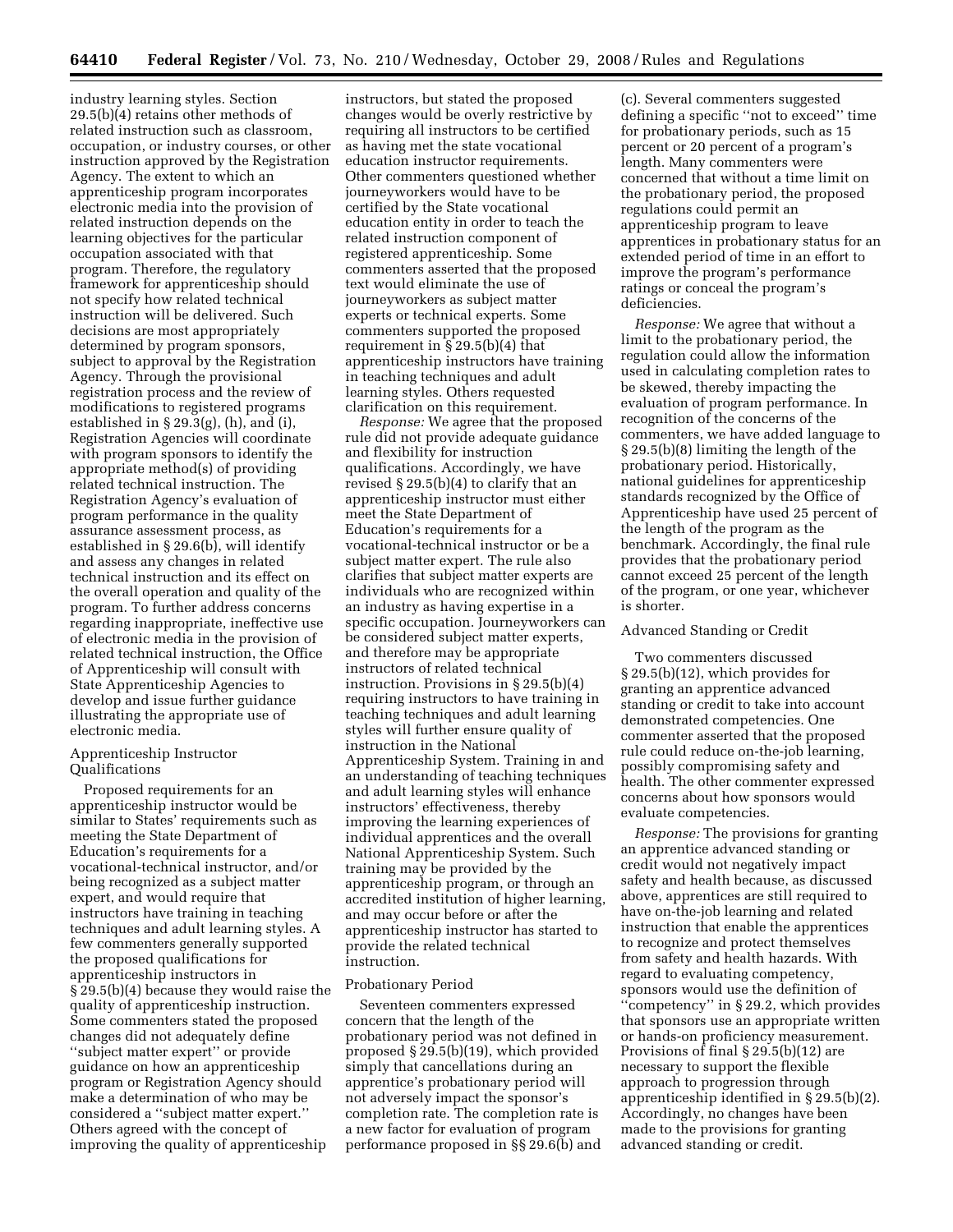# Transfer

Twenty-seven commenters raised questions about the proposed changes to § 29.5(b)(13) which require program sponsors or committees to: Provide the transferring apprentice with a transcript of related training and on-the-job learning completed; permit transfers to either the same or a related occupation; allow an apprentice, the employer or the program sponsor to initiate the transfer; and stipulate that a transfer must occur without adverse impact on the apprentice, the employer, or the program.

Many commenters raised concerns about how a transfer would be initiated and the process for executing the transaction. Commenters questioned whether the proposed provisions would permit an apprentice to unilaterally transfer from one program to another without the consent of program sponsors. Two commenters suggested that transfers should be amicable for all sides and that transferring apprentices should be tested to ensure proper placement in the new apprenticeship program. Other commenters asserted that an involuntary transfer could adversely impact the affected apprentice and the affected apprenticeship program sponsors or committees. Another commenter questioned whether the proposed rule requires acceptance of transfers. Three commenters stated that modifying this section of the rule should be solely a State and sponsor responsibility.

*Response:* We agree that the commenters have valid concerns about unilateral decisions for apprentices to transfer and the potential for an adverse impact on one of the affected parties. Accordingly, we have revised § 29.5(b)(13) to provide that a transfer must be based on agreement between the apprentice and the affected apprenticeship committees or program sponsors. An apprentice cannot unilaterally transfer from one program to another or from one employer to another employer in the same program, without the consent of the affected apprenticeship committees or program sponsors.

We disagree that modifications to § 29.5(b)(13) should be solely a State and sponsor responsibility. The regulatory framework for the National Apprenticeship System, established by this part, must address the issue of transfer to ensure that all apprentices regardless of geographic location and program sponsor have equal and uniform access to the same provisions for transfer. However, procedural and administrative issues associated with

the transfer of apprentices, such as testing and determination of appropriate placement of the apprentice and the means of reaching agreement among affected parties, are more appropriately addressed in policy guidance to be issued by the Office of Apprenticeship, rather than in the regulatory framework for the National Apprenticeship System. Accordingly, the Office of Apprenticeship will consult with apprenticeship program sponsors and State Apprenticeship Agencies to develop and issue guidance that effectively addresses these concerns.

Several commenters said provisions in proposed § 29.5(b)(13)(ii) which would permit transfer to a related occupation or within the same occupation would not benefit apprentices, especially if a program sponsor or employer were to shift apprentices between jobs and tasks without ensuring proper skills and knowledge development. Three commenters suggested that transfers must be within the same occupation or trade. One commenter noted that many apprenticeship programs in the building and construction industries have provisions in their standards for transfer of apprentices to other programs within their occupations.

*Response:* The proposed revisions to the requirements for transfers were intended to benefit the apprentice by providing greater flexibility should he or she demonstrate that transferring to another apprenticeship program was necessary to accommodate variations in his or her career development plans. The proposed changes were not intended to provide program sponsors with unlimited latitude to move apprentices among different occupations to accommodate the sponsors' workforce needs. We have been persuaded by commenters' assertions that an apprentice does not become a journeyworker in a skilled trade by transferring from skilled trade to skilled trade; such as an operating engineer working as a carpenter, electrician or painter. Also, there is some validity to the concern that reference to a ''related occupation'' could be ambiguous and overly broad and could result in transfers to different trades or occupations for which the apprentice has no training under the guise of being ''related.'' Further it would be unreasonable to expect an employer to pay a transferring apprentice commensurate period wages without appropriate occupational experience. Therefore, the final rule carries forward existing provisions which limit transfer to the same occupation.

Other commenters suggested that provisions in proposed § 29.5(b)(13)(i) requiring that the committee or program provide a transferring apprentice a transcript of related instruction and onthe-job learning would encourage recruitment between apprenticeship programs instead of focusing on greater outreach.

*Response:* We have not changed the requirement that the transferring apprentice must be provided a transcript. The requirement for a program sponsor or committee to provide a transferring apprentice a transcript of related instruction and onthe-job learning is necessary to further align the National Apprenticeship System with post-secondary training and education systems, and credentialing systems. Those systems provide participants with documentation of what they have learned through a particular course, series of instructions, or training program. Additionally, the provisions in the final rule requiring agreement among the apprentice and the affected apprenticeship committees or program sponsors for a transfer will mitigate the potential for program sponsors to focus on recruitment between programs. As discussed above, the program with which the apprentice is originally registered must agree to the transfer.

In addition, the final rule continues to serve the purpose of existing § 29.5(b)(13), which allows an employer to transfer its training obligation to another employer, with the consent of the apprentice and the apprenticeship committee or program sponsor. As discussed above, the Department does not foresee that transfers of apprenticeship registration from one program to another or from one employer to another would occur frequently or with regularity. The intent of this provision is to provide flexibility for an apprentice to continue his or her apprenticeship in changing circumstances.

#### Interim Credentials

Changes to proposed § 29.5(b)(15) would add a provision for issuance of an interim credential in recognition that an apprentices has attained skills or satisfied certain requirements as he or she progresses through a competencybased or hybrid apprenticeship program. The proposed revision also carries forward the existing requirement for issuance of a certificate of completion in recognition of successful completion of an apprenticeship program. We received 93 comments on proposed § 29.5(b)(15). Some commenters expressed support for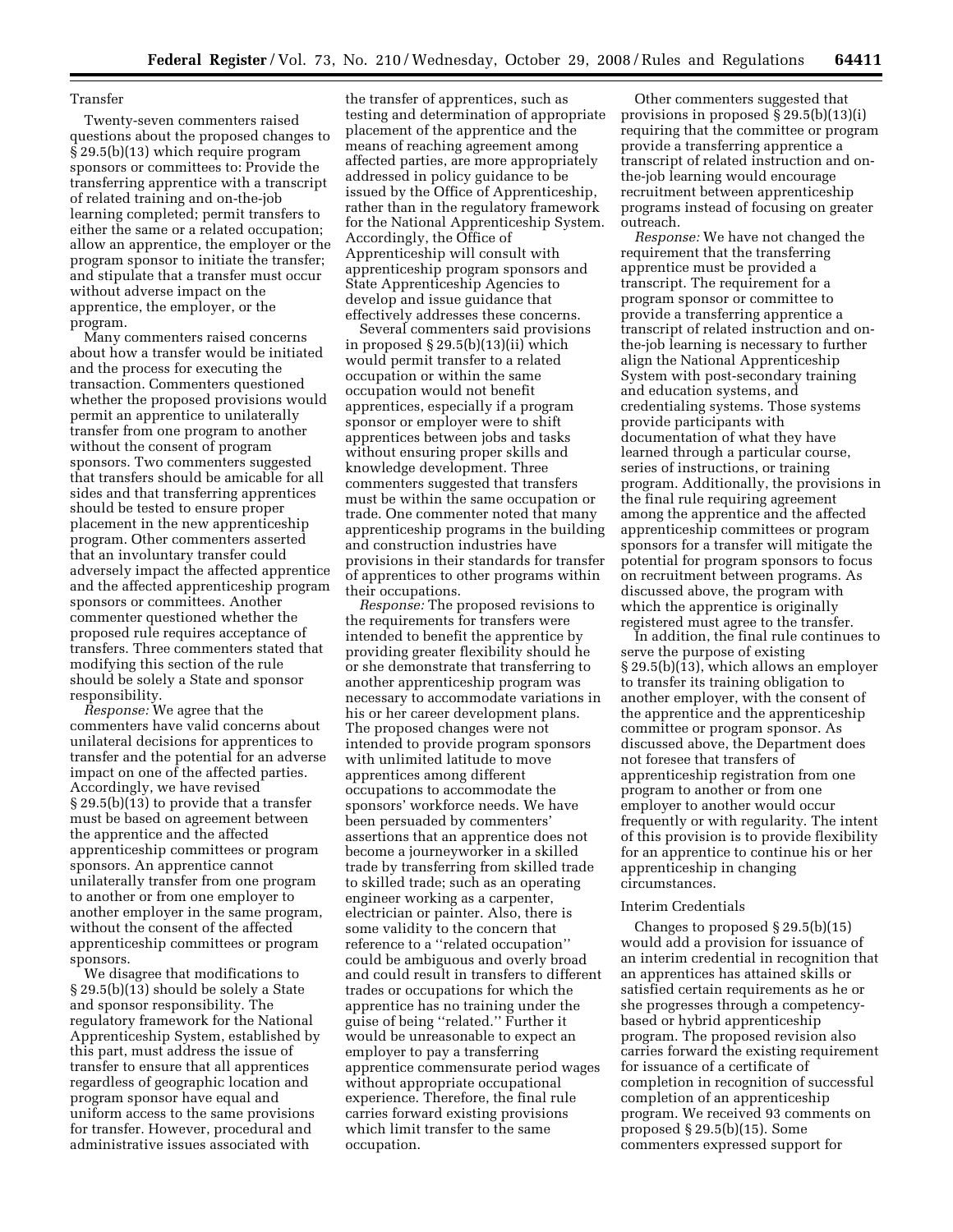interim credentials. Several commenters questioned the need for provisions on interim credentials, while others noted that program sponsors, employers, and others, already issue such credentials.

*Response:* Section 29.5(b)(15) continues to provide, as does the existing rule, for a certificate that documents the successful completion of an apprenticeship program. However, the commenters have raised some valid concerns as to the proposed requirements for interim credentials. To address these issues and to further clarify the requirement for interim credentials, the final rule separates requirements for interim credentials into a new, discrete paragraph, § 29.5(b)(16), and renumbers all subsequent paragraphs in § 29.5(b) as final § 29.5(b)(17) through final § 29.5(b)(23).

The proposed provisions for interim credentials were not intended to require all program sponsors to issue interim credentials, nor even to require that all sponsors choosing to use the competency-based approach or hybrid approach issue interim credentials. Final § 29.5(b)(16) clarifies that program standards for apprenticeship program sponsors that choose to use the competency-based or the hybrid approach for completion of an apprenticeship and that choose to issue interim credentials must clearly identify the interim credentials, demonstrate how these credentials link to the components of the apprenticeable occupations, and establish the process for assessing an individual apprentice's demonstration of competency associated with the particular interim credential. Further, interim credentials must only be issued for recognized components of an apprenticeable occupation, thereby linking interim credentials specifically to the knowledge, skills, and abilities associated with those components of the apprenticeable occupation.

Commenters expressed concern that the use of interim credentials would redefine what journeyworker status means. Over twenty commenters asserted that provisions for interim credentials would diminish the value of or deter trainees from obtaining journeyworker status. Other commenters misinterpreted the provisions for interim credentials as permitting program sponsors to reduce requirements for on-the-job learning necessary to achieve particular skills and abilities, thereby producing inadequately trained journeyworkers. Some commenters stated that these provisions could weaken the workforce by producing workers with specialized, rather than comprehensive, training for

parts of an occupation. Other commenters asserted that ultimately, issuance of interim credentials could lead to a segment of the workforce working for lower wages, with less job security.

*Response:* We disagree with the assertions that interim credentials may potentially negatively impact the workforce and the value of journeyworker status. As discussed above, in some industries program sponsors in pilots of competency-based apprenticeship programs already are using interim credentials, having determined that some apprenticeable occupations are capable of being segregated into discrete competencies or levels of skill attainment which can serve as discrete milestones on the path to journeyworker status. Providing an interim credential to show that an apprentice has reached those milestones merely acknowledges that fact. Therefore, interim credentials are not intended to narrow the breadth and depth of the training component of registered apprenticeship. Rather, they provide opportunities for apprentices to obtain portable credentials commensurate with the skills and competencies acquired and demonstrated throughout an apprenticeship. Therefore, attainment of an interim credential may provide the apprentice who must leave the program with the means to obtain a better job than he or she could without the credential.

As discussed above in the discussion of the definition of interim credentials, the issuance of a certificate of completion of apprenticeship, and the associated ''journeyworker'' level status, remain the ultimate goal for the National Apprenticeship System. Interim credentials do not indicate that the apprentice has met all of the requirements of the apprenticeship, nor that he or she has successfully mastered the full range of skills and competencies required for an occupation. The certificate of completion is the only credential that properly conveys that the apprentice has successfully met the requirements of the apprenticeship program. Therefore, designation of ''journeyworker'' and the associated status will not be affected by use of interim credentials. However, in recognition of stakeholders concerns over the impact of interim credentials, the Department will establish a process to assess implementation of interim credentials. Initially, Registration Agencies and program sponsors will use the quality assurance assessment process to identify and assess any impact of interim credentials on

program operations and outcomes. Following consultation with stakeholders of the National Apprenticeship System, the Office of Apprenticeship intends to issue policy guidance on the review of interim credentials.

Thirty commenters expressed concern about potential negative impacts for the National Apprenticeship System if interim credentials are based on sponsor standards instead of industry standards. These commenters asserted that national standards are necessary so that the credential can be portable and meaningful to employers across different regions.

*Response:* In the National Apprenticeship System, a sponsor can only register standards for apprenticeship programs that train and employ an apprentice in occupations that have been determined ''apprenticeable.'' The Office of Apprenticeship has established criteria and procedures for recognizing an apprenticeable occupation that require industry verification and validation of the skills and knowledge necessary for the occupation. This process intentionally incorporates industry participation so that the credentials associated with progression through an apprenticeship program for an apprenticeable occupation will be portable and have meaning to employers nationwide. As discussed above, new § 29.5(b)(16) clarifies that interim credentials must only be issued for recognized components of an apprenticeship occupation. Therefore, the interim credentials associated with the specific skills and knowledge for an apprenticeable occupation are verified and validated by industry through the process of approving the apprenticeable occupation.

Numerous commenters suggested that provisions on interim credentials would place additional resource (e.g., time and documentation) burdens on Registration Agencies with no apparent provisions for verification of the credential's validity. Some commenters recommended that the use of interim credentials should not be mandated or should be left to the discretion of States to mandate.

*Response:* While we consider interim credentials to be a valuable tool for furthering apprenticeship, we emphasize that program sponsors are not required to develop and register standards of apprenticeship that include interim credentials, nor are recognized State Apprenticeship Agencies required to issue interim credentials. We anticipate that such credentials will be used most frequently by programs that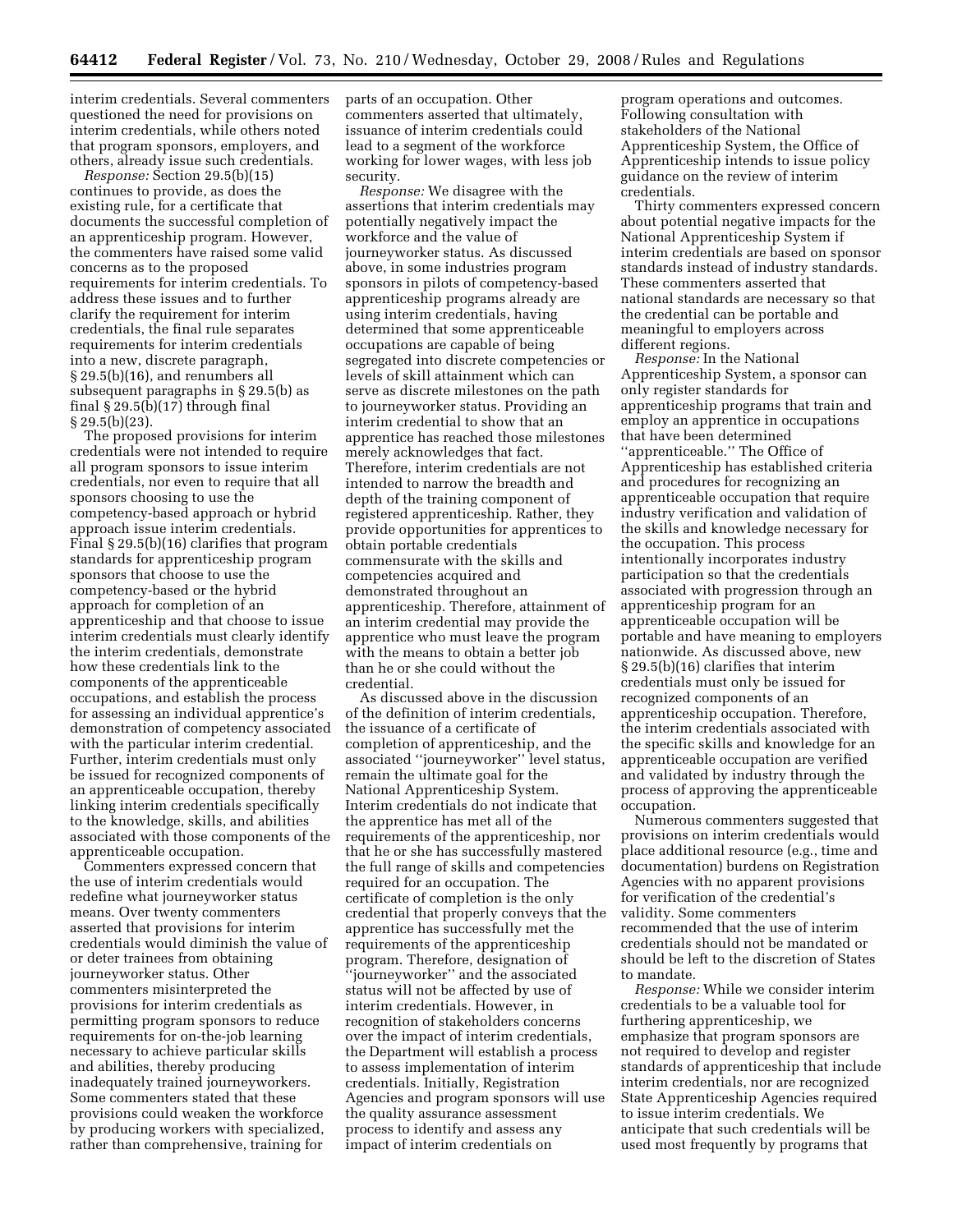take the competency-based or hybrid approach to progression through apprenticeship. Further, in the Department's pilots with competencybased apprenticeship programs, Registration Agencies have provided technical assistance to sponsors to help identify the appropriate procedures and criteria for determining if and when an apprentice merits receiving an interim credential. The Department anticipates that Registration Agencies will continue to provide such technical assistance in the development of competency-based and hybrid apprenticeship programs, and issuance of interim credentials associated with these programs. As with certificates of completion, Registration Agencies are the entities responsible for issuing interim credentials, at the request of a program sponsor.

The Department acknowledges that instituting a process for the issuance of interim credentials would constitute an additional burden for those State Apprenticeship Agencies that currently do not issue such certifications. Based on comments expressing concern about potential time and documentation burdens, we agree that State Apprenticeship Agencies should not be required to issue interim credentials as a pre-condition for recognition. Accordingly, while recognized State Apprenticeship Agencies may choose to issue interim credentials using their own procedures in compliance with this part, the final rule does not require them to do so. However, in order to maintain uniformity across the National Apprenticeship System and further apprentices' progression through apprenticeship, the Department has determined that opportunities must be available nationwide for program sponsors to register program standards that use a competency-based or hybrid approach for completion of apprenticeship and that issue interim credentials. Therefore, the Office of Apprenticeship will offer to issue interim credentials, nationwide, where the prerequisites are met. If a recognized State Apprenticeship Agency registers program standards that use a competency-based or hybrid approach, but does not issue interim credentials, the program sponsor may request that the Office of Apprenticeship issue interim credentials to apprentices who have successfully met the requirements of an interim credential established in the program standards for their respective apprenticeship programs. If a recognized State Apprenticeship Agency does not register program standards that use a competency-based or hybrid approach, then a program

sponsor can petition to register the apprenticeship standards with the Office of Apprenticeship for Federal purposes, and the Office of Apprenticeship will issue interim credentials, when prerequisites are met.

Two commenters maintained that mandating the use of interim credentials would cause apprenticeship programs to incur the enormous costs of developing testing to determine whether apprentices are entitled to interim credentials.

*Response:* As discussed above, the final rule does not mandate use of interim credentials. Program sponsors that chose to register standards for competency-based or hybrid programs that provide for the issuance of interim credentials would bear the costs associated with developing and operating these apprenticeship programs. All registered apprenticeship program sponsors voluntarily operate apprentice programs and choose to incur the costs associated with the programs

#### Cancellation Rate

Seventeen commenters expressed concern that the length of the probationary period was not defined in proposed § 29.5(b)(19), which provided simply that cancellations during an apprentice's probationary period will not adversely impact the sponsor's completion rate. The completion rate is a new factor for evaluation of program performance proposed in §§ 29.6(b) and (c). Several commenters suggested defining a specific ''not to exceed'' time for probationary periods, such as 15 percent or 20 percent of a program's length. Many commenters were concerned that without a time limit on the probationary period, the proposed regulations could permit an apprenticeship program to leave apprentices in probationary status for an extended period of time in an effort to improve the program's performance ratings or conceal the program's deficiencies.

Twelve commenters believed that not counting cancellations during the probationary period, or allowing programs to adjust the length of the probationary period, could artificially improve completion rates. Others felt that cancellation rates during the probationary period, if properly categorized, can be used to evaluate program performance. Some commenters stated that it would be important to monitor programs that have a high rate of attrition during probationary period to check for abuses. Others advocated that only cancellations that were due to failure to

provide training in accordance with the sponsor's approved standards should be counted in completion rates, asserting that the proposed rule's inclusion of cancellation rates after the probationary period in calculation of completion rates did not distinguish between those cancellations that were the fault of the program and those over which the program has little if any control.

*Response:* We agree that it is important to monitor programs with a high cancellation rate during probationary periods. For many years the Office of Apprenticeship has included cancellation rates as a factor for consideration when staff members conduct quality assurance assessments, and if appropriate, has used this information in the provision of technical assistance to program sponsors. Although the final rule does not provide for inclusion of cancellations that occur during probationary periods in the calculation of completion rates, this important information is reviewed, evaluated, and addressed through the quality assurance assessment process.

We also agree that without a limit to the probationary period, the regulation could allow the information used in calculating completion rates to be skewed, thereby impacting the evaluation of program performance. In recognition of the concerns of the commenters, we have added language to § 29.5(b)(8) limiting the length of the probationary period. Historically, National Guideline for Apprenticeship Standards recognized by the Office of Apprenticeship have used 25 percent of the length of the program as the benchmark. Accordingly, the final rule provides that the probationary period cannot exceed 25 percent of the length of the program, or one year, whichever is shorter.

We disagree that only cancellations due to the failure to provide training in accordance with the sponsor's approved standards should be counted in completion rates. Program sponsors' policies and administrative procedures such as not providing steady work experience reduce the apprentices' opportunities to earn wages, and thereby can impact an apprentice's ability to remain registered in a program. Therefore, analysis of a program's cancellations rates can provide important indications of the need to further evaluate a program's operations, policies, and procedures, and if needed provide technical assistance. As discussed further in the discussion of program performance standards, we emphasize that a Registration Agency's evaluation of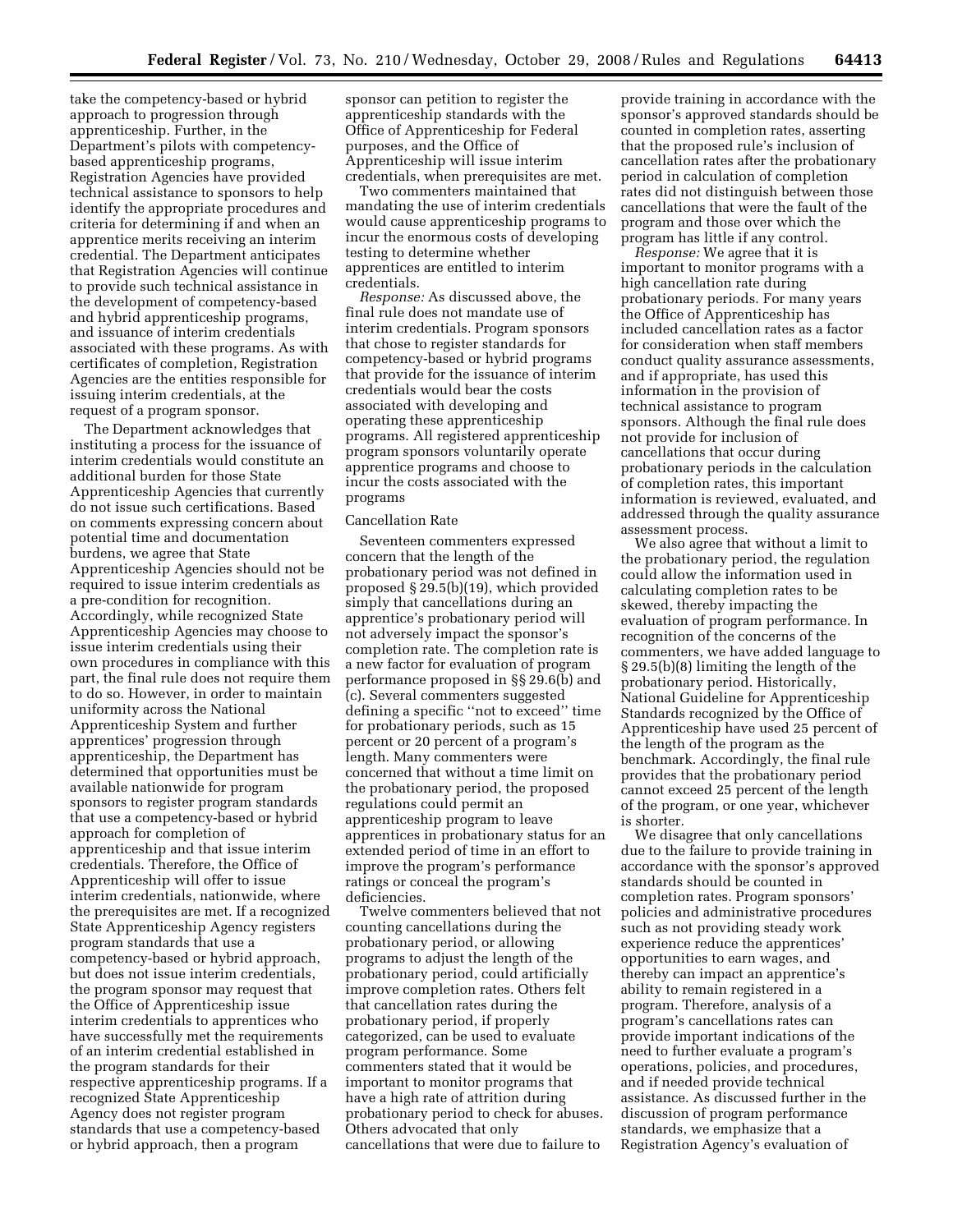completion rates will include analysis of mitigating factors. No substantive changes have been made to proposed § 29.5(b)(19); which will be promulgated as § 29.5(b)(20).

# Program Performance Sandards (§ 29.6)

Section 29.6 is a new section that focuses on the quality and performance of registered apprenticeship programs. A few commenters generally supported the proposed changes to this section, but questioned the Office of Apprenticeship's ability to successfully evaluate all of the registered programs, given current budget and staffing levels.

*Response:* The Department agrees that a Registration Agency requires adequate resources to successfully evaluate all registered programs under the provisions of this section. The Office of Apprenticeship staff has been conducting quality assurance assessments and Equal Employment Opportunity Compliance Reviews as part of their normal responsibilities for helping to ensure that program sponsors comply with the requirements of these regulations and part 30. The processes for conducting these reviews currently include assessing a program's performance against key indicators including completion and cancellations rates. Therefore, the functions of calculating completion rates, conducting quality assurance assessments and Employment Opportunity Compliance Reviews, and providing technical assistance, as required by final § 29.6 have effectively been a part of the Office of Apprenticeship's current practices for evaluating and monitoring programs. To the extent that the Office of Apprenticeship's current resources may become constrained by requirements of this section, we may realign resources internally to effectively and efficiently conduct these activities.

#### At Least One Registered Apprentice

Section 29.6(a) provides that every program must have at least one registered apprentice in order to be designated and retain designation as a registered apprenticeship program for Federal purposes. Commenters observed concern that there may be times when a program is between training cycles and has no apprentices for a short period of time. Other commenters asserted that this provision does not adequately address apprenticeship programs with one or a few apprentices who never graduate. Some commenters suggested establishing time frames for determining if programs have an active apprentice or apprentices.

*Response:* We agree that there may be times when a sponsor may have a lag between training cycles and be without a registered apprentice for a short period of time. However, when a program lies dormant for a substantial period of time, it is appropriate to consider the program as no longer viable. Therefore, we agree with the suggestion to establish time frames for determining if a program has an active apprentice to account for the short lag times mentioned in the comment and other reasonable periods of inactivity that may occur in otherwise active programs. We consider a period of up to 1 year to be a reasonable period of inactivity. We have determined that the time frame for a program to not have an apprentice registered with a Registration Agency should not exceed 1 year. We have revised § 29.6(a) accordingly.

With regard to commenters assertion that this provision does not adequately address programs that never graduate an apprentice, the requirements set forth in 29.6(b) will hold those programs accountable.

#### Evaluation of Program Performance

Twenty-eight comments addressed § 29.6(b), which provides a nonexclusive list of tools and factors that must be considered in evaluating the performance of a registered apprenticeship program. Nine commenters expressed concern that there is no proposed definition of ''quality assurance assessment,'' one of the tools and factors to be considered in evaluating performance. Many requested a definition of ''completion rate.'' Other commenters requested that the Department clarify the intended purpose of each of the performance tools and factors and how they are to be used. One commenter suggested adding a requirement that the ''tools and factors'' be consistent with Federal standards and goals so that States could not add factors that conflicted with this part, 29 CFR part 30, or the National Apprenticeship Act.

*Response:* We agree that definitions for the terms ''completion rate'' and ''quality assurance assessment'' would provide greater clarity to the proposed performance accountability framework established by the final rule. Accordingly, as discussed above, we have added definitions for the terms ''completion rate'' and ''quality assurance assessment'' to § 29.2.

The three performance factors specifically required are quality assurance assessments, Equal Employment Opportunity Compliance Reviews, and completion rates. As discussed above in the discussion of the

definitions in § 29.2, quality assurance assessments are comprehensive reviews conducted by a Registration Agency to determine if an apprenticeship program is addressing its program standards and meeting the requirements of this part. Equal Employment Opportunity Compliance Reviews are required under part 30. Data on a program's completion rates are intended to provide Registration Agencies with information useful to support technical assistance efforts to improve program performance. We emphasize that any additional tools and factors used by Registration Agencies in evaluating program performance must adhere to the goals and policies of the Department articulated in this part and in guidance issued by the Office of Apprenticeship.

# Completion Rate

A Registration Agency's use of completion rates in evaluating program performance, provided by proposed §§ 29.6(b) and (c), received mixed reviews. One commenter asserted that the proposed rule will likely result in an annual effect on the economy of \$100 million or more, and therefore the proposed rule qualifies as a major rule under Executive Order 12866 and the Small Business Regulatory Enforcement Act (SBREFA). The commenter asserted that State and local governments are including bid provisions that require contractors to have apprentices who have successfully completed an apprenticeship program approved by the Department or a recognized State Apprenticeship Agency as a condition of bidding and participating on a project. The commenter asserted that such bid requirements will likely foreclose unilateral apprenticeship program sponsors from being able to bid on, and be awarded State and local construction projects, which will likely have an annual adverse impact on the economy exceeding \$100 million. Although the comment did not mention a particular section of the rule, we have determined that the commenter's estimate of anticipated impact was primarily based on the expected costs of compliance with §§ 29.6 (b) and (c). The commenter recommended that the Department withdraw the proposed provisions for completion rates, so that the Office of Apprenticeship can conduct further study and discussion with interested stakeholders.

Many commenters noted that evaluating apprenticeship programs on the basis of completion rates would align the National Apprenticeship System with other Federal education programs that make eligibility for receipt of Federal funding dependent, in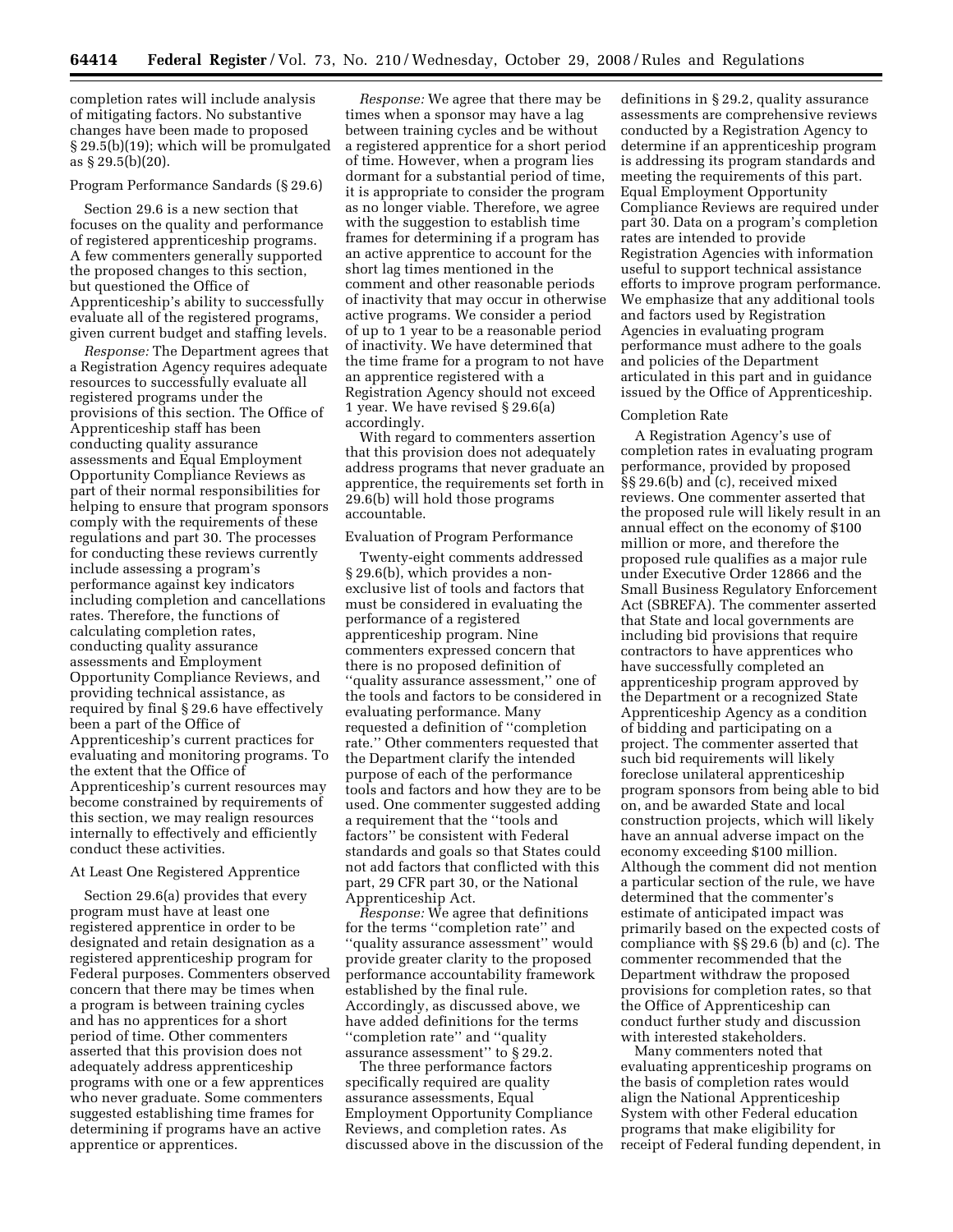part, on the program's achievement of minimal graduation rates. Others stated that the evaluation would improve program accountability, ensure highquality training, or reflect the effectiveness of programs. However, another commenter asserted that reference to completion rates could unfairly penalize programs that make an affirmative effort to recruit apprentices from non-traditional pools, as the dropout rate for those recruited from riskier groups may be higher than normal. Other commenters stated that use of completion rates could also penalize small programs, whose completion rates could be affected dramatically by the cancellation of only one or two apprenticeship agreements.

Some commenters opposed provisions of proposed § 29.6(c) that provide for evaluation of completion rates of programs located in the same geographical areas, and as necessary, further review and provision of technical assistance to maintain and improve program performance. One commenter asserted that it was onerous and short-sighted to compare programs, rather than individually evaluate programs based on their merits. Another commenter characterized this particular proposed provision as highly subjective and ambiguous, suggesting that the standard should set a minimum completion rate above which a program's completion rate will not be deemed a negative factor. Another remarked on the absence of firm standards in this proposed regulation. Others asserted that this proposed requirement would favor unionoperated programs and do nothing to improve apprenticeship programs.

*Response:* The Department does not agree that evaluating completion rates as an indicator of program quality would unfairly penalize programs that recruit from non-traditional applicant pools, nor do we agree that completion rates would penalize small programs whose completion rates could be affected dramatically by cancellation of one or two apprenticeship agreements. The primary purpose of the completion rate evaluation is not to penalize programs. As described below, our goal is to establish an assessment mechanism to identify programs that will benefit from technical assistance to become high performing programs. Only when programs demonstrate a persistent and significant failure to perform successfully will poor completion rates factor into potential deregistration proceedings.

We agree that comparing like programs, particularly when there may only be one comparable program in a

geographical are, may not be a feasible, effective approach for the evaluation of completion rates. We also agree with the suggestion to establish a minimum completion rate above which a program's completion rate will not be deemed a negative factor. We have determined that the national average for apprenticeship completions would be a reasonable benchmark to use in evaluating the performance of registered apprenticeship programs for purposes of identifying programs in need of technical assistance. Accordingly, we have revised § 29.6(c) to require that a Registration Agency review a program's completion rates in comparison to the national average for completion rates. Programs with completion rates lower than the national average will receive technical assistance from a Registration Agency. As stated in the NPRM, the use of completion rates in program reviews is not intended to limit or terminate existing apprenticeship programs that are receiving technical assistance from a Registration Agency and demonstrating improved program performance, or to impede prospective apprenticeship program sponsors. Rather, the use of completion rates is intended to strengthen the program outcomes and quality in the National Apprenticeship System by setting a benchmark that identifies programs that could benefit from technical assistance.

In order to reflect the focus on technical assistance for programs with completion rates below that national average, we have dropped the reference that appeared in proposed § 29.6(c) for the Registration Agency to ''take other appropriate action'' against such programs. Deletion of this phrase is meant to clarify that simply falling below that national average for completion rates does not lead to deregistration procedures. Completion rates may potentially factor into deregistration procedures only when they demonstrate an ongoing pattern of very low completion rates over a period of several years (see discussion of ''persistent and significant failure to perform'' below).

Rather than specifying the details for implementation of program performance standards in registered apprenticeship, we believe the best use of § 29.6 is to establish a regulatory framework that provides the basis for the Office of Apprenticeship to issue more detailed guidance. The Office of Apprenticeship will consult with apprenticeship program sponsors and recognized State Apprenticeship Agencies to develop and issue guidance regarding program performance standards and accountability in the National

Apprenticeship System. This consultation process would also be responsive to a commenter's recommendation to further discuss provisions for completion rates with interested stakeholders. This approach is similar to the Department's regulatory framework and performance management system established for the programs under the Workforce Investment Act.

The Department disagrees with assertions that there is a relationship between bid requirements for State and local construction projects and provisions for completion rates in §§ 29.6(b) and (c) which will likely have an annual impact on the economy exceeding \$100 million. None of the provisions in final § 29.6 nor any other provision in the final rule provide for or relate to the establishment bid requirements for State and local construction projects.

# Cancellation of Apprenticeship Agreements During Probationary Period

Many commenters opposed provisions of § 29.6(d) which provided that the cancellation of apprenticeship agreements during the probationary period would not have an adverse impact on a sponsor's completion rate. One commenter stated that all cancellations should be considered in program reviews, particularly to deter program sponsors who register programs primarily to meet contract requirements for Federal works projects under the Davis-Bacon Act.

*Response:* Existing regulations provide for a probationary period, in recognition that both the apprenticeship sponsor and the apprentice should have sufficient time to determine if the apprenticeship agreement is beneficial. During the probationary period, apprentices may have many reasons for cancelling their agreements, which may have nothing to do with the program. Including apprenticeship agreement cancellations during the probationary period in the calculation of completion rates may inadvertently cause program sponsors to adopt more stringent selection requirements, in an effort to minimize being penalized. More stringent selection requirements could reduce or limit apprenticeship opportunities that would otherwise have been available. We seek to avoid a regulatory framework that would unintentionally reduce apprenticeship opportunities. However, Registration Agencies do include cancellation rates as important information in their oversight of registered apprenticeship programs. Cancellation rates, including those that occur during the probationary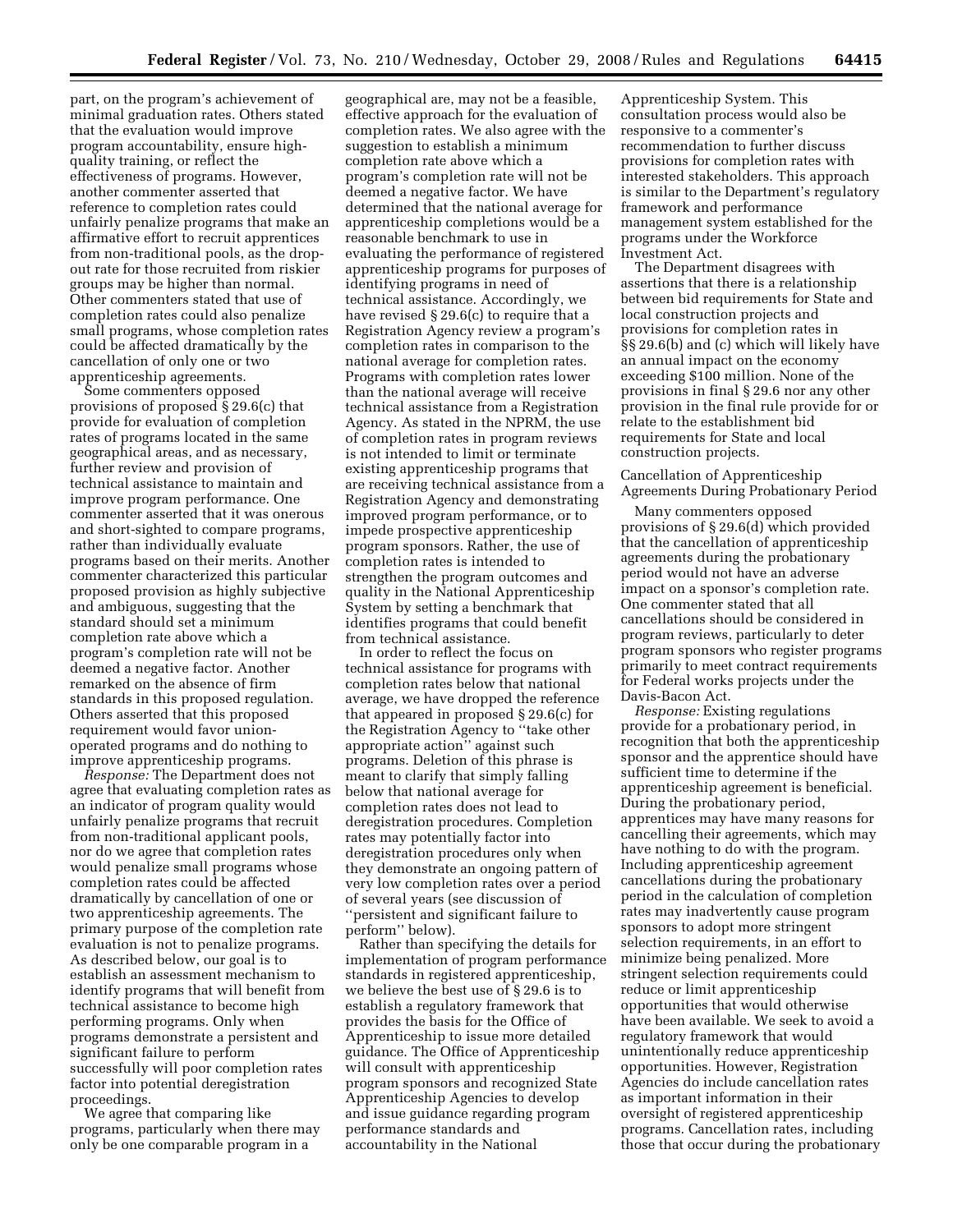period, are reviewed in conjunction with the Equal Employment Opportunity compliance reviews. If appropriate, Registration Agencies use this information for the provision of technical assistance. Therefore, we have determined that the proposal for the cancellation of an apprenticeship agreement not to have an adverse impact on a sponsor's completion rate if the cancellation occurs during the apprentice's probationary period is an appropriate balance between the need to hold program sponsors accountable and the need to promote apprenticeship opportunities. We have made no changes to § 29.6(d).

#### Apprenticeship Agreement (§ 29.7)

We received three comments on proposed § 29.7, regarding requirements for apprenticeship agreements, none of which advocated for major changes to the proposed provisions. The proposed changes update terminology, align the apprenticeship agreement with the three approaches to apprenticeship progression (time-based, competencybased, or hybrid), and add space on the agreement in which apprentices would voluntarily provide their Social Security Number. The Registration Agency will use apprentices' Social Security Numbers for performance management and Davis-Bacon Act purposes; in particular, for use in calculating employment outcomes of the National Apprenticeship System as defined in the Department's common measures for Federal job training programs. The Department has an approved information collection request for the use of Social Security Number information on an apprenticeship agreement (OMB Control Number 1205– 0223). One commenter suggested that the proposed changes will result in an undue time and financial burden for State Apprenticeship Agencies. Two commenters suggested additional requirements for collection of equal employment opportunity information, which are beyond the scope of revisions to part 29.

*Response:* While revising forms will require the expenditure of resources, the changes and resulting revisions to the form will be minimal. Moreover, the changes are necessary for the National Apprenticeship System to continue to align with changes in approaches to onthe-job learning, as well as the broader environment in which apprenticeship programs operate.

We note that the non-discrimination provisions in § 29.7 are limited to the prohibitions that are applicable under part 30, regulations for Equal Employment Opportunity in

Apprenticeship and Training, and do not describe the full range of Equal Employment Opportunity protections that may be applicable to registered apprenticeship programs. Registered apprenticeship programs are subject to other Federal, State and local laws and regulations regarding Equal Employment Opportunity in employment and training, such as the Americans with Disabilities Act, the Age Discrimination in Employment Act, and Title VII of the Civil Rights Act of 1964.

Upon further review, we have determined that there are three minor changes necessary to align this section with revisions to the definitions and standards of apprenticeship discussed above. With the deletion of the definition for ''supplemental instruction,'' as discussed above in the discussion of definitions, this term is no longer appropriate for requirements in § 29.7(e)(2) regarding number of hours in related instruction. We have revised § 29.7(e)(2) accordingly. For consistency with final  $\S 29.5(b)(2)(ii)$ , which specifies that competency-based programs must still require an apprentice to complete the on-the-job learning component of registered apprenticeship, we have revised the requirement in § 29.7(e) for competencybased programs to include statements about on-the-job learning. We have also replaced the term ''school time'' in 29.7(g) with a more appropriate term, ''related instruction,'' to describe whether or not the apprentice is compensated during the related instruction component of registered apprenticeship.

Deregistration of a Registered Program (§ 29.8)

Section 29.8 clarifies the provisions for deregistration of registered apprenticeship programs. We have corrected a mistake in proposed § 29.8(b)(1) by replacing ''and'' with ''or'' to clarify that the Registration Agency may undertake deregistration proceedings when a program is not conducted, operated *or* administered in accordance with the program's registered provisions or with the requirements of 29 CFR part 29.

Five commenters addressed proposed changes in § 29.8, which clarifies existing § 29.7 provisions for deregistration of registered apprenticeship programs. One commenter requested clarification as to whether a program would automatically enter the deregistration process if it is without an apprentice for 15 or more days. Two comments expressed concern about the Department's ability to

sufficiently address the burdens associated with deregistration procedures, emphasizing that deregistration should be conducted at the local level rather than the Federal level. Three commenters asserted that the proposed rule would usurp power from State Apprenticeship Agencies.

*Response:* A program that is without an apprentice for 15 days is not subject to deregistration. As discussed with regard to Program Performance Standards above, revised § 29.6(a) allows for a time lag of up to 1 year between training cycles, during which a program could be without a registered apprentice. To address ambiguity regarding a relationship between failure to meet the new program performance standards established in § 29.6 and requirements for deregistration of a registered program established in § 29.8, we have also revised in the final rule § 29.8(b)(1) to clarify the circumstances in which deregistration proceedings may be undertaken for failure to conduct, operate or administer the program in accordance with the requirements of part 29. These circumstances include: the failure to meet longstanding standards of the National Apprenticeship System, such as failure to provide on-the-job learning, failure to provide related instruction, and failure to pay the apprentice a progressively increasing schedule of wages consistent with the apprentice's skills. In addition, the persistent and significant failure to perform successfully under the new performance standards established in section 29.6 may also lead to deregistration. However, a persistent and significant failure to perform successfully does not occur simply when a program's completion rate falls below the national average. Deregistration proceedings apply to programs with severe performance problems. A persistent and significant failure to perform successfully occurs when a program sponsor consistently fails to register at least one apprentice, shows a pattern of poor quality assessment results over a period of several years, demonstrates an ongoing pattern of very low completion rates over a period of several years, or shows no indication of improvement in the areas identified by the Registration Agency during a review process as requiring corrective action.

With regard to concerns about burdens associated with deregistration procedures and usurping power from the State Apprenticeship Agency, § 29.8 deletes the term ''Bureau (Office of Apprenticeship) registered programs'' and uses the term ''Registration Agency'' to clarify that program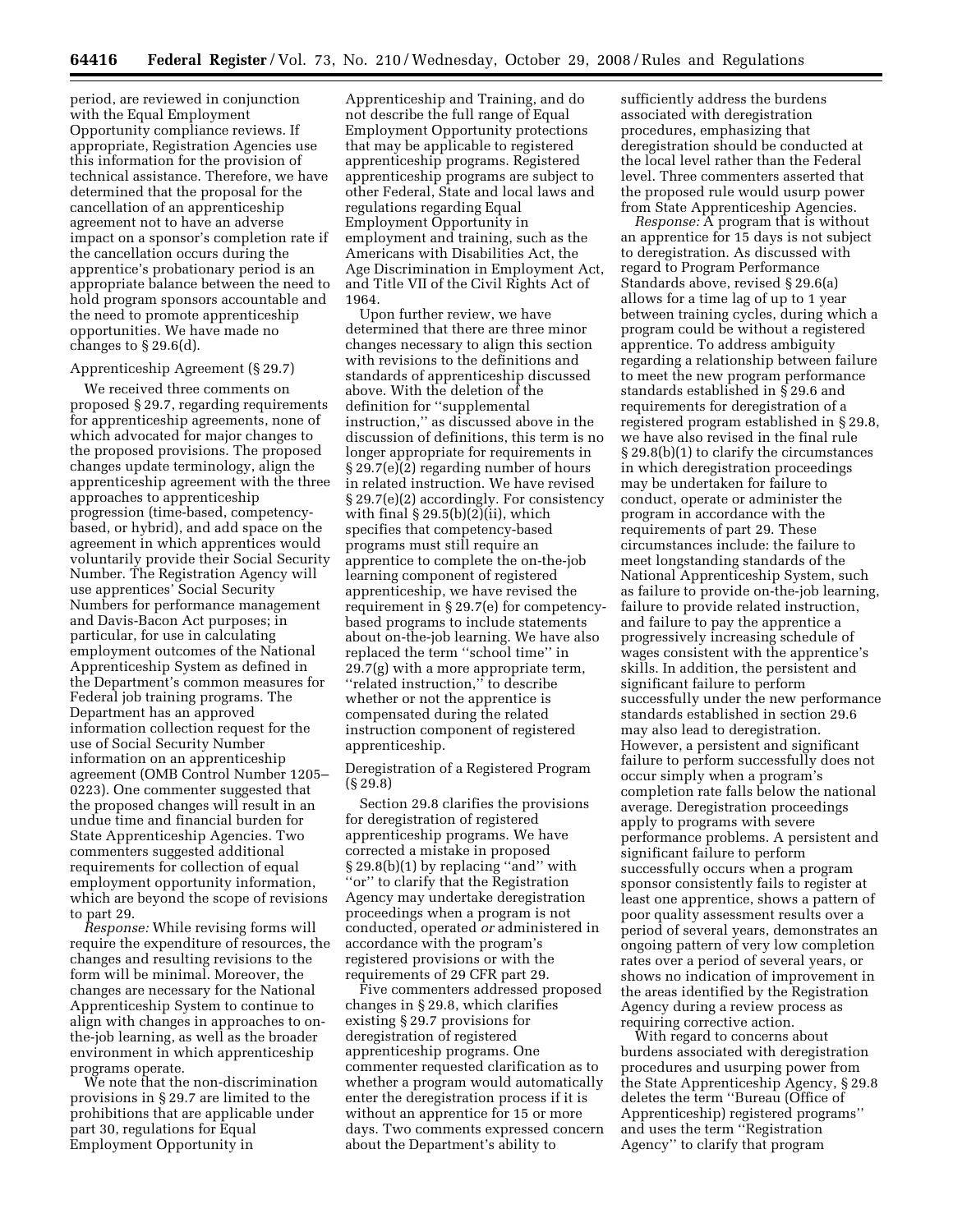deregistration procedures outlined in §§ 29.8(a) and (b) are conducted at the State level, by the Registration Agency. In States where the State Apprenticeship Agency is the Registration Agency, deregistration proceedings will be conducted by the State Apprenticeship Agency. Any such proceeding would be required to comply with § 29.8.

We emphasize that final § 29.8 carries forward existing practice that has evolved under current regulations, in which the Department has deferred to recognized State Apprenticeship Agency authority in matters of program deregistration. Therefore, the Department anticipates having sufficient resources to address any burdens associated with deregistration procedures, as these matters will primarily pertain to deregistration proceedings in States where the Department is the Registration Agency.

Final  $\S 29.8(b)(7)$  clarifies that if a sponsor requests a hearing, the Administrator refers the matter to an Administrative Law Judge, who will convene a hearing and issue a decision in accordance with § 29.10(c). This clarification aligns the final rule with Secretary's Order 1–2002, 67 FR 64272, Oct. 17, 2002, which provides that an Administrative Law Judge's decision in a program deregistration is only subject to discretionary review by the Administrative Review Board.

Reinstatement of Program Registration (§ 29.9)

The Department received one comment on this section. The commenter agreed with the proposed text on reinstatement of program registration.

*Response:* We are promulgating final § 29.9 as proposed.

Hearings for Deregistration (§ 29.10)

Four commenters addressed proposed changes to § 29.10, which sets the requirements for deregistration hearings. One commenter agreed with the proposed changes. Another commenter opposed the provisions in this section on the basis that hearings for deregistration should be kept at the State level. A third commenter asked if this section applies to programs registered with State Apprenticeship Agencies. Another commenter indicated that the public had not been allowed sufficient time to review the Office of Administrative Law Judges hearing rules at 29 CFR part 18, which will apply to deregistration hearings. This commenter also suggested that the proposed changes to the method of appeal in existing § 29.9 would reduce

access to due process of law. The commenter suggested that a hearing before an Administrative Law Judge, as established in § 29.10, differs considerably from proceedings before a hearing officer or a trial by jury.

*Response:* We disagree with the commenter's assertions that the Administrative Law Judge procedures would reduce access to due process and that the public has not been allowed sufficient time to review the Office of Administrative Law Judges hearing rules at 29 CFR part 18. The applicable rules of procedure at 29 CFR part 18 provide uniform rules for the conduct of hearings for a wide range of Department of Labor programs. These rules are consistent with the Administrative Procedure Act's requirements for the conduct of agency adjudications. However, upon review further, we have determined that it is more appropriate for the notice from the Administrative Law Judge to refer to the request as a request for a hearing, rather than a request for a review, as proposed in the NPRM. We have revised 29.10(b) accordingly.

We disagree with the commenter's assertion that hearings for reinstatement of program registration should be kept at the State level. Under existing § 29.9 such hearings are conducted at the Federal level. Final § 29.10 merely changes the Federal official conducting the hearing.

We note that the requirements for hearings for deregistration apply to all programs that have been registered for Federal purposes, regardless of whether the program is registered with the Office of Apprenticeship or for Federal purposes with a recognized State Apprenticeship Agency.

Except as noted, we will promulgate final § 29.10 as proposed.

Limitations (§ 29.11) and Complaints (§ 29.12)

One comment was received on each of these two proposed provisions, both expressing support.

The Department will promulgate § 29.11 and § 29.12 as proposed.

Recognition of State Apprenticeship Agencies (§ 29.13)

Proposed § 29.13 revises the provisions in existing § 29.12 that address the recognition of State Apprenticeship Agencies for Federal purposes and clarifies how the Office of Apprenticeship oversees the National Apprenticeship System. We received 125 comments on this section overall, 110 of which addressed specific provisions, including limiting recognition to the State Apprenticeship

Agency; role of the State Apprenticeship Council; linkages with economic development and workforce investment systems; location of a State Apprenticeship Agency; requirements for resources to carry out the functions of a Registration Agency; reciprocal approval of programs and standards in the building and construction industries; Departmental review and approval of State apprenticeship legislation, regulations, policies, and operational procedures; application for recognition; and renewal and maintenance of recognition. Several commenters strongly opposed the revisions, asserting that the proposed changes were overly prescriptive and would significantly limit a State's authority to oversee registered apprenticeship functions within its jurisdiction. It is our responsibility to ensure that States recognized as having such authority continue to conform to the Federal requirements on which the recognition is based. As described below, the Department's recognition of a State Apprenticeship Agency pertains to granting Federal-State partnership in which the Department grants the State authority to act on our behalf as a Registration Agency. The provisions of parts 29 and 30 set the conditions for a State to obtain and maintain that authority; these provisions are not meant to impact State authority to regulate apprenticeship for State purposes.

Roles of State Apprenticeship Agencies

Twelve comments focused on proposed § 29.13(a), which provides for ''recognition'' only of a State Apprenticeship Agency, and not a State Apprenticeship Council, and provides that the Department's recognition of the State Apprenticeship Agency confers ''non-exclusive authority'' to determine whether an apprenticeship program meets published standards and is eligible for those Federal purposes which require such a determination. Some commenters asserted that these changes conflict with their States' current law, whereby a State Apprenticeship Council oversees the State's apprenticeship system or promulgates regulations that oversee a State Apprenticeship Agency's work. Thus, the proposed changes would require revisions to State apprenticeship law and regulation. Another suggested that the Department should not dictate to the States the nature and structure of their government.

*Response:* Our experience has shown that a government-to-government relationship with a State Apprenticeship Agency facilitates the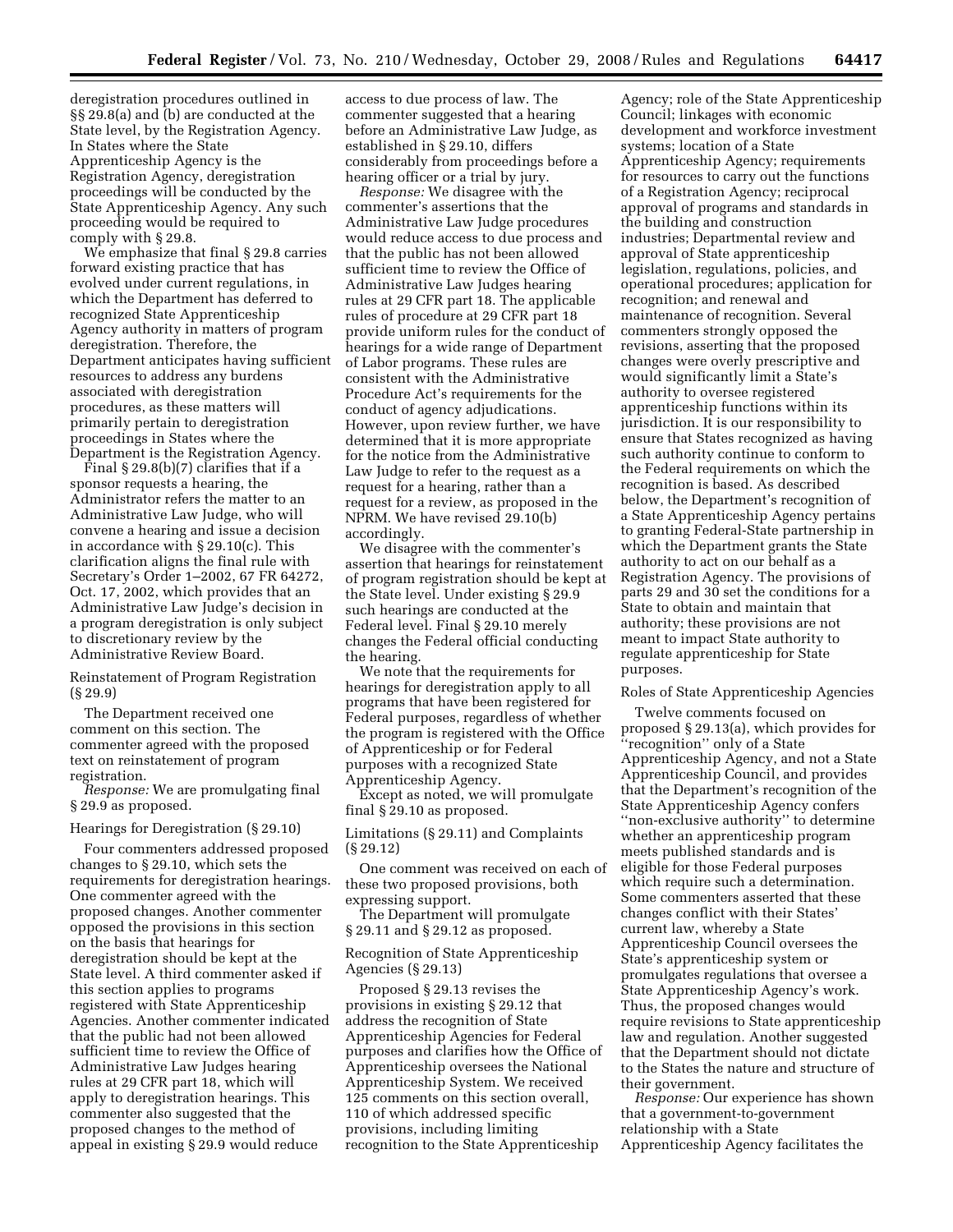smooth functioning of the National Apprenticeship System, thus best protecting apprentices' interests. Although the members of a State Apprenticeship Council represent diverse employer, labor, and public interests and have knowledge and experience that enables them to be strong advocates for apprenticeship, many of them are not State officials. Therefore, members of the State Apprenticeship Council are not, ultimately, accountable to the State or to the Department for their actions. Such accountability is essential to the functioning of the National Apprenticeship System, especially where it comes to safeguarding the welfare of apprentices and promoting apprenticeship opportunity. State officials represent the interests of the entire State and are accountable for their actions. Accordingly, our proposal to extend recognition only to State Apprenticeship Agencies is necessary to ensure that the entity that is held accountable for conformity with part 29 is clearly identified. This proposal does not dictate the nature and structure of State government; it merely identifies the State government entity to which the Department will grant authority to act on our behalf as a Registration Agency. The existing regulations do not specify that a recognized Registration Agency must be a government cabinetlevel agency. Changes to § 29.13(a) clarify this requirement and further align the proposed regulations for the National Apprenticeship System with the National Apprenticeship Act, which states that the Department is to ''cooperate with *State agencies* engaged in the formulation and promotion of standards of apprenticeship.'' Therefore, we have made no changes to § 29.13(a)(1).

#### Role of State Apprenticeship Councils

We received twenty (20) comments regarding proposed § 29.13(a)(2), which consolidates the provisions on State Apprenticeship Councils. Several commenters asserted that the current roles and responsibilities of State Apprenticeship Councils and State Apprenticeship Agencies work well, and questioned the need to adjust this system. Many expressed concern that we are eliminating State Apprenticeship Councils. One commenter suggested that removing a State Apprenticeship Council's decision-making role would significantly reduce the level of participation from key stakeholders, potentially creating far-reaching negative effects for apprenticeship programs. Another commenter questioned why the proposed

regulations do not identify acceptable State Apprenticeship Council membership, as provided in existing part 29.

*Response:* As described above, we have determined that the effective functioning of the Federal-State partnership in the registered apprenticeship system requires a direct relationship between Federal and State agencies. However, while we no longer recognize State Apprenticeship Councils for registration purposes, we are not eliminating the requirement to establish a State Apprenticeship Council for regulatory or advisory purposes. Members of State Apprenticeship Councils will continue to be critical stakeholders, whose active participation is essential for the successful operation of registered apprenticeship programs in their States. Based on the new organizational system, we are limiting our direct regulation to requirements applicable to recognized State Apprenticeship Agencies. Given that the final rule makes recognized State Apprenticeship Agencies responsible for registered apprenticeship for Federal purposes in their States, we have determined that it is appropriate for such Registration Agencies to direct the operations of the corresponding State Apprenticeship Councils. Accordingly, we have revised § 29.13(a)(2) to clarify that a State Apprenticeship Council operates under the direction of the State Apprenticeship Agency. We reiterate that  $\S\S 29.13(a)(2)$ (i) and (ii) carry forward provisions from the existing regulations pertaining to State Apprenticeship Council membership criteria. Except as noted, we are promulgating § 29.13(a)(2) as proposed.

Linkages With Economic Development and Workforce Investment

Two commenters asserted that the Department lacked statutory authority to require or mandate that the State Apprenticeship Agency integrate with the State's economic development strategies and public workforce investment system, as provided in § 29.13(a)(6). Another commenter expressed support for this provision, and suggested that the Department also should encourage registered apprenticeship programs to develop agreements with community colleges.

*Response:* The National Apprenticeship Act's broad mandate to safeguard the welfare of apprentices fully authorizes the proposed requirement for integration of registered apprenticeship into economic and workforce development efforts. This requirement is part of a broader trend

among Federal and State workforce development programs to increase coordination across programs in an effort to more effectively meet the needs of businesses, workers, and regional areas. As part of the workforce investment system, registered apprenticeship programs should align closely with regionally coordinated talent development strategies aimed at providing workers with the 21st century skills that businesses and industries demand. However, upon review, we have concluded that the terms of proposed § 29.13(a)(6) regarding linkages and coordination with economic development and the workforce investment system fit within proposed § 29.13(a)(4), which pertains to basic standards, criteria, and requirements for program registration and/or approval. Therefore, proposed § 29.13(a)(6) has been consolidated into § 29.13(a)(4). Further, we have revised terminology that refers to the workforce system so it includes the phrase ''publicly-funded workforce investment system,'' to clarify that public funding can support these linkages and coordination across State Apprenticeship Agencies and the States' workforce investment and economic development strategies. This revision aligns with efforts to expand apprenticeship into high-growth, highdemand occupations.

# Location of State Apprenticeship Agency

We received ten comments opposing the proposed deletion of existing § 29.12(b)(1), which sets requirements for the location of the State Apprenticeship Agency in the State Department of Labor or in the agency of State government having jurisdiction of laws and regulations governing wages, hours, and working conditions. Eight commenters suggested that relocating a State Apprenticeship Agency would likely diminish the safety, health, and welfare of apprentices in the workplace. One commenter stated that as a result of the rule change, the apprenticeship program could be placed within a department or division of State government that is not familiar with or qualified to address issues pertaining to registered apprenticeship. Another commenter stated that the rule change is counter to the integration of apprenticeship into the public workforce development system and would interfere with seamless integration of worker protection considerations. One commenter stated that as a result of the rule change, the apprenticeship program could be placed within a department or division of State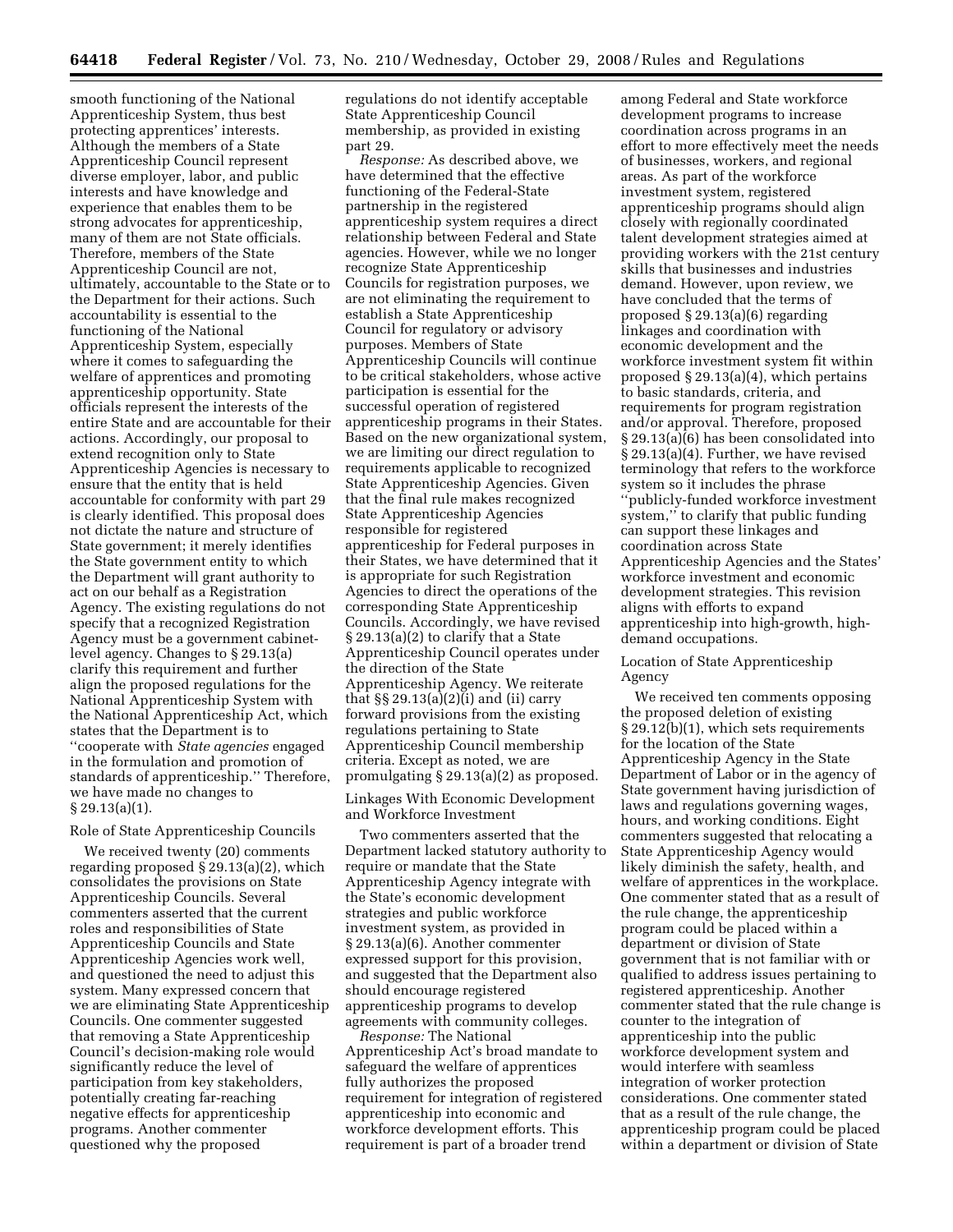government that is not familiar with or qualified to address issues pertaining to registered apprenticeship.

*Response:* We disagree that the proposed deletion of regulatory provisions specifying the location of a State Apprenticeship Agency will negatively impact the welfare of apprentices, and that it counters efforts to integrate registered apprenticeship with the public workforce development system. Historically, registered apprenticeship functions have resided in the area of State government that oversees wage and hour functions, and this approach has functioned very well for most States. However, many State governments have reorganized, and the various State governments function differently. In light of these organizational changes, the final rule affords the flexibility necessary for States to determine the most appropriate location for registered apprenticeship, based on their organizational configuration. Regardless of that location, a recognized State Apprenticeship Agency still must meet the requirements of this part, including provisions in § 29.5 that safeguard the welfare of the apprentice, and provisions in § 29.13(a)(4) requiring demonstration of linkages with the State's economic development strategies and public workforce system. Further, the effective functioning of the Federal-State partnership for registered apprenticeship does not require specificity for the organizational location of the State government agency.

#### Resources

Proposed § 29.13(b)(2), which required that State Apprenticeship Agencies provide sufficient budget and staff to carry out the functions of a Registration Agency, also generated considerable opposition. Four commenters stated that the proposed requirements in § 29.13(b)(2) are worthwhile guidelines for Registration Agencies, but asserted that the Department does not allocate sufficient staff and budget to carry out its responsibilities in the twenty-five States where the Office of Apprenticeship is the Registration Agency. Four commenters indicated that the Department does not have the authority to dictate budget mandates to the States.

*Response:* The Department is currently the Registration Agency in 25 States, and provides dedicated staff and resources sufficient to fulfill its responsibilities for registered apprenticeship for Federal purposes in those States. In the other 25 States, where we have conferred recognition to States to register apprentices and

apprenticeship programs for Federal purposes under the current regulations, it is our responsibility to ensure that we provide recognition to States that have dedicated the necessary resources for such functions. The proposed rule's provisions for sufficient resources do not dictate budget mandates; the responsibility for establishing budget mandates remains with State governments. However, we have been persuaded by comments that it is more appropriate to use language that is less prescriptive than ''allocate sufficient budget and staff'' to describe how a Registration Agency will address these functions. Therefore, we have revised final rule § 29.13(b)(2) to require simply that the State provide ''sufficient resources'' to carry out the functions of a Registration Agency. In the final rule, provisions establishing that the functions of a Registration Agency, which include outreach and education, registration of programs and apprentices, provision of technical assistance, and monitoring, as required to fulfill the requirements of this part are unchanged.

#### Reciprocal Approval

We received thirty-eight comments about proposed § 29.13(b)(7), which would expand current provisions for reciprocal approval by eliminating the exception for programs and standards in the building and construction industries. The majority of comments opposed the proposal, and many requested that DOL reinstate the exception for building and construction industries. Two commenters asked DOL to clarify why the exemption was originally granted, why the proposed revisions would eliminate the exemption, and how this action will impact other related regulations, such as those pertaining to Federal works projects subject to the Davis-Bacon Act.

More than a dozen commenters raised issues associated with variations among State Apprenticeship Agency requirements for program registration. One set of commenters addressed variations in wage rates, asserting that it is unfair and economically disruptive to allow trades from one State to use the pay scale from their own State to bid on work in other States, particularly for apprentices employed on projects subject to the Davis-Bacon Act. Other commenters asserted that States have different quality (e.g., training hours) and licensing standards, which the proposed rule fails to recognize. A commenter stated that the proposed rule lacks language that would require a visiting sponsor registered in another State to meet or exceed existing local

requirements for apprenticeship registration. A State asked DOL to clarify whether the host State's laws or the home State's laws would apply to the apprentice.

*Response:* The exemption for reciprocal approval for apprenticeship programs in the construction industry in the current regulations was based on the view that the seasonality of construction work could potentially interrupt an apprentice's on-the-job learning, require that an apprentice be supervised by several employers, and require provision of related instruction in several places, rather than one location, thereby negatively impacting the quality of apprenticeship programs in the construction industry. With advances in technology to assist in the provision of related instruction and supervision of apprentices, the Department believes that these arguments for exempting construction industry programs from reciprocal approval are no longer valid. In particular, the use of electronic media in related instruction, as permitted by final § 29.2, will provide construction apprenticeship programs with the ability to ensure consistency in related technical instruction across the country, regardless of geographic location. High quality standards for apprenticeship programs can be attained in the construction industry, regardless of the seasonal nature of construction work. Therefore, the extension of reciprocal approval to construction industry programs, as well as to non-construction programs, will enable the National Apprenticeship System to further address the apprenticeship needs of businesses and labor.

We acknowledge that commenters have raised important concerns about differences between the home States' and the host States' requirements. Revisions to § 29.13(b)(7) were intended to provide program sponsors registered for Federal purposes in one State with fairness in contractor bidding on Federal public works projects in another State that are subject to the Davis-Bacon Act, while still safeguarding the welfare of registered apprentices. We agree that the application of a home State's wage and hour and apprentice ratios in a host State could confer an unfair advantage to an out-of-state contractor bidding on a Federal public works project. Such an outcome would be unacceptable. That is why, in all instances where we have negotiated memoranda of understanding with recognized States to arrange for reciprocal approval of apprenticeship programs in the building and construction trades, we have consistently required that the wage and hour and apprenticeship ratio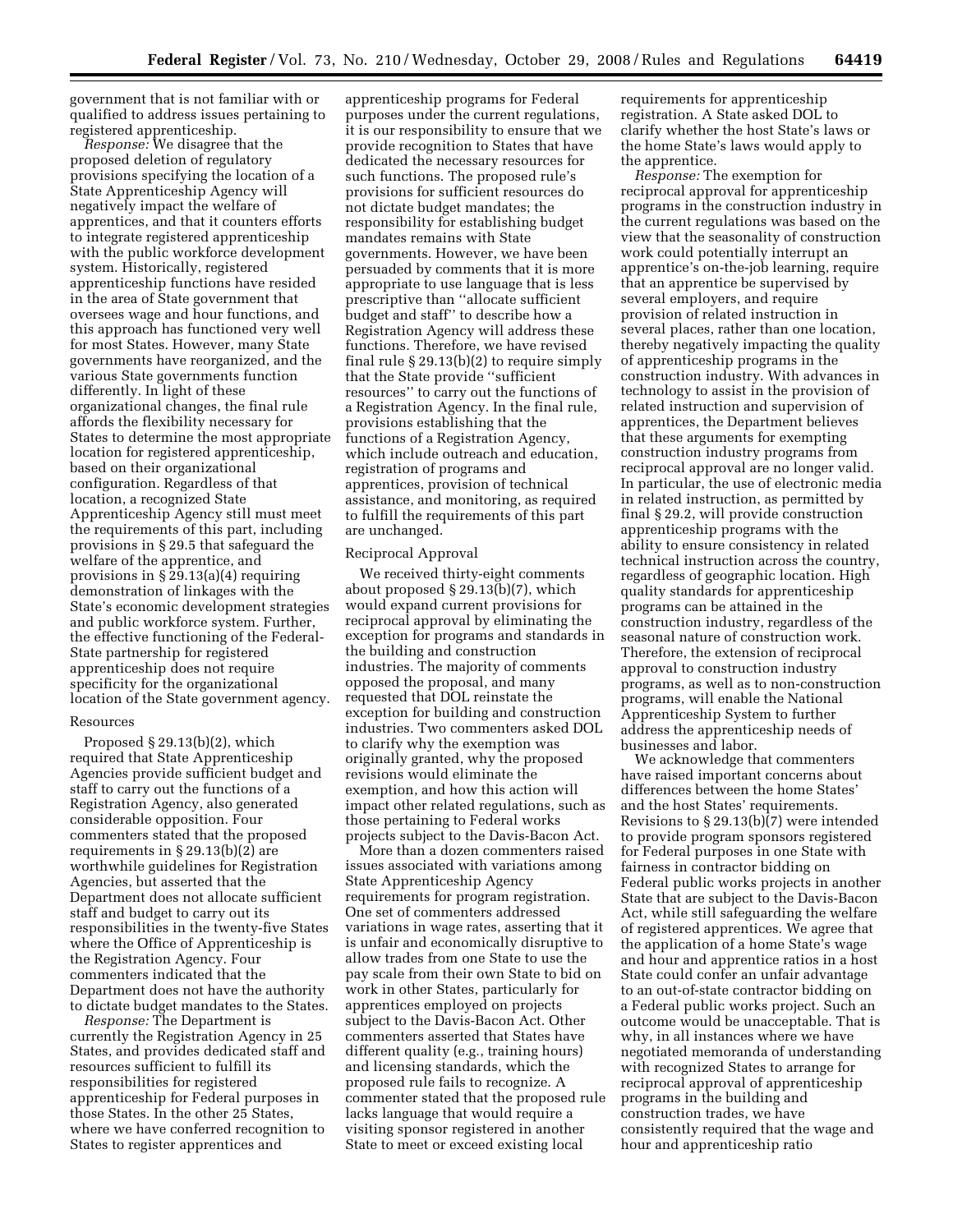requirements of the host State apply. As stated in the Federalism section of the Administrative Requirements discussion in the NPRM, the extension of reciprocal approval to the construction industry programs allows a State Registration Agency to retain authority to enforce its State labor law, such as provisions covering apprentice wage rates and ratios. For further explanation, we have added language to the final rule to clarify that the program sponsor seeking reciprocal approval must comply with the host State's wage and hour and apprentice ratio standards. With this clarification, final § 29.13(b)(7) prohibits an out-of-state program sponsor seeking reciprocal approval from a host State from gaining a competitive advantage in registering and operating apprenticeship programs for Federal purposes. Extension of reciprocal approval in final § 29.13(b)(7) will not impact a State's implementation of regulations pertaining to Federal works projects subject to the Davis Bacon Act. We further emphasize that final § 29.13(b)(7) does not address other aspects of a host State's legislative, regulatory, or procedural requirements for registered apprenticeship for State or local purposes because part 29 pertains to registered apprenticeship for Federal purposes. Issues such as licensure requirements and contributions to a State apprenticeship training fund are State matters and are not covered by the requirements for reciprocal approval for Federal purposes in final § 29.13(b)(7).

State Apprenticeship Legislation, Regulations, Policies, and Operational Procedures

Twenty-seven commenters expressed concerns about proposed § 29.13(b)(9), which explicitly requires State Apprenticeship Agencies to submit proposed modifications in the State's apprenticeship legislation, regulations, policies, and/or operational procedures for Departmental review and approval, prior to implementation, for conformity with the National Apprenticeship Act and the implementing regulations in 29 CFR parts 29 and 30.

Many comments expressed concern that proposed  $\S 29.13(b)(9)$  ignores a State's authority to set policy and establish law to meet the unique needs of its industry and citizens. One commenter asserted that this change usurps States' authority and exceeds the authority granted by the National Apprenticeship Act. Other commenters asserted that the Office of Apprenticeship's required review will inhibit the State regulatory process and

decrease State government's responsiveness to the public.

*Response:* Given the National Apprenticeship Act's broad mandate for the Department to safeguard the welfare of apprentices, the proposed requirement for Departmental review, prior to implementation, of a State's revision to an approved apprenticeship law is within our authority under the Act.

Further, the requirement is necessary for the Department's management of the National Apprenticeship System. Before it is permitted to register apprentices and apprenticeship programs, for Federal purposes, a State wishing to participate in the National Apprenticeship System must submit its apprenticeship law and other information (§§ 29.13(a) and (b)) to the Department for a determination that they conform to the requirements of Federal apprenticeship law. But, the State Apprenticeship Agency's responsibility to follow Federal law does not end there. Rather, a recognized State Apprenticeship Agency must continue to conform with the requirements of Federal law, particularly when the Agency wants to make changes to is own laws or regulations. Recent experience with reviews of recognized State Apprenticeship Agencies has underscored the need for the Department to monitor States' efforts to modify their apprenticeship laws, as they pertain to registered apprenticeship for Federal purposes. The Office of Apprenticeship's reviews have repeatedly identified provisions of State laws and regulations that were not consistent with Federal apprenticeship law; this has led to our requiring State Apprenticeship Agencies to take the corrective action necessary for them to attain conformity with parts 29 and 30 and with the National Apprenticeship Act.

Notice to the Office of Apprenticeship and an opportunity to review proposed changes to a State's apprenticeship law, regulation, and policies are necessary for Departmental oversight. However, the effect of purpose of proposed § 29.13(b)(9) will be to facilitate the Department's management of the National Apprenticeship System, not to usurp State authority to establish State law and policy. Accordingly, and in recognition of the concerns raised by commenters, we have revised § 29.13(b)(9) to provide that a State must submit all proposed modifications in apprenticeship legislation, regulations, policies and/or operational procedures for Office of Apprenticeship review and *concurrence*, rather than *approval*. The

Office of Apprenticeship's ''concurrence'' will simply reflect a finding that the proposed modification conforms to part 29 and that implementation of the proposal will not affect the State's recognition status. If the Office of Apprenticeship finds that a proposed modification does not conform to part 29, it will notify the State of its concerns and work with the State to resolve them, providing technical assistance as appropriate. This will provide the State and Office of Apprenticeship with an opportunity to identify and work out issues that potentially affect a State's recognition status before the proposals take effect and must be undone to preserve recognition. The State will be notified of the Office of Apprenticeship's findings as to conformity within 45 days from the date that the Office of Apprenticeship receives the proposed modification, as provided by § 29.13(e)(4).

Although the process for Office of Apprenticeship review and concurrence of a State's apprenticeship legislation, regulations, policies, and/or operational procedures may extend the time necessary for modifications, the potential imposition of additional time is justified by the need to ensure that revisions to State apprentice law, regulations, policies, and procedures conform to parts 29 and 30 and the National Apprenticeship Act.

Registration Agencies can help to maximize the efficiency of the process by notifying the Department of any modifications under consideration at the earliest opportunity. Further, States that proceed with revisions prior to completion of the Department's review and concurrence process can minimize the disruption that would result from subsequent Departmental nonconcurrence through the inclusion of a saving clause. Such a clause could, for example, revive the text which was superseded by a modification to which the Department did not concur, or place the reader on notice that the revision would take effect only if or when the Department concurred with the change.

#### Application for Recognition

Three commenters raised concerns about proposed § 29.13(c), which establishes requirements for State Apprenticeship Agencies to apply for recognition from the Department. One commenter suggested that State Apprenticeship Agencies recognized by the Department under the current regulations should only be required to renew their status, not reapply for recognition. Another commenter asserted that requiring State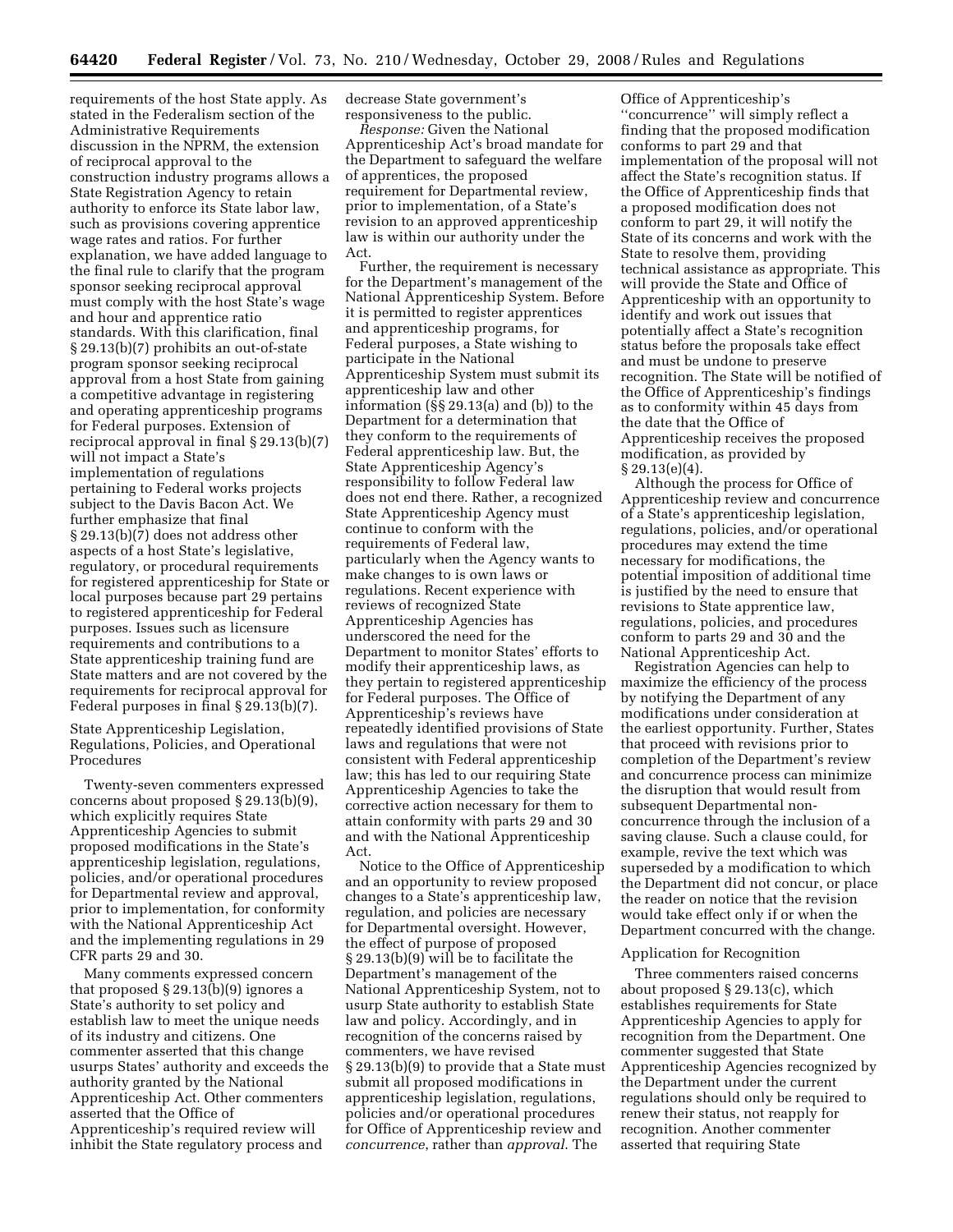Apprenticeship Agencies to reapply for recognition diverts resources from program implementation and would interfere with funding and budget planning. Another stated that DOL currently has the authority to withdraw its recognition of State Apprenticeship Agencies for failure to conform to this part, and there is no need to place further reporting and oversight requirements on State Apprenticeship Agencies to reapply for recognition within 1 year of the effective date of the rule.

*Response:* This rulemaking significantly revises the substantive provisions of part 29. Although the reapplication process for recognition will require use of resources to prepare and submit materials specified in § 29.13(c), we have determined that it is absolutely essential to ensure that State Apprenticeship Agencies comprehensively conform to the new requirements of part 29, as a precondition for recognition. However, we acknowledge that an adequate and reasonable response to these new requirements will likely require more than the 1 year provided by the NPRM. Therefore, final § 29.13(c) establishes a 2-year time frame from the effective date of the final rule for currently recognized States seeking continued recognition to submit required documentation to the Office of Apprenticeship. This means that States seeking continued recognition will have 2 years from the effective date of this final rule to make any changes necessary for compliance with this part. We also recognize that circumstances may arise which provide good cause for extension of this 2 year time frame. Final § 29.13(c) carries forward a proposed provision that allows States to submit written requests for extension of time within which to comply with the requirements of this part. Except as noted, final § 29.13(c) is promulgated as proposed.

# Renewal and Maintenance of Recognition

Five commenters addressed proposed § 29.13(d), which establishes a 5 year period for recognition of a State Apprenticeship Agency by the Department and provides a process for renewal and maintenance of recognition. Four commenters stated that DOL currently has the authority to withdraw recognition of a State Apprenticeship Agency for failure to conform to part 29 so there is no need to place further requirements on State Apprenticeship Agencies to renew their recognition every 5 years. One commenter asserted that requiring State Apprenticeship Agencies to renew their

recognition diverts resources from program implementation and would interfere with funding and budget planning.

*Response:* Existing regulations confer open-ended recognition on State Apprenticeship Agencies for Federal purposes and do not clearly specify that a State Apprenticeship Agency must continue to meet regulatory requirements for continued recognition. When the Department confers recognition on a State Apprenticeship Agency to register apprenticeship programs for Federal purposes, it is our responsibility to ensure that the basis for recognition, State apprenticeship law, regulation, policies, plans, and procedures, continues to conform to Federal requirements. We anticipate periodic change, as State Apprenticeship Agencies respond to the changing workforce needs of business, industry, and labor. Section 29.13(d) establishes requirements for renewal and maintenance of recognition to ensure that the Department has the opportunity to review and determine if the State apprenticeship laws, regulations, policies, plans, and procedures continue to conform to Federal requirements.

In the Department's view, a 5 year period provides a reasonable level of continuity for State Apprenticeship Agencies, while providing an efficient way to ensure that State Apprenticeship Agencies remain in conformity with Federal requirements. As discussed in the NPRM, the monitoring and reviews outlined in § 29.13(e) will form the basis for the Office of Apprenticeship's decision whether to continue recognition every 5 years. Therefore, the burden on State Apprenticeship Agencies for this 5 year renewal and maintenance of recognition will be minimal. We have revised final § 29.13(d) to clarify that the notification to States regarding conformity with this part will be based on the Office of Apprenticeship's monitoring of a State Registration Agency's compliance, as provided by § 29.13(e). We have revised § 29.13(d) accordingly.

#### Compliance

No comments were received on proposed § 29.13(e), which is a new provision that provides for on-site review, self-assessment, and monitoring of the State's apprenticeship law and procedures, and is based on the Department's existing procedures for determining if State Apprenticeship Agencies are complying with part 29. However, upon further review we noted two non-substantive changes were necessary to correct grammatical errors,

and we have revised final § 29.13(e) accordingly.

Accountability/Remedies for Nonconformity

One comment was received on proposed § 29.13(f), a new provision which provides for the steps to be taken if a State Apprenticeship Agency is found to be out of compliance with part 29. Those steps, which are based on the Department's current practice of compliance assistance, include the provision of technical assistance, and, where problems are found, conferral of ''Conditional Recognition'' for 45 days during which the State Apprenticeship Agency must submit a corrective action plan to remedy the conforming activity for failure to maintain compliance. The commenter suggested extending the period of ''Conditional Recognition'' to 90 days, asserting that additional time might be necessary to change State law that was found to be out of conformity with 29 CFR part 29.

*Response:* We disagree with the recommendation to extend the period of Conditional Recognition to 90 days. The period of Conditional Recognition established by 29.13(f)(ii) pertains to the time frame during which the State Apprenticeship Agency must submit its corrective action plan. Paragraph (f)(ii) does not establish the time frame in which a State must actually remedy the non-conforming activity. The 45 day period is consistent with current practice, and provides sufficient time to submit a corrective action plan. However, upon further review we have noted that the requirements for submission of a corrective action plan did not specify where the corrective action plan should be submitted. Therefore, we have revised § 29.13(f) to clarify that a State Apprenticeship Agency that was placed on Conditional Recognition must submit a corrective action plan to the Office of Apprenticeship.

# Denial of State Apprenticeship Agency Recognition

No comments were received on proposed § 29.13(g), which is based on existing § 29.12(d) and simplifies and clarifies the process for determining whether to deny a State Apprenticeship Agency recognition and provides the procedures for appeal of that decision. However, upon further review we have determined that further clarification was needed with regard to informing a State Apprenticeship Agency about a request for administrative review of a denial of recognition. We have revised § 29.13(g) to clarify that the written notice to a State Apprenticeship Agency denying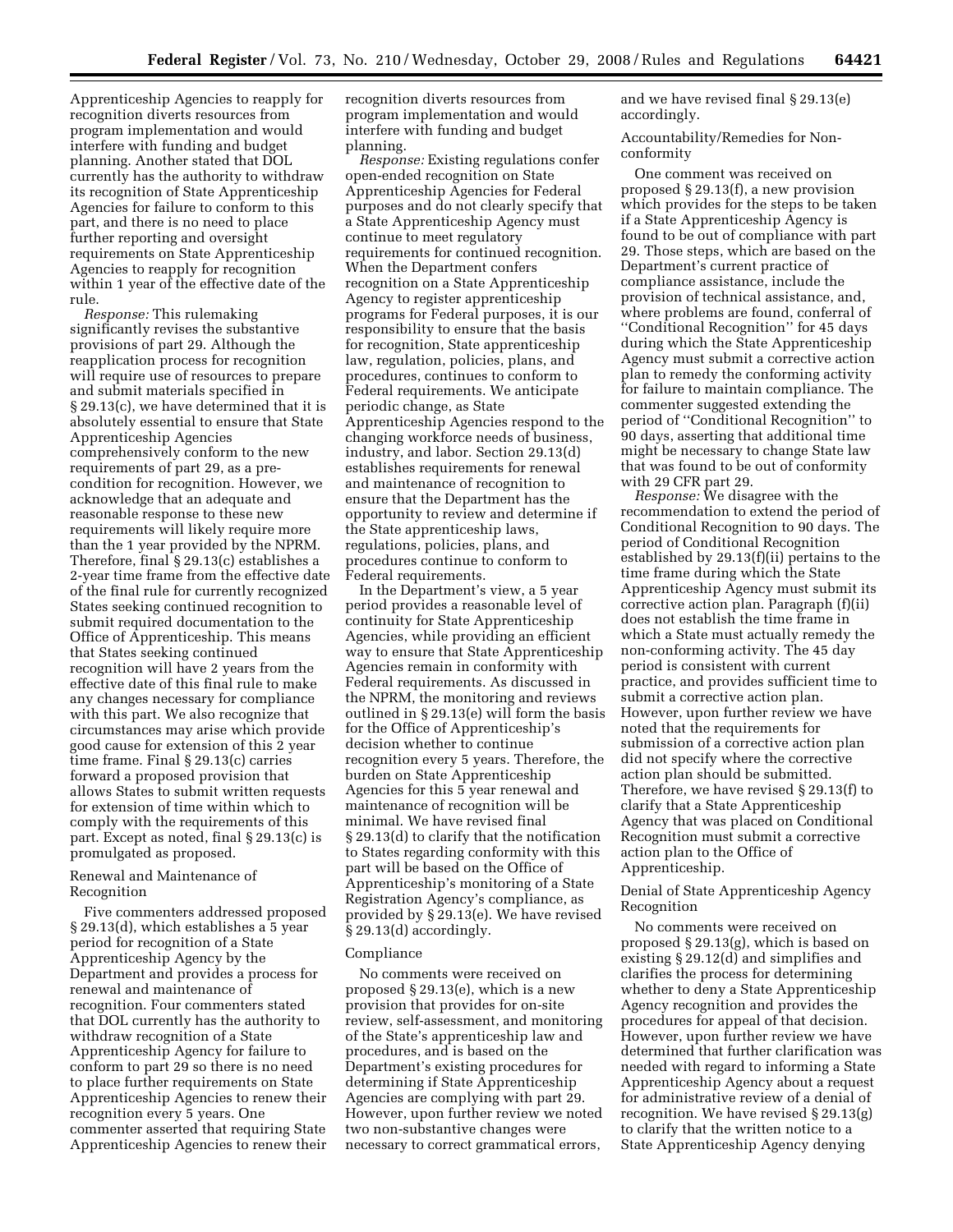recognition must also specify that a request for administrative review of a denial of recognition may be made within 30 calendar days of receipt of a notice of denial from the Department. We have also added provisions to paragraph (4) to clarify that the Administrative Review Board must decide any case it accepts for review within 180 days of the close of the record and that, if not so decided, the Administrative Law Judge's decision constitutes final agency action. This clarification aligns final § 29.13(g) with provisions for administrative review in final § 29.10(c).

# State Apprenticeship Programs

No comments were received on proposed § 29.13(h), which carried forward provisions for registration with the Office of Apprenticeship in the event that a State Apprenticeship Agency is not recognized by the Office of Apprenticeship for Federal purposes, that such recognition has been withdrawn, or that no State Apprenticeship Agency exists. Section 29.14(e) also establishes requirements for registration with the Office of Apprenticeship for program sponsors affected by derecognition of a State Apprenticeship Agency. To avoid duplication in the final rule, we have deleted proposed § 29.13(h)(2) and revised final § 29.14(e) to incorporate provisions from proposed § 29.13(h)(2) that provide opportunities for a program sponsor to request registration with the Office of Apprenticeship where a State Apprenticeship Agency does not exist or a State Apprenticeship Agency is not recognized by the Office of Apprenticeship for Federal purposes.

No comments were received on proposed § 29.13(i) and § 29.13(j). Therefore, we are promulgating 29.13(i) and 29.13(j) as proposed.

# Derecognition of State Agencies (§ 29.14)

The Department received one comment on proposed revisions to the rules on derecognition of State Apprenticeship Agencies (existing § 29.13, proposed § 29.14). The commenter generally supported the Department's proposed changes to § 29.14, but suggested new penalties such as clarification that Federal funds will be withheld from State Apprenticeship Agencies that unfairly restrict apprenticeship opportunities in a manner inconsistent with parts 29 and 30 and the National Apprenticeship Act.

*Response:* The commenter did not provide sufficient justification for the establishment of an additional penalty beyond derecognition. Further, since the Department provides no funds to State Apprenticeship Agencies, the Department does not have the statutory authority to withhold Federal funds from State Apprenticeship Agencies.

Upon further review, we have also added provisions to § 29.14(c)(3)(i) to clarify that the Administrative Review Board must decide any case it accepts for review within 180 days of the close of the record and that, if not so decided, the Administrative Law Judge's decision constitutes final agency action. This clarification aligns final § 29.14(c) with provisions for administrative review in final § 29.10(c).

Also, as discussed above § 29.14(e) has been revised to incorporate provisions for a program sponsor to request registration with the Office of Apprenticeship where a State Apprenticeship Agency does not exist or a State Apprenticeship Agency is not recognized by the Office of Apprenticeship for Federal purposes.

# **III. Administrative Requirements for the Rule**

#### *Executive Order (E.O.) 12866*

This final rule to revise 29 CFR part 29 is a significant regulatory action under § 3(f) of Executive Order 12866 because it raises ''novel legal or policy issues arising out of legal mandates, the President's priorities, or the principles'' set forth in the E.O. Accordingly, pursuant to the Executive Order, it was reviewed by OMB. Revisions to 29 CFR part 29 pertain to the terms and conditions for an apprenticeship program sponsor to register program standards and apprentices for Federal purposes, and for the Department to grant authority to a State Registration Agency to act on behalf of the Department to register apprenticeship programs and standards for Federal purposes. The benefits of recognition of an apprenticeship program and apprentices for Federal purposes are to meet requirements of a Federal contract, grant, agreement or arrangement dealing with apprenticeship; and requirements for any Federal financial or other assistance, benefit, privilege, contribution, allowance, exemption, preference or right pertaining to apprenticeship. Since this final rule is the first revision to regulations for the National Apprenticeship System since the Department first promulgated the rule in 1977, it raises novel policy issues. However, the Department has determined that the costs to program sponsors and State Registration Agencies associated with registering apprenticeship programs and apprentices under these revised terms

and conditions are only minimally different from those pertaining to the current requirements of the current 29 CFR part 29. These revisions will not have an annual effect on the economy of \$100 million or more nor will they adversely affect the economy, a sector of the economy, productivity, competition, jobs, the environment, public health or safety, or State, local, or tribal governments or communities in any material way. Therefore, we conclude that this final rule is not economically significant and it is not subject to § 6(a)(3)(C) of the Executive Order.

#### *Paperwork Reduction Act*

This final rule requires Registered Apprenticeship Program Sponsors and apprentices to submit Apprenticeship Agreement forms to DOL or to the appropriate State Registration Agency. These requirements were previously reviewed and approved for use by OMB under 29 U.S.C. 50 and 29 CFR 29.1, and assigned OMB control number 1205–0223 under the provisions of the Paperwork Reduction Act of 1995, 44 U.S.C. 3501 (PRA). Additionally, OMB previously approved the Department's information collection request for the Apprenticeship Agreement in § 29.7, including collection of the apprentice's Social Security Number (OMB Control Number 1205–0223, expiration date of October 31, 2008. The Department is in the process of obtaining an extension of this form for three additional years). The Department has determined that this final rule contains no new information collection requirements, nor that any of these requirements are substantively or materially modified by the changes contained herein.

#### *Executive Order 13132: Federalism*

The Department has reviewed the final rule in accordance with E.O. 13132 and has determined that it has Federalism implications because it has substantial direct effects on States and the relationship between the National government and the States. As noted in the NPRM, the Department developed the proposed rule based upon advice from the Advisory Committee on Apprenticeship (ACA), and in consultation with State Apprenticeship Agencies and the National Association of State and Territorial Apprenticeship Directors (NASTAD), the organization representing apprenticeship officials from the District of Columbia, 27 States, and three Territories. The ACA, which contains representatives of two associations of State labor and apprenticeship officials (including NASTAD), offered specific suggestions on matters relating to apprenticeship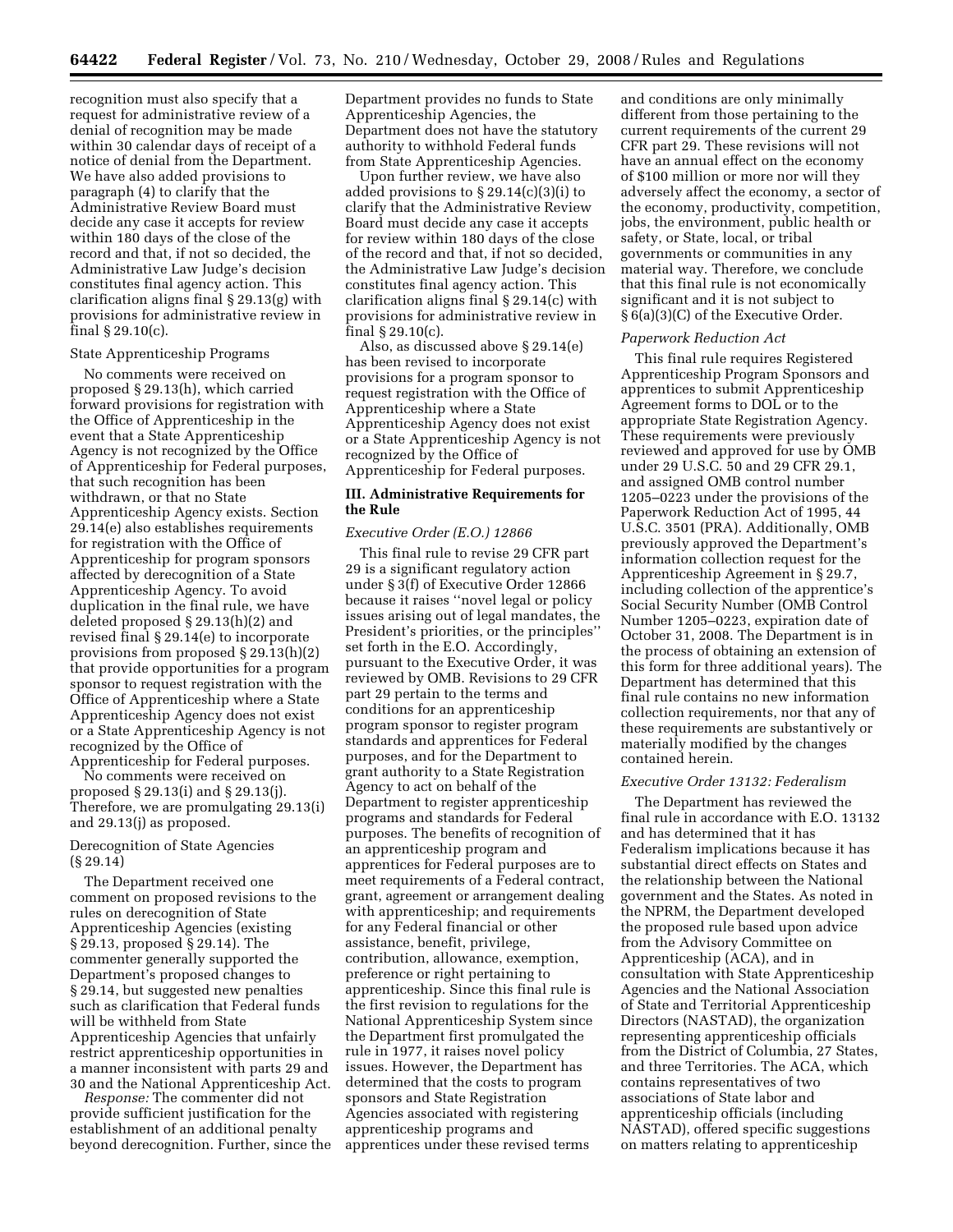program standards, and registration and deregistration of apprenticeship programs. The proposed rule incorporated the ACA's recommendations, and as discussed above in the comments and regulatory changes, the final rule carries forward these recommendations.

Although NASTAD and State Apprenticeship Agencies did not have direct input into the development of sections in the proposed and final rule that directly affect States and the relationship between the National government and the States, the Department gave thorough consideration to NASTAD's recommendations on existing regulations submitted in a letter from the President of NASTAD in December 2006, in response to a request from the Office of Apprenticeship. NASTAD's recommendations for the proposed rule pertained to the roles of State Apprenticeship Councils and State Apprenticeship Agencies, composition of State Apprenticeship Councils, requirements for reciprocal approval for programs registered in one State seeking recognition in another State, the final rule's effect on recognition status for currently recognized States Registration Agencies, and the name of the DOL entity responsible for oversight of the National Apprenticeship System.

As stated in the NPRM and discussed further below, we considered this input and adopted most of NASTAD's recommendations in developing the proposed and final rule. Additionally, in our review of comments submitted by NASTAD and States on the proposed rule, we have identified six areas of concern for States, some of which are consistent with NASTAD's recommendations for revisions. The areas are: increased administrative burdens on States; impact on a State's internal organizational structure; requirements for linkages with the workforce investment system; expansion of reciprocal approval for programs and standards in the building and construction industries; Departmental review of State apprenticeship laws, regulations, policies and procedures; and recognition status of currently recognized States Registration Agencies.

Where appropriate and feasible for the effective functioning of the Federal-State partnership over registered apprenticeship for Federal purposes, we have revised the final rule to ease the administrative burdens on States. For other issues pertaining to this Federal-State partnership, we have determined that proposed requirements in the final rule are necessary to ensure conformity

with Federal law, and consistency across the National Apprenticeship System.

As noted in the NPRM and in discussions above, the final rule affects internal State organizational structures with regard to State Apprenticeship Agencies and State Apprenticeship Councils. Although no changes have been made to the final rule regarding limiting recognition to State Apprenticeship Agencies, we have set forth further explanation for this requirement. We have determined that because a direct relationship between Federal and State agencies is necessary for the smooth functioning of the National Apprenticeships System, the Department will only grant recognition to a State Apprenticeship Agency to act as a Registration Agency for registered apprenticeship for Federal purposes. The final rule requires recognized States to establish and continue to use a State Apprenticeship Council, which may serve either an advisory or a regulatory role. Accordingly, compliance with the final rule may require a State seeking recognition as a Registration Agency to modify its internal organizational structures pertaining to its State Apprenticeship Agency and its State Apprenticeship Council.

We recognize that the National Apprenticeship Act and the Workforce Investment Act do not authorize the Department to mandate that a State's workforce investment system and economic development strategies include registered apprenticeship. Although the Department encourages integration, and a State Apprenticeship Agency may seek such integration, the authority for internal State organizational issues remains with the State. Therefore, the final rule simply requires a State Apprenticeship Agency seeking recognition to demonstrate how it is pursuing linkages and coordination with the State's publicly funded workforce investment system and economic development strategies. As discussed in the NPRM, through increased coordination, State Apprenticeship Agencies can promote registered apprenticeship to a broader audience and further expand apprenticeship into high growth, high demand occupations.

The NPRM also noted that the proposed extension of requirements for reciprocal approval of programs in building and construction industries registered in other States may also raise questions regarding which States' registration requirements would apply. As discussed above, the final rule clarifies that program sponsors seeking reciprocal approval from a ''host'' State

must meet the host State's wage and hour provisions and apprenticeship ratio standards. Therefore, State Registration Agencies retain the authority to enforce wage and hour provisions and apprenticeship ratio standards in their respective State's labor law.

Commenters asserted that the requirement for Office of Apprenticeship review and approval of proposed modifications to State apprenticeship legislation, regulation, policies and procedures prior to implementation usurps State authority. The final rule clarifies that the National Apprenticeship Act's broad mandate for the Department to safeguard the welfare of apprentices provides the Department with authority to ensure that a recognized State Apprenticeship Agency remains accountable for its conformity with Federal law. However, we recognize that a State has sovereign power and authority to establish State law and policy. To balance the interests of these two authorities (State authority to promulgate State law and policy, with the Department's authority to ensure that a recognized State remains accountable for conformity with Federal law), the final rule provides for the Office of Apprenticeship's concurrence on proposed modifications to State apprenticeship legislation, regulation, policies and procedures for Federal purposes. Provisions for review and concurrence are intended to provide a reasonable opportunity for the Department to inform recognized States of areas of nonconformity; the provisions are not intended to diminish or restrict a State's authority to establish State law and policy. A State's decision to establish State law or policy that does not conform to requirements of Federal apprenticeship law or regulations has consequences, which may include the derecognition of the State Apprenticeship Agency as the Registration Agency authorized to register apprenticeship programs and standards for Federal purposes. However, such recognition does not affect the State's authority to register apprenticeship programs and standards for State purposes.

We have also extended the time frame for States seeking new or continued recognition as a Registration Agency to submit documentation specified in § 29.13(a). The NPRM provided 1 year from the effective date of the final rule; the final rule provides 2 years from the effective date of the final rule in recognition of the burdens associated with transition period.

Finally, we reiterate that the final rule pertains to registered apprenticeship for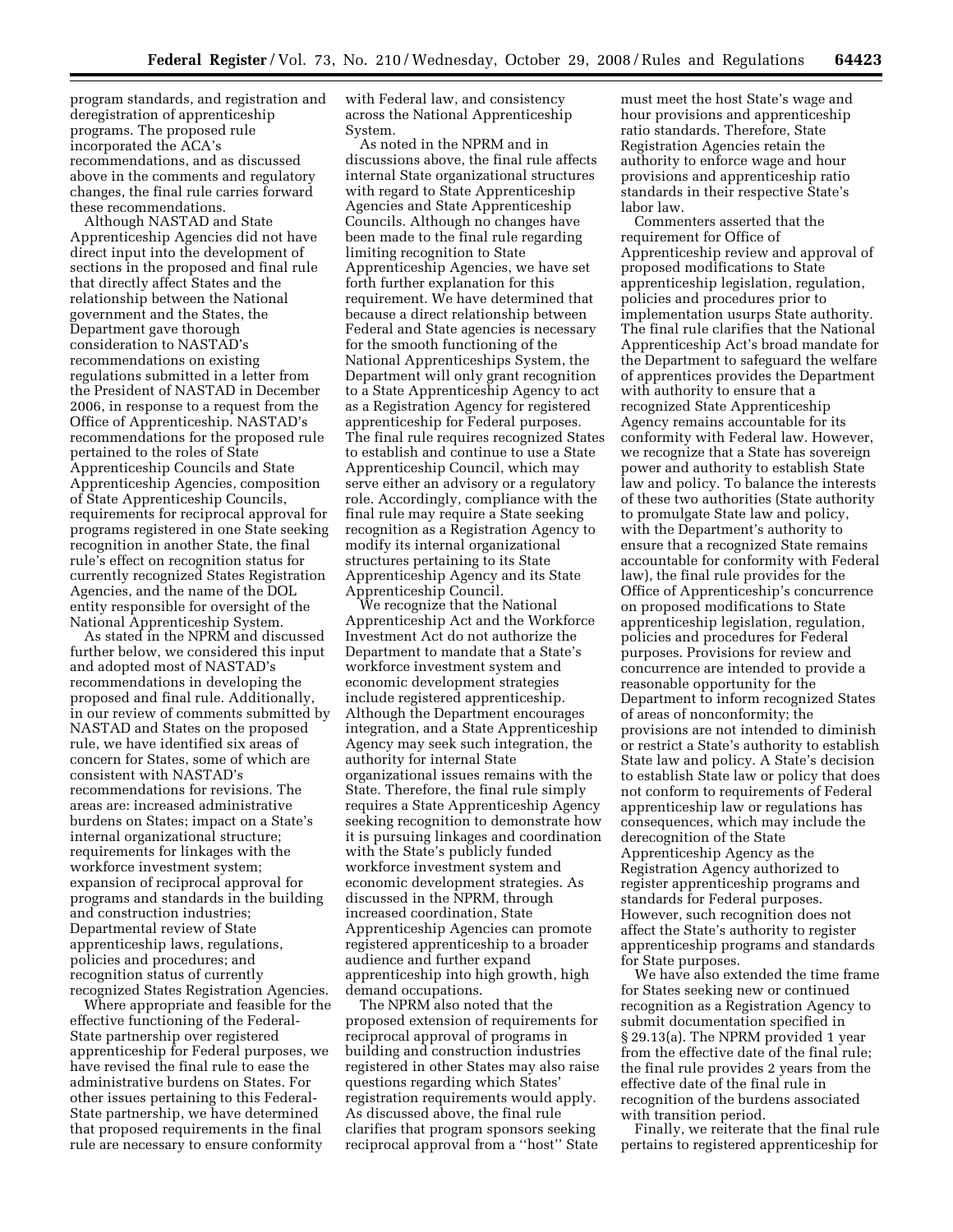Federal purposes. As with existing regulations, the final rule remains silent on matters pertaining to a State's registration and oversight of apprenticeship programs and apprentices for State or local purposes. The distinction between registered apprenticeship for Federal purposes and registered apprenticeship for State and local purposes serves to limit the scope of the Federal government's role in State government functions.

#### *Unfunded Mandates Reform Act of 1995*

This regulatory action has been reviewed in accordance with the Unfunded Mandates Reform Act of 1995, 2 U.S.C. 1531, and E.O. 12875. The Department has determined that this rule does not include any Federal mandate that may result in increased expenditures by State, local or tribal governments, in the aggregate, or by the private sector, of \$100 million or more in any one year, adjusted by the rate of inflation between 1995 and 2008 (\$130 million). Accordingly, the Department has not included a budgetary impact estimate.

# *Assessment of Federal Regulations and Policies on Families*

The Department certifies that this final rule has been assessed according to § 654 of Public Law 105–277, 112 Stat. 2681, for its effect on family well-being. The Department concludes that the rule will not adversely affect the well-being of the Nation's families. Rather, it should have a positive effect by safeguarding the welfare of registered apprentices.

# *Regulatory Flexibility Act (RFA)/ Small Business Regulatory Enforcement Fairness Act of 1996 (SBREFA)*

The Department has notified the Chief Counsel for Advocacy, Small Business Administration, and made the certification pursuant to the RFA at 5 U.S.C. 605(b), that this final rule will not have a significant economic impact on a substantial number of small entities. Under the RFA, no regulatory flexibility analysis is required where the rule will not have a significant economic impact on a substantial number of small entities. A small entity is defined as a small business, small not-for-profit organization, or small governmental jurisdiction. 5 U.S.C. 601(3)–(5). The definition of the term ''small entity'' does not include States or individuals. This rule revises and updates procedures for labor standards for registered apprenticeship programs administered by the States and the Department, and not by small governmental jurisdictions. There are

approximately 250,000 separate employers who participate in roughly 29,000 registered apprenticeship programs. There are an estimated 468,000 apprentices in the National Apprenticeship System.

Although there may be a substantial number of small businesses impacted by this rulemaking (at the most 250,000 employers), the Department does not believe that there will be a significant economic impact to these entities. Small businesses will not incur additional incremental costs from this rulemaking because the aspect of the rule most likely to impact small entities, program oversight, primarily applies to the responsibilities of Registration Agencies to monitor registered apprenticeship programs rather than imposing requirements on the registered apprenticeship programs. For example, final § 29.5 carries forward current program oversight requirements for program sponsors to comply with 29 CFR part 30, Equal Employment Opportunity regulations, which includes compliance reviews conducted by Registration Agencies. Final § 29.6 imposes on Registration Agencies a new regulatory requirement to perform quality assurance assessments on registered apprenticeship programs as part of the Agencies' performance accountability responsibilities. While this is a new provision in part 29, the requirement to perform quality assurance assessments is long-standing. Pursuant to Circular 92–02, the Office of Apprenticeship guidance on quality assurance assessments issued in 1991, Registration Agencies have assessed apprenticeship program performance to identify areas of strength and opportunities for improvement. The final rule's provisions for Equal Employment Opportunity Compliance Reviews and quality assurance assessments impose no assessment responsibilities on small programs or other programs. Compliance costs to program sponsors associated with program oversight will be the same as under current regulations.

However, through comments on the NPRM, it has come to our attention that the program performance provisions in § 29.6 may place an unintended burden on small apprenticeship program sponsors such as small businesses by potentially increasing the cost of maintaining conformity with this part or by potentially leading to deregistration of small apprenticeship programs. In particular, we are aware of concerns that the requirement in § 29.6(c) that Registration Agencies evaluate program performance by comparing completion rates of programs in like industries,

occupations, and geographic areas could possibly unfairly penalize programs operated by small businesses. We are also aware of concerns that the proposed § 29.6(a) requirement that every program must have at least one registered apprentice could unfairly impact small apprenticeship programs that may experience short periods of time without any apprentices. To avoid such unintended consequences, the Department has made changes to these provisions in the final rule discussed below.

As discussed above in the definitions in § 29.2, program performance standards in § 29.6, and program deregistration in § 29.8, the Department has clarified the relevant provisions in the final rule to address concerns about compliance costs and burdens on small entities potentially associated with a Registration Agency's evaluation of programs' performance. In § 29.6(a), the NPRM provided that every program must have at least one registered apprentice in order to be designated and retain designation as a registered apprenticeship program for Federal purposes. We are persuaded that there may be times when a sponsor may have a lag between training cycles and be without a registered apprentice for a short period of time and we recognize that small programs with fewer apprentices may encounter such situations more frequently than larger programs. Therefore, the final rule establishes a 1 year time frame during which a program sponsor may be without a registered apprentice so that normal program cycles will not lead to deregistration of small apprenticeship programs. By providing a period of up to one year so that the rule will not affect small programs that are without apprentices during the periods between training cycles, the revised § 29.6(a) reduces administrative costs and burdens associated with small program sponsors potentially having to reregister their program(s) that could have otherwise been cancelled for nonconformity with proposed § 29.6(a).

We have revised § 29.6(c) to address potential concerns that the requirement that Registration Agencies evaluate program performance by comparing completion rates of programs in like industries, occupations, and geographic areas could negatively impact small apprenticeship programs if Registration Agencies used these comparisons of completion rates to unfairly penalize programs operated by small businesses. To address these concerns and to minimize any potential unfair impact from the performance accountability provisions on small apprenticeship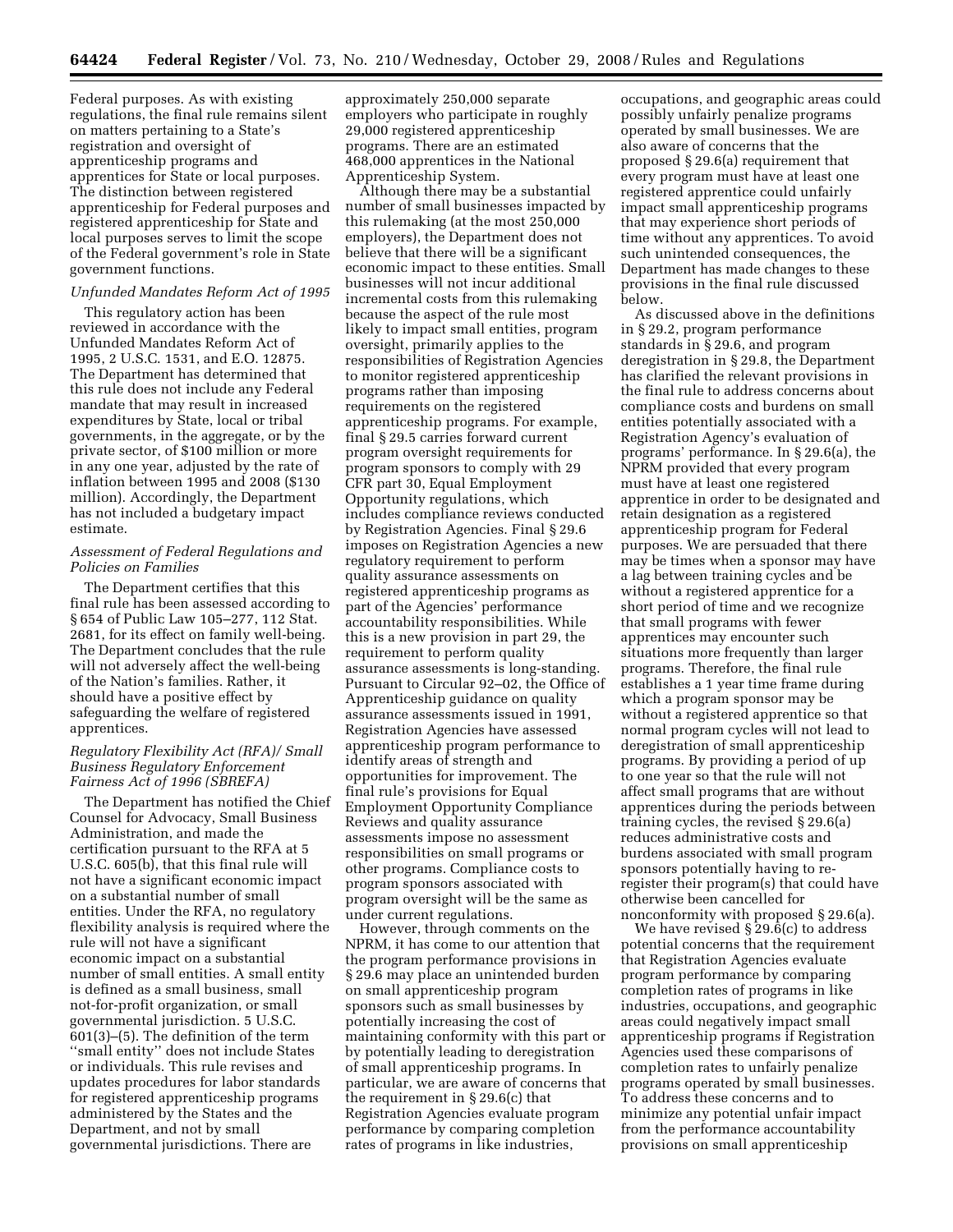programs, final § 29.6(c) removes comparisons of completion rates across geographic areas, industries, and occupations; drops the reference that appeared in proposed § 29.6(c) for the Registration Agency to ''take other appropriate action'' against such programs; and provides for evaluation of performance of registered apprenticeship programs based on comparison to the national average for completion rates. The preamble discussion of these provisions clearly explains that completion rate information is intended for a Registration Agency's use in identifying programs that may benefit from technical assistance and will not automatically lead to program deregistration. The final rule clarifies that completion rates may potentially factor into deregistration procedures only when the program demonstrates an ongoing pattern of very low completion rates over several years. The function of calculating completion rates and the provision of technical assistance by discussing ways to improve a program's completion rates has effectively been a part of a Registration Agency's oversight operations. These requirements will not create new compliance costs to program sponsors and the changes made to the final rule minimize burdens on programs sponsored by small entities by eliminating the risk of unnecessary program deregistration proceedings that may have been possible under proposed § 29.6(c).

With the addition of definitions for quality assurance assessment and completion rate in the definitions in final § 29.2; and clarifications and revisions to program performance in final § 29.6 and program deregistration in final § 29.8, the final rule minimizes compliance costs and reduces any potential burdens on small entities that may have resulted from the NPRM. Therefore, the Department certifies that this proposed rule will not have a significant impact on a substantial number of small entities, and as a result no regulatory flexibility analysis is required.

As discussed above with regard to program performance standards in final § 29.6, one commenter asserted the impact of the provisions for evaluation of apprenticeship programs qualifies the rule as a major rule under E.O. 12866 and SBREFA. The Department disagrees. As noted above, provisions for evaluation of program performance are necessary to ensure program quality and accountability in the National Apprenticeship System, and do not pertain to the establishment bid requirements for State and local

construction projects. Therefore, the Department certifies that this final rule is not a major rule as defined by § 804 of the SBREFA. 5 U.S.C. 804.

# *Executive Order 13175: Consultation and Coordination With Indian Tribal Governments*

The Department has reviewed this final rule in accordance with E.O. 13175 and has determined that it does not have ''tribal implications.'' The proposed rule does not ''have substantial direct effects on one or more Indian tribes, on the relationship between the Federal government and Indian tribes, or on the distribution of power and responsibilities between the Federal government and Indian tribes.''

# *Executive Order 12988: Civil Justice*

This final rule has been drafted and reviewed in accordance with E.O. 12988, Civil Justice Reform, and will not unduly burden the Federal court system. The rule has been written so as to minimize litigation and provide a clear legal standard for affected conduct, and has been reviewed carefully to eliminate drafting errors and ambiguities.

#### *Plain Language*

The Department drafted this Final Rule in plain language.

# *Catalogue of Federal Domestic Assistance Number*

This program is listed in the Catalog of Federal Domestic Assistance at Number 17.201.

# **List of Subjects in 29 CFR Part 29**

Apprentice agreement and complaints, Apprenticeability criteria, Program standards, registration and deregistration, Sponsor eligibility, State Apprenticeship Agency recognition and derecognition.

Signed at Washington, DC, on October 15, 2008.

# **Brent R. Orrell,**

*Deputy Assistant Secretary, Employment and Training Administration.* 

■ For reasons stated in the preamble, the Department of Labor revises 29 CFR part 29 to read as follows:

# **PART 29—LABOR STANDARDS FOR THE REGISTRATION OF APPRENTICESHIP PROGRAMS**

Sec.<br>29.1

29.1 Purpose and scope.<br>29.2 Definitions.

29.2 Definitions.<br>29.3 Eligibility a

- Eligibility and procedure for registration of an apprenticeship program.
- 29.4 Criteria for apprenticeable occupations.
- 29.5 Standards of apprenticeship.<br>29.6 Program performance standar
- Program performance standards.
- 29.7 Apprenticeship agreement.<br>29.8 Deregistration of a registere
- Deregistration of a registered program.
- 29.9 Reinstatement of program registration. 29.10 Hearings for deregistration.
- 
- 29.11 Limitations.
- 29.12 Complaints. 29.13 Recognition of State apprenticeship agencies.
- 29.14 Derecognition of State apprenticeship agencies.

**Authority:** Section 1, 50 Stat. 664, as amended (29 U.S.C. 50; 40 U.S.C. 276c; 5 U.S.C. 301) Reorganization Plan No. 14 of 1950, 64 Stat. 1267 (5 U.S.C. App. P. 534).

#### **§ 29.1 Purpose and scope.**

(a) The National Apprenticeship Act of 1937, section 1 (29 U.S.C. 50), authorizes and directs the Secretary of Labor ''to formulate and promote the furtherance of labor standards necessary to safeguard the welfare of apprentices, to extend the application of such standards by encouraging the inclusion thereof in contracts of apprenticeship, to bring together employers and labor for the formulation of programs of apprenticeship, to cooperate with State agencies engaged in the formulation and promotion of standards of apprenticeship, and to cooperate with the Office of Education under the Department of Health, Education, and Welfare \* \* \*.'' Section 2 of the Act authorizes the Secretary of Labor to ''publish information relating to existing and proposed labor standards of apprenticeship,'' and to ''appoint national advisory committees \* \* \*.'' (29 U.S.C. 50a).

(b) The purpose of this part is to set forth labor standards to safeguard the welfare of apprentices, promote apprenticeship opportunity, and to extend the application of such standards by prescribing policies and procedures concerning the registration, for certain Federal purposes, of acceptable apprenticeship programs with the U.S. Department of Labor, Employment and Training Administration, Office of Apprenticeship. These labor standards, policies and procedures cover the registration, cancellation and deregistration of apprenticeship programs and of apprenticeship agreements; the recognition of a State agency as an authorized agency for registering apprenticeship programs for certain Federal purposes; and matters relating thereto.

# **§ 29.2 Definitions.**

*Administrator* means the Administrator of the Office of Apprenticeship, or any person specifically designated by the Administrator.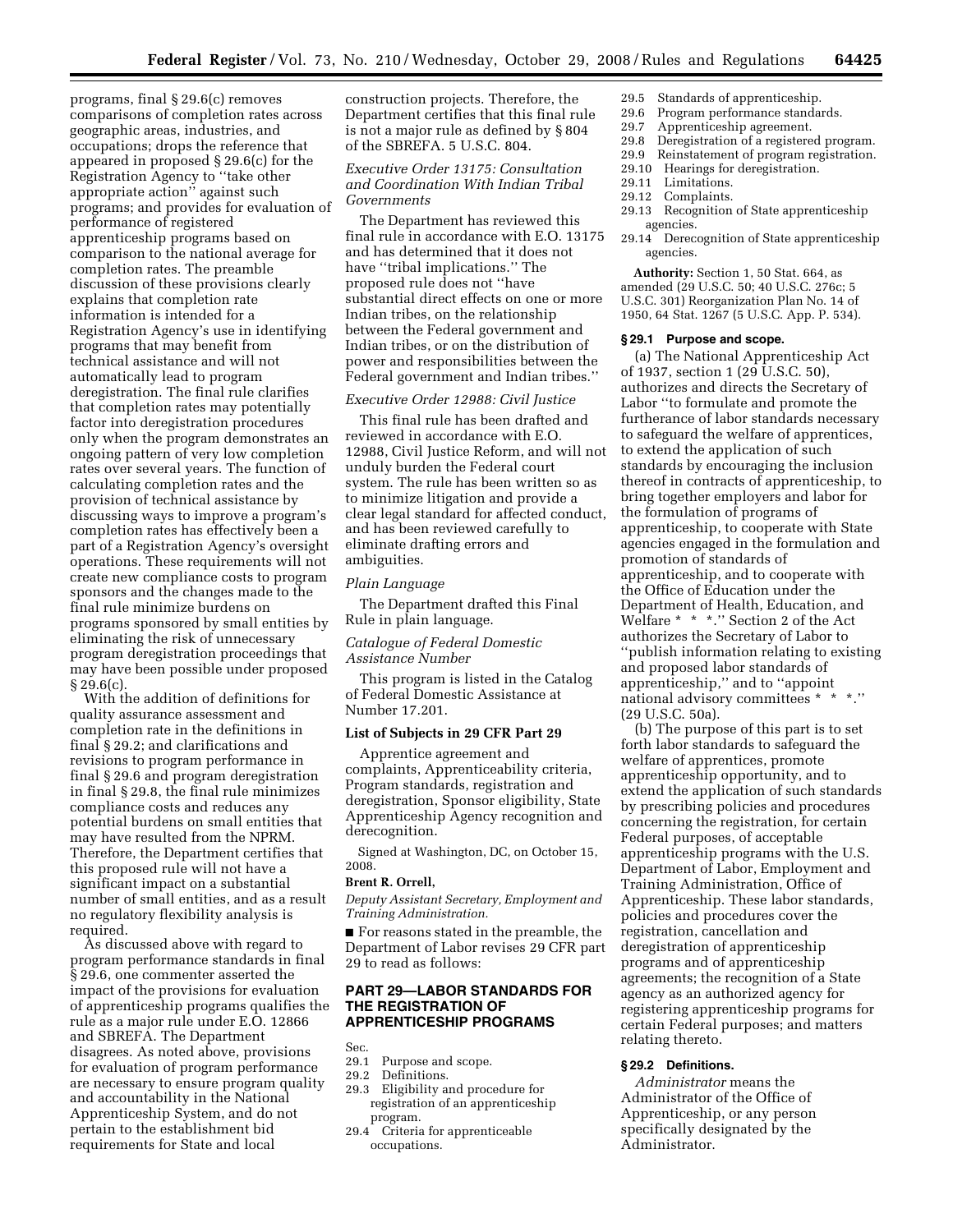*Apprentice* means a worker at least 16 years of age, except where a higher minimum age standard is otherwise fixed by law, who is employed to learn an apprenticeable occupation as provided in § 29.4 under standards of apprenticeship fulfilling the requirements of § 29.5.

*Apprenticeship Agreement* means a written agreement, complying with § 29.7, between an apprentice and either the apprentice's program sponsor, or an apprenticeship committee acting as agent for the program sponsor(s), which contains the terms and conditions of the employment and training of the apprentice.

*Apprenticeship Committee (Committee)* means those persons designated by the sponsor to administer the program. A committee may be either joint or non-joint, as follows:

(1) A joint committee is composed of an equal number of representatives of the employer(s) and of the employees represented by a bona fide collective bargaining agent(s).

(2) A non-joint committee, which may also be known as a unilateral or group non-joint (which may include employees) committee, has employer representatives but does not have a bona fide collective bargaining agent as a participant.

*Apprenticeship Program* means a plan containing all terms and conditions for the qualification, recruitment, selection, employment and training of apprentices, as required under 29 CFR parts 29 and 30, including such matters as the requirement for a written apprenticeship agreement.

*Cancellation* means the termination of the registration or approval status of a program at the request of the sponsor, or termination of an Apprenticeship Agreement at the request of the apprentice.

*Certification or Certificate* means documentary evidence that:

(1) The Office of Apprenticeship has approved a set of National Guidelines for Apprenticeship Standards developed by a national committee or organization, joint or unilateral, for policy or guideline use by local affiliates, as conforming to the standards of apprenticeship set forth in § 29.5;

(2) A Registration Agency has established that an individual is eligible for probationary employment as an apprentice under a registered apprenticeship program;

(3) A Registration Agency has registered an apprenticeship program as evidenced by a Certificate of Registration or other written indicia;

(4) A Registration Agency has determined that an apprentice has successfully met the requirements to receive an interim credential; or

(5) A Registration Agency has determined that an individual has successfully completed apprenticeship.

*Competency* means the attainment of manual, mechanical or technical skills and knowledge, as specified by an occupational standard and demonstrated by an appropriate written and hands-on proficiency measurement.

*Completion* rate means the percentage of an apprenticeship cohort who receive a certificate of apprenticeship completion within 1 year of the projected completion date. An apprenticeship cohort is the group of individual apprentices registered to a specific program during a 1 year time frame, except that a cohort does not include the apprentices whose apprenticeship agreement has been cancelled during the probationary period.

*Department* means the U.S. Department of Labor.

*Electronic media* means media that utilize electronics or electromechanical energy for the end user (audience) to access the content; and includes, but is not limited to, electronic storage media, transmission media, the Internet, extranet, lease lines, dial-up lines, private networks, and the physical movement of removable/transportable electronic media and/or interactive distance learning.

*Employer* means any person or organization employing an apprentice whether or not such person or organization is a party to an Apprenticeship Agreement with the apprentice.

*Federal Purposes* includes any Federal contract, grant, agreement or arrangement dealing with apprenticeship; and any Federal financial or other assistance, benefit, privilege, contribution, allowance, exemption, preference or right pertaining to apprenticeship.

*Interim credential* means a credential issued by the Registration Agency, upon request of the appropriate sponsor, as certification of competency attainment by an apprentice.

*Journeyworker* means a worker who has attained a level of skill, abilities and competencies recognized within an industry as having mastered the skills and competencies required for the occupation. (Use of the term may also refer to a mentor, technician, specialist or other skilled worker who has documented sufficient skills and knowledge of an occupation, either through formal apprenticeship or through practical on-the-job experience and formal training.)

*Office of Apprenticeship* means the office designated by the Employment and Training Administration to administer the National Apprenticeship System or its successor organization.

*Provisional registration* means the 1-year initial provisional approval of newly registered programs that meet the required standards for program registration, after which program approval may be made permanent, continued as provisional, or rescinded following a review by the Registration Agency, as provided for in the criteria described in § 29.3(g) and (h).

*Quality Assurance Assessment* means a comprehensive review conducted by a Registration Agency regarding all aspects of an apprenticeship program's performance, including but not limited to, determining if apprentices are receiving: on-the-job training in all phases of the apprenticeable occupation; scheduled wage increases consistent with the registered standards; related instruction through appropriate curriculum and delivery systems; and that the registration agency is receiving notification of all new registrations, cancellations, and completions as required in this part.

*Registration Agency* means the Office of Apprenticeship or a recognized State Apprenticeship Agency that has responsibility for registering apprenticeship programs and apprentices; providing technical assistance; conducting reviews for compliance with 29 CFR parts 29 and 30 and quality assurance assessments.

*Registration of an apprenticeship agreement* means the acceptance and recording of an apprenticeship agreement by the Office of Apprenticeship or a recognized State Apprenticeship Agency as evidence of the apprentice's participation in a particular registered apprenticeship program.

*Registration of an apprenticeship program* means the acceptance and recording of such program by the Office of Apprenticeship, or registration and/or approval by a recognized State Apprenticeship Agency, as meeting the basic standards and requirements of the Department for approval of such program for Federal purposes. Approval is evidenced by a Certificate of Registration or other written indicia.

*Related instruction* means an organized and systematic form of instruction designed to provide the apprentice with the knowledge of the theoretical and technical subjects related to the apprentice's occupation. Such instruction may be given in a classroom, through occupational or industrial courses, or by correspondence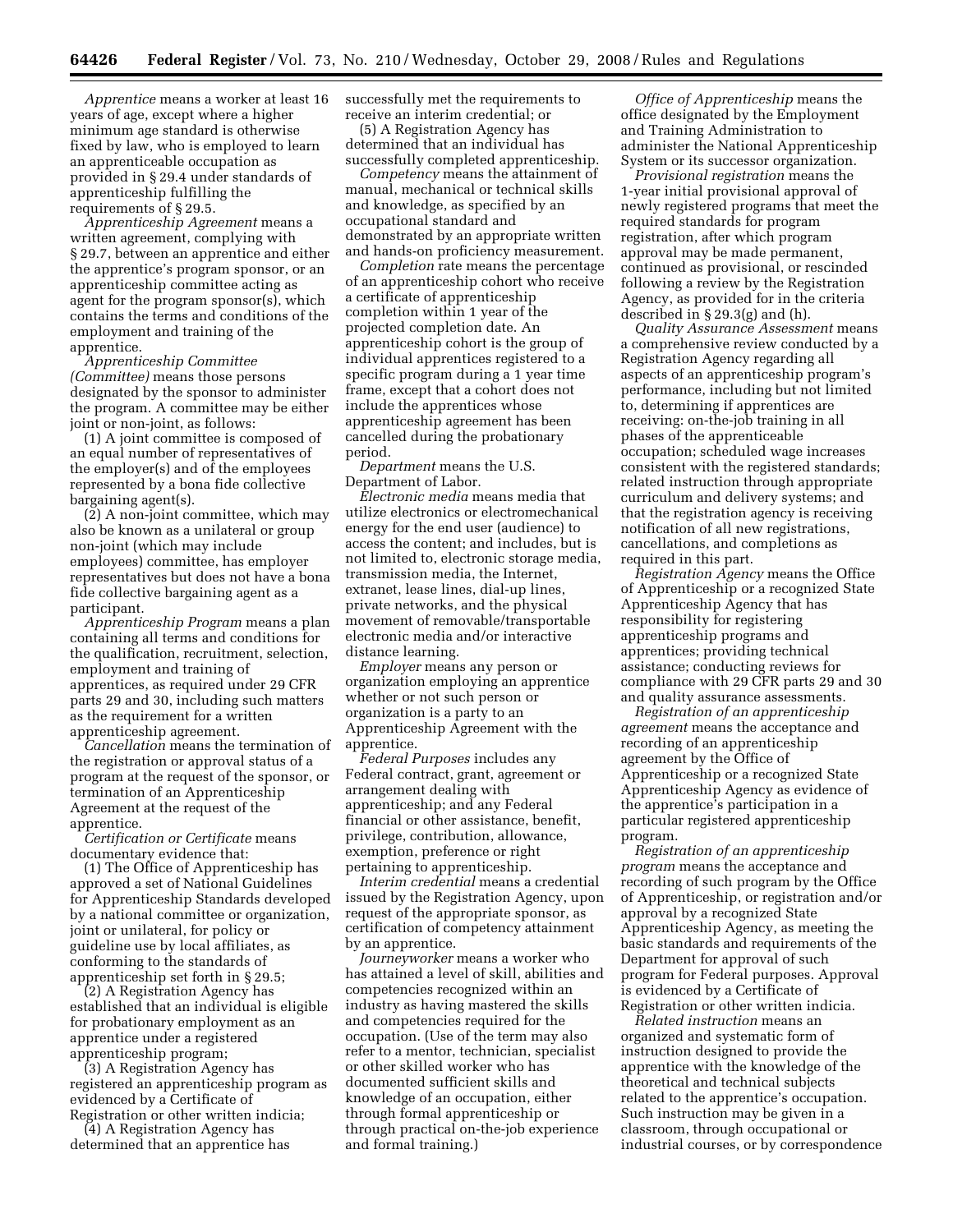courses of equivalent value, electronic media, or other forms of self-study approved by the Registration Agency.

*Secretary* means the Secretary of Labor or any person designated by the Secretary.

*Sponsor* means any person, association, committee, or organization operating an apprenticeship program and in whose name the program is (or is to be) registered or approved.

*State* means any of the 50 States of the United States, District of Columbia, or any Territory or possession of the United States.

*State Apprenticeship Agency* means an agency of a State government that has responsibility and accountability for apprenticeship within the State. Only a State Apprenticeship Agency may seek recognition by the Office of Apprenticeship as an agency which has been properly constituted under an acceptable law or Executive Order, and authorized by the Office of Apprenticeship to register and oversee apprenticeship programs and agreements for Federal purposes.

*State Apprenticeship Council* is an entity established to assist the State Apprenticeship Agency. A State Apprenticeship Council is ineligible for recognition as the State's Registration Agency. A regulatory State Apprenticeship Council may promulgate apprenticeship law at the direction of the State Apprenticeship Agency. An advisory State Apprenticeship Council provides advice and guidance to the State Apprenticeship Agency on the operation of the State's apprenticeship system.

*State office* means that individual office or division of State government designated as the point of contact for the State Apprenticeship Agency.

*Technical assistance* means guidance provided by Registration Agency staff in the development, revision, amendment, or processing of a potential or current program sponsor's Standards of Apprenticeship, Apprenticeship Agreements, or advice or consultation with a program sponsor to further compliance with this part or guidance from the Office of Apprenticeship to a State Apprenticeship Agency on how to remedy nonconformity with this part.

*Transfer* means a shift of apprenticeship registration from one program to another or from one employer within a program to another employer within that same program, where there is agreement between the apprentice and the affected apprenticeship committees or program sponsors.

#### **§ 29.3 Eligibility and procedure for registration of an apprenticeship program.**

(a) Eligibility for registration of an apprenticeship program for various Federal purposes is conditioned upon a program's conformity with the apprenticeship program standards published in this part. For a program to be determined by the Secretary as being in conformity with these published standards, the program must apply for registration and be registered with the Office of Apprenticeship or with a State Apprenticeship Agency recognized by the Office of Apprenticeship. The determination by the Secretary that the program meets the apprenticeship program standards is effectuated only through such registration.

(b) Only an apprenticeship program or agreement that meets the following criteria is eligible for Office of Apprenticeship or State Apprenticeship Agency registration:

(1) It is in conformity with the requirements of this part and the training is in an apprenticeable occupation having the characteristics set forth in § 29.4 of this part; and

(2) It is in conformity with the requirements of the Department's regulation on Equal Employment Opportunity in Apprenticeship and Training in 29 CFR part 30, as amended.

(c) Except as provided under paragraph (d) of this section, apprentices must be individually registered under a registered program. Such individual registration may be affected:

(1) By filing copies of each individual apprenticeship agreement with the Registration Agency; or

(2) Subject to prior Office of Apprenticeship or recognized State Apprenticeship Agency approval, by filing a master copy of such agreement followed by a listing of the name, and other required data, of each individual when apprenticed.

(d) The names of persons in probationary employment as an apprentice under an apprenticeship program registered by the Office of Apprenticeship or a recognized State Apprenticeship Agency, if not individually registered under such program, must be submitted within 45 days of employment to the Office of Apprenticeship or State Apprenticeship Agency for certification to establish the apprentice as eligible for such probationary employment.

(e) The appropriate Registration Agency must be notified within 45 days of persons who have successfully completed apprenticeship programs; and of transfers, suspensions, and cancellations of apprenticeship

agreements and a statement of the reasons therefore.

(f) Operating apprenticeship programs, when approved by the Office of Apprenticeship, are accorded registration evidenced by a Certificate of Registration. Programs approved by recognized State Apprenticeship Agencies must be accorded registration and/or approval evidenced by a similar certificate or other written indicia. When approved by the Office of Apprenticeship, National Apprenticeship Guideline Standards for policy or guidance will be accorded a certificate.

(g) Applications for new programs that the Registration Agency determines meet the required standards for program registration must be given provisional approval for a period of 1 year. The Registration Agency must review all new programs for quality and for conformity with the requirements of this part at the end of the first year after registration. At that time:

(1) a program that conforms with the requirements of this part:

(i) may be made permanent; or (ii) may continue to be provisionally approved through the first full training cycle.

(2) a program not in operation or not conforming to the regulations during the provisional approval period must be recommended for deregistration procedures.

(h) The Registration Agency must review all programs for quality and for conformity with the requirements of this part at the end of the first full training cycle. A satisfactory review of a provisionally approved program will result in conversion of provisional approval to permanent registration. Subsequent reviews must be conducted no less frequently than every five years. Programs not in operation or not conforming to the regulations must be recommended for deregistration procedures.

(i) Any sponsor proposals or applications for modification(s) or change(s) to registered programs or certified National Guidelines for Apprenticeship Standards must be submitted to the Registration Agency. The Registration Agency must make a determination on whether to approve such submissions within 90 days from the date of receipt. If approved, the modification(s) or change(s) will be recorded and acknowledged within 90 days of approval as an amendment to such program. If not approved, the sponsor must be notified of the disapproval and the reasons therefore and provided the appropriate technical assistance.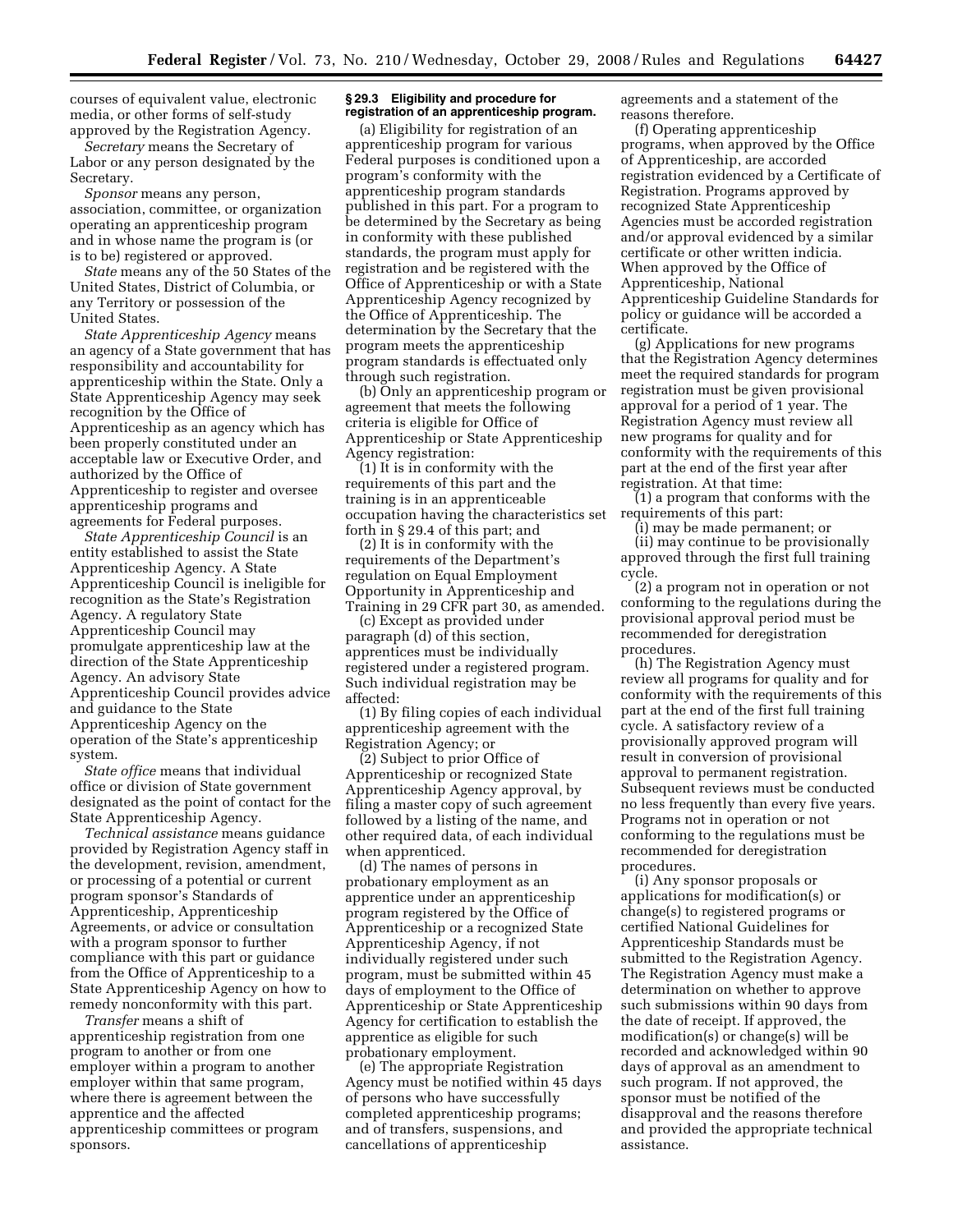(j) Under a program proposed for registration by an employer or employers' association, where the standards, collective bargaining agreement or other instrument provides for participation by a union in any manner in the operation of the substantive matters of the apprenticeship program, and such participation is exercised, written acknowledgement of union agreement or no objection to the registration is required. Where no such participation is evidenced and practiced, the employer or employers' association must simultaneously furnish to an existing union, which is the collective bargaining agent of the employees to be trained, a copy of its application for registration and of the apprenticeship program. The Registration Agency must provide for receipt of union comments, if any, within 45 days before final action on the application for registration and/ or approval.

(k) Where the employees to be trained have no collective bargaining agreement, an apprenticeship program may be proposed for registration by an employer or group of employers, or an employer association.

#### **§ 29.4 Criteria for apprenticeable occupations.**

An apprenticeable occupation is one which is specified by industry and which must:

(a) Involve skills that are customarily learned in a practical way through a structured, systematic program of onthe-job supervised learning;

(b) Be clearly identified and commonly recognized throughout an industry;

(c) Involve the progressive attainment of manual, mechanical or technical skills and knowledge which, in accordance with the industry standard for the occupation, would require the completion of at least 2,000 hours of onthe-job learning to attain; and

(d) Require related instruction to supplement the on-the-job learning.

#### **§ 29.5 Standards of apprenticeship.**

An apprenticeship program, to be eligible for approval and registration by a Registration Agency, must conform to the following standards:

(a) The program must have an organized, written plan (program standards) embodying the terms and conditions of employment, training, and supervision of one or more apprentices in an apprenticeable occupation, as defined in this part, and subscribed to by a sponsor who has undertaken to carry out the apprentice training program.

(b) The program standards must contain provisions that address: (1) The employment and training of the apprentice in a skilled occupation.

(2) The term of apprenticeship, which for an individual apprentice may be measured either through the completion of the industry standard for on-the-job learning (at least 2,000 hours) (timebased approach), the attainment of competency (competency-based approach), or a blend of the time-based and competency-based approaches (hybrid approach).

(i) The time-based approach measures skill acquisition through the individual apprentice's completion of at least 2,000 hours of on-the-job learning as described in a work process schedule.

(ii) The competency-based approach measures skill acquisition through the individual apprentice's successful demonstration of acquired skills and knowledge, as verified by the program sponsor. Programs utilizing this approach must still require apprentices to complete an on-the-job learning component of Registered Apprenticeship. The program standards must address how on-the-job learning will be integrated into the program, describe competencies, and identify an appropriate means of testing and evaluation for such competencies.

(iii) The hybrid approach measures the individual apprentice's skill acquisition through a combination of specified minimum number of hours of on-the-job learning and the successful demonstration of competency as described in a work process schedule.

(iv) The determination of the appropriate approach for the program standards is made by the program sponsor, subject to approval by the Registration Agency of the determination as appropriate to the apprenticeable occupation for which the program standards are registered.

(3) An outline of the work processes in which the apprentice will receive supervised work experience and training on the job, and the allocation of the approximate amount of time to be spent in each major process.

(4) Provision for organized, related instruction in technical subjects related to the occupation. A minimum of 144 hours for each year of apprenticeship is recommended. This instruction in technical subjects may be accomplished through media such as classroom, occupational or industry courses, electronic media, or other instruction approved by the Registration Agency. Every apprenticeship instructor must:

(i) Meet the State Department of Education's requirements for a vocational-technical instructor in the

State of registration, or be a subject matter expert, which is an individual, such as a journeyworker, who is recognized within an industry as having expertise in a specific occupation; and

(ii) Have training in teaching techniques and adult learning styles, which may occur before or after the apprenticeship instructor has started to provide the related technical instruction.

(5) A progressively increasing schedule of wages to be paid to the apprentice consistent with the skill acquired. The entry wage must not be less than the minimum wage prescribed by the Fair Labor Standards Act, where applicable, unless a higher wage is required by other applicable Federal law, State law, respective regulations, or by collective bargaining agreement.

(6) Periodic review and evaluation of the apprentice's performance on the job and in related instruction; and the maintenance of appropriate progress records.

(7) A numeric ratio of apprentices to journeyworkers consistent with proper supervision, training, safety, and continuity of employment, and applicable provisions in collective bargaining agreements, except where such ratios are expressly prohibited by the collective bargaining agreements. The ratio language must be specific and clearly described as to its application to the job site, workforce, department or plant.

(8) A probationary period reasonable in relation to the full apprenticeship term, with full credit given for such period toward completion of apprenticeship. The probationary period cannot exceed 25 percent of the length of the program, or 1 year, whichever is shorter.

(9) Adequate and safe equipment and facilities for training and supervision, and safety training for apprentices on the job and in related instruction.

(10) The minimum qualifications required by a sponsor for persons entering the apprenticeship program, with an eligible starting age not less than 16 years.

(11) The placement of an apprentice under a written Apprenticeship Agreement that meets the requirements of § 29.7 or the State apprenticeship law of a recognized Registration Agency. The agreement must directly, or by reference, incorporate the standards of the program as part of the agreement.

(12) The granting of advanced standing or credit for demonstrated competency, acquired experience, training, or skills for all applicants equally, with commensurate wages for any progression step so granted.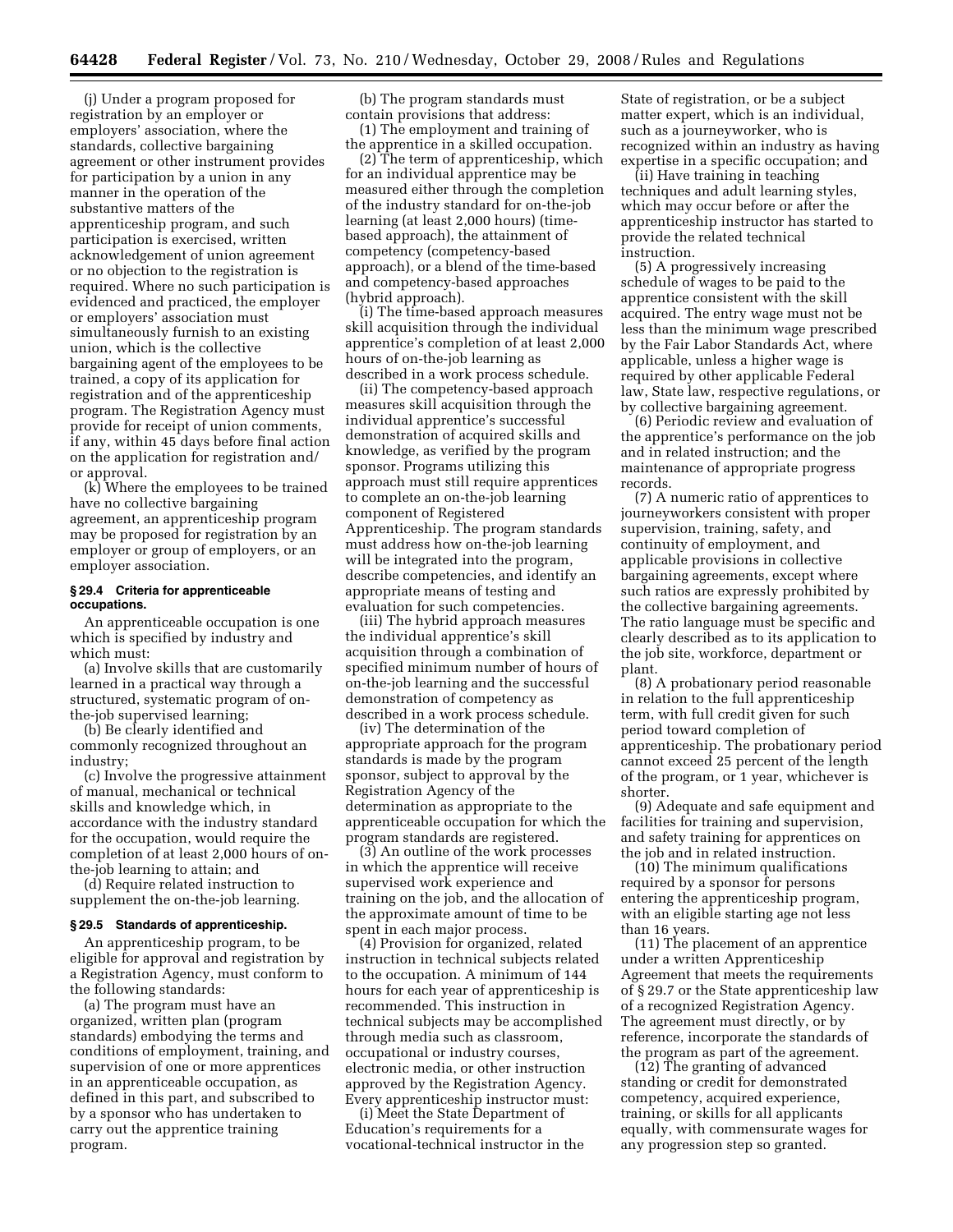(13) The transfer of an apprentice between apprenticeship programs and within an apprenticeship program must be based on agreement between the apprentice and the affected apprenticeship committees or program sponsors, and must comply with the following requirements:

(i) The transferring apprentice must be provided a transcript of related instruction and on-the-job learning by the committee or program sponsor;

(ii) Transfer must be to the same occupation; and

(iii) A new apprenticeship agreement must be executed when the transfer occurs between program sponsors.

(14) Assurance of qualified training personnel and adequate supervision on the job.

(15) Recognition for successful completion of apprenticeship evidenced by an appropriate certificate issued by the Registration Agency.

(16) Program standards that utilize the competency-based or hybrid approach for progression through an apprenticeship and that choose to issue interim credentials must clearly identify the interim credentials, demonstrate how these credentials link to the components of the apprenticeable occupation, and establish the process for assessing an individual apprentice's demonstration of competency associated with the particular interim credential. Further, interim credentials must only be issued for recognized components of an apprenticeable occupation, thereby linking interim credentials specifically to the knowledge, skills, and abilities associated with those components of the apprenticeable occupation.

(17) Identification of the Registration Agency.

(18) Provision for the registration, cancellation and deregistration of the program; and for the prompt submission of any program standard modification or amendment to the Registration Agency for approval.

(19) Provision for registration of apprenticeship agreements, modifications, and amendments; notice to the Registration Agency of persons who have successfully completed apprenticeship programs; and notice of transfers, suspensions, and cancellations of apprenticeship agreements and a statement of the reasons therefore.

(20) Authority for the cancellation of an apprenticeship agreement during the probationary period by either party without stated cause; cancellation during the probationary period will not have an adverse impact on the sponsor's completion rate.

(21) Compliance with 29 CFR part 30, including the equal opportunity pledge prescribed in 29 CFR 30.3(b); an affirmative action plan complying with 29 CFR 30.4; and a method for the selection of apprentices authorized by 29 CFR 30.5, or compliance with parallel requirements contained in a State plan for equal opportunity in apprenticeship adopted under 29 CFR part 30 and approved by the Department. The apprenticeship standards must also include a statement that the program will be conducted, operated and administered in conformity with applicable provisions of 29 CFR part 30, as amended, or, if applicable, an approved State plan for equal opportunity in apprenticeship.

(22) Contact information (name, address, telephone number, and e-mail address if appropriate) for the appropriate individual with authority under the program to receive, process and make disposition of complaints.

(23) Recording and maintenance of all records concerning apprenticeship as may be required by the Office of Apprenticeship or recognized State Apprenticeship Agency and other applicable law.

#### **§ 29.6 Program performance standards.**

(a) Every registered apprenticeship program must have at least one registered apprentice, except for the following specified periods of time, which may not exceed 1 year:

(1) Between the date when a program is registered and the date of registration for its first apprentice(s); or

(2) Between the date that a program graduates an apprentice and the date of registration for the next apprentice(s) in the program.

(b) Registration Agencies must evaluate performance of registered apprenticeship programs.

(1) The tools and factors to be used must include, but are not limited to:

(i) Quality assurance assessments;

(ii) Equal Employment Opportunity (EEO) Compliance Reviews; and

(iii) Completion rates.

(2) Any additional tools and factors used by the Registration Agency in evaluating program performance must adhere to the goals and policies of the Department articulated in this part and in guidance issued by the Office of Apprenticeship.

(c) In order to evaluate completion rates, the Registration Agency must review a program's completion rates in comparison to the national average for completion rates. Based on the review, the Registration Agency must provide technical assistance to programs with

completion rates lower than the national average.

(d) Cancellation of apprenticeship agreements during the probationary period will not have an adverse impact on a sponsor's completion rate.

#### **§ 29.7 Apprenticeship agreement.**

The apprenticeship agreement must contain, explicitly or by reference:

(a) Names and signatures of the contracting parties (apprentice, and the program sponsor or employer), and the signature of a parent or guardian if the apprentice is a minor.

(b) The date of birth and, on a voluntary basis, Social Security number of the apprentice.

(c) Contact information of the Program Sponsor and Registration Agency.

(d) A statement of the occupation in which the apprentice is to be trained, and the beginning date and term (duration) of apprenticeship.

(e) A statement showing:

(1) The number of hours to be spent by the apprentice in work on the job in a time-based program; or a description of the skill sets to be attained by completion of a competency-based program, including the on-the-job learning component; or the minimum number of hours to be spent by the apprentice and a description of the skill sets to be attained by completion of hybrid program; and

(2) The number of hours to be spent in related instruction in technical subjects related to the occupation, which is recommended to be not less than 144 hours per year.

(f) A statement setting forth a schedule of the work processes in the occupation or industry divisions in which the apprentice is to be trained and the approximate time to be spent at each process.

(g) A statement of the graduated scale of wages to be paid to the apprentice and whether or not the required related instruction is compensated.

(h) Statements providing:

(1) For a specific period of probation during which the apprenticeship agreement may be cancelled by either party to the agreement upon written notice to the registration agency, without adverse impact on the sponsor.

(2) That, after the probationary period, the agreement may be:

(i) Cancelled at the request of the apprentice, or

(ii) Suspended or cancelled by the sponsor, for good cause, with due notice to the apprentice and a reasonable opportunity for corrective action, and with written notice to the apprentice and to the Registration Agency of the final action taken.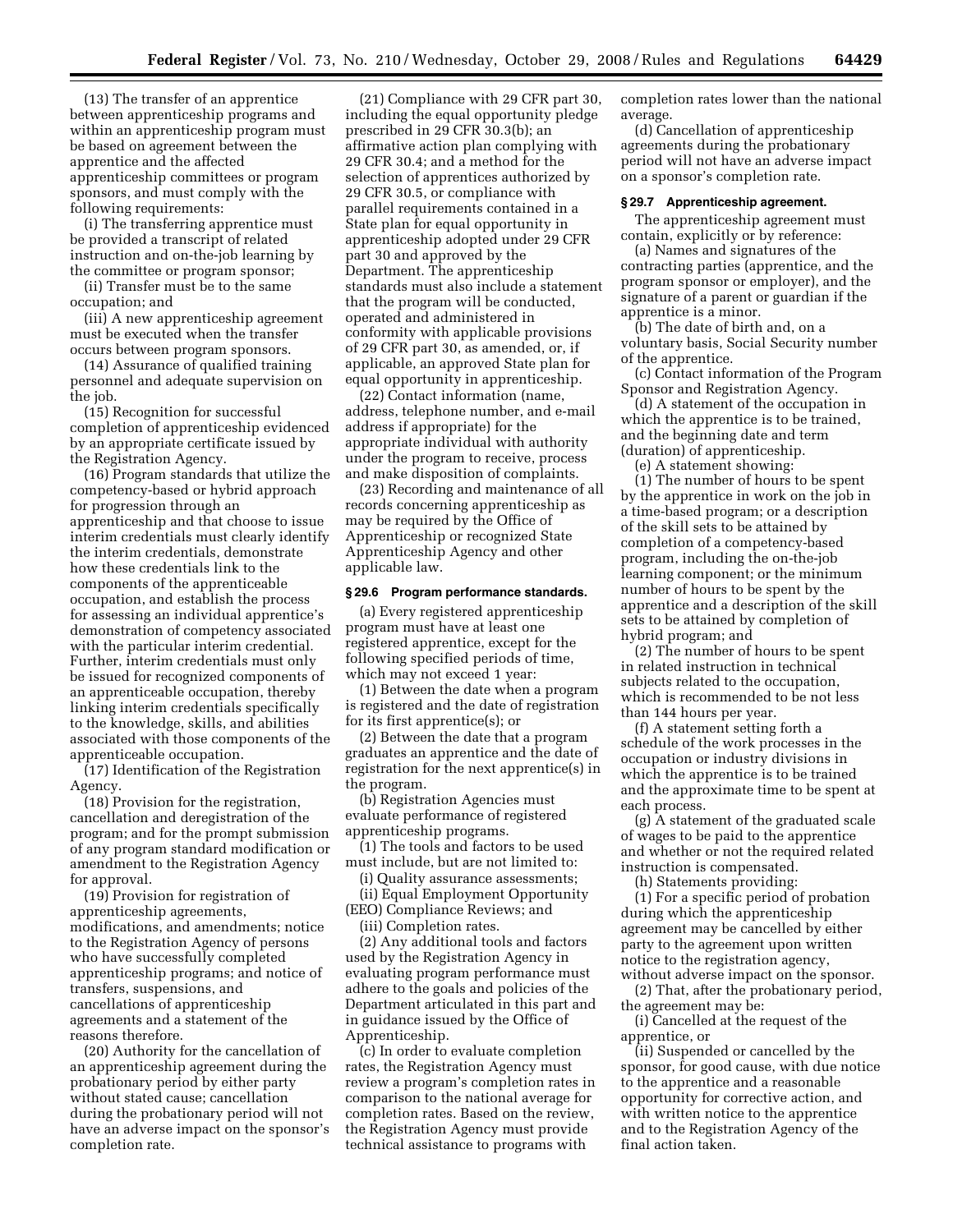(i) A reference incorporating as part of the agreement the standards of the apprenticeship program as they exist on the date of the agreement and as they may be amended during the period of the agreement.

(j) A statement that the apprentice will be accorded equal opportunity in all phases of apprenticeship employment and training, without discrimination because of race, color, religion, national origin, or sex.

(k) Contact information (name, address, phone, and e-mail if appropriate) of the appropriate authority designated under the program to receive, process and make disposition of controversies or differences arising out of the apprenticeship agreement when the controversies or differences cannot be adjusted locally or resolved in accordance with the established procedure or applicable collective bargaining provisions.

# **§ 29.8 Deregistration of a registered program.**

Deregistration of a program may be effected upon the voluntary action of the sponsor by submitting a request for cancellation of the registration in accordance with paragraph (a) of this section, or upon reasonable cause, by the Registration Agency instituting formal deregistration proceedings in accordance with paragraph (b) of this section.

(a) Deregistration at the request of the sponsor. The Registration Agency may cancel the registration of an apprenticeship program by written acknowledgment of such request stating the following:

(1) The registration is cancelled at the sponsor's request, and the effective date thereof;

(2) That, within 15 days of the date of the acknowledgment, the sponsor will notify all apprentices of such cancellation and the effective date; that such cancellation automatically deprives the apprentice of individual registration; that the deregistration of the program removes the apprentice from coverage for Federal purposes which require the Secretary of Labor's approval of an apprenticeship program, and that all apprentices are referred to the Registration Agency for information about potential transfer to other registered apprenticeship programs.

(b) Deregistration by the Registration Agency upon reasonable cause.

(1)(i) Deregistration proceedings may be undertaken when the apprenticeship program is not conducted, operated, or administered in accordance with the program's registered provisions or with the requirements of this part, including

not but limited to: failure to provide onthe-job learning; failure to provide related instruction; failure to pay the apprentice a progressively increasing schedule of wages consistent with the apprentices skills acquired; or persistent and significant failure to perform successfully. Deregistration proceedings for violation of equal opportunity requirements must be processed in accordance with the provisions under 29 CFR part 30.

(ii) For purposes of this section, persistent and significant failure to perform successfully occurs when a program sponsor consistently fails to register at least one apprentice, shows a pattern of poor quality assessment results over a period of several years, demonstrates an ongoing pattern of very low completion rates over a period of several years, or shows no indication of improvement in the areas identified by the Registration Agency during a review process as requiring corrective action.

(2) Where it appears the program is not being operated in accordance with the registered standards or with requirements of this part, the Registration Agency must notify the program sponsor in writing.

(3) The notice sent to the program sponsor's contact person must:

(i) Be sent by registered or certified mail, with return receipt requested;

(ii) State the shortcoming(s) and the remedy required; and

(iii) State that a determination of reasonable cause for deregistration will be made unless corrective action is effected within 30 days.

(4) Upon request by the sponsor for good cause, the 30-day term may be extended for another 30 days. During the period for corrective action, the Registration Agency must assist the sponsor in every reasonable way to achieve conformity.

(5) If the required correction is not effected within the allotted time, the Registration Agency must send a notice to the sponsor, by registered or certified mail, return receipt requested, stating the following:

(i) The notice is sent under this paragraph;

(ii) Certain deficiencies were called to the sponsor's attention (enumerating them and the remedial measures requested, with the dates of such occasions and letters), and that the sponsor has failed or refused to effect correction;

(iii) Based upon the stated deficiencies and failure to remedy them, a determination has been made that there is reasonable cause to deregister the program and the program may be deregistered unless, within 15 days of

the receipt of this notice, the sponsor requests a hearing with the applicable Registration Agency; and

(iv) If the sponsor does not request a hearing, the entire matter will be submitted to the Administrator, Office of Apprenticeship, for a decision on the record with respect to deregistration.

(6) If the sponsor does not request a hearing, the Registration Agency will transmit to the Administrator a report containing all pertinent facts and circumstances concerning the nonconformity, including the findings and recommendation for deregistration, and copies of all relevant documents and records. Statements concerning interviews, meetings and conferences will include the time, date, place, and persons present. The Administrator will make a final order on the basis of the record presented.

(7) If the sponsor requests a hearing, the Registration Agency will transmit to the Administrator a report containing all the data listed in paragraph (b)(6) of this section, and the Administrator will refer the matter to the Office of Administrative Law Judges. An Administrative Law Judge will convene a hearing in accordance with § 29.10, and issue a decision as required in  $\S 29.10(c)$ .

(8) Every order of deregistration must contain a provision that the sponsor must, within 15 days of the effective date of the order, notify all registered apprentices of the deregistration of the program; the effective date thereof; that such cancellation automatically deprives the apprentice of individual registration; that the deregistration removes the apprentice from coverage for Federal purposes which require the Secretary of Labor's approval of an apprenticeship program; and that all apprentices are referred to the Registration Agency for information about potential transfer to other registered apprenticeship programs.

# **§ 29.9 Reinstatement of program registration.**

Any apprenticeship program deregistered under § 29.8 may be reinstated upon presentation of adequate evidence that the apprenticeship program is operating in accordance with this part. Such evidence must be presented to the Registration Agency.

#### **§ 29.10 Hearings for deregistration.**

(a) Within 10 days of receipt of a request for a hearing, the Administrator of the Office of Apprenticeship must contact the Department's Office of Administrative Law Judges to request the designation of an Administrative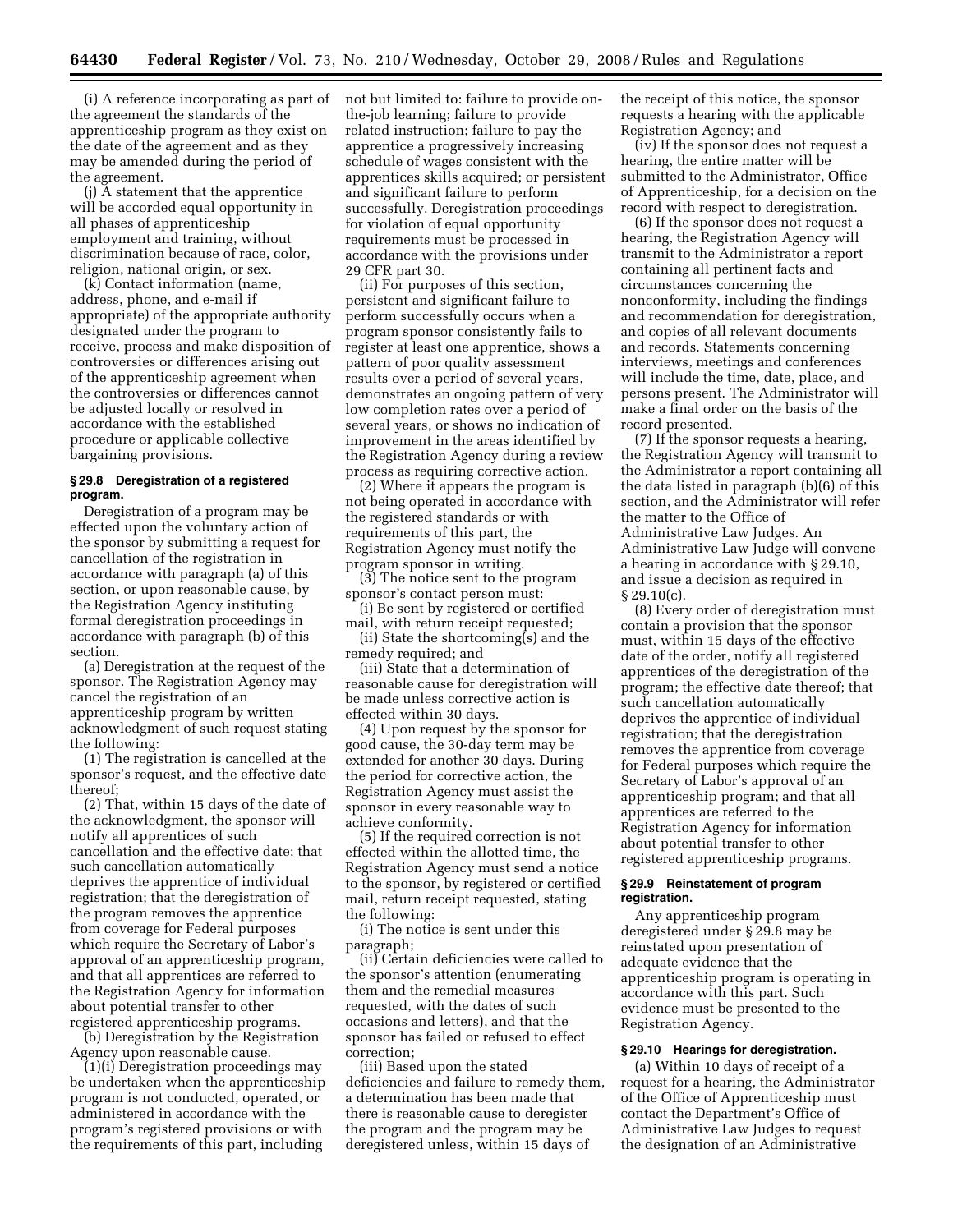Law Judge to preside over the hearing. The Administrative Law Judge shall give reasonable notice of such hearing by registered mail, return receipt requested, to the appropriate sponsor. Such notice will include:

(1) A reasonable time and place of hearing;

(2) A statement of the provisions of this part pursuant to which the hearing is to be held; and

(3) A concise statement of the matters pursuant to which the action forming the basis of the hearing is proposed to be taken.

(b) The procedures contained in 29 CFR part 18 will apply to the disposition of the request for hearing except that:

(1) The Administrative Law Judge will receive, and make part of the record, documentary evidence offered by any party and accepted at the hearing. Copies thereof will be made available by the party submitting the documentary evidence to any party to the hearing upon request.

(2) Technical rules of evidence will not apply to hearings conducted pursuant to this part, but rules or principles designed to assure production of the most credible evidence available and to subject testimony to test by cross-examination will be applied, where reasonably necessary, by the Administrative Law Judge conducting the hearing. The Administrative Law Judge may exclude irrelevant, immaterial, or unduly repetitious evidence.

(c) The Administrative Law Judge should issue a written decision within 90 days of the close of the hearing record. The Administrative Law Judge's decision constitutes final agency action unless, within 15 days from receipt of the decision, a party dissatisfied with the decision files a petition for review with the Administrative Review Board, specifically identifying the procedure, fact, law or policy to which exception is taken. Any exception not specifically urged is deemed to have been waived. A copy of the petition for review must be sent to the opposing party at the same time. Thereafter, the decision of the Administrative Law Judge remains final agency action unless the Administrative Review Board, within 30 days of the filing of the petition for review, notifies the parties that it has accepted the case for review. The Administrative Review Board may set a briefing schedule or decide the matter on the record. The Administrative Review Board must decide any case it accepts for review within 180 days of the close of the record. If not so decided, the Administrative Law Judge's decision constitutes final agency action.

#### **§ 29.11 Limitations.**

Nothing in this part or in any apprenticeship agreement will operate to invalidate:

(a) Any apprenticeship provision in any collective bargaining agreement between employers and employees establishing higher apprenticeship standards; or

(b) Any special provision for veterans, minority persons, or women in the standards, apprentice qualifications or operation of the program, or in the apprenticeship agreement, which is not otherwise prohibited by law, Executive Order, or authorized regulation.

#### **§ 29.12 Complaints.**

(a) This section is not applicable to any complaint concerning discrimination or other equal opportunity matters; all such complaints must be submitted, processed and resolved in accordance with applicable provisions in 29 CFR part 30, or applicable provisions of a State Plan for Equal Employment Opportunity in Apprenticeship adopted pursuant to 29 CFR part 30 and approved by the Department.

(b) Except for matters described in paragraph (a) of this section, any controversy or difference arising under an apprenticeship agreement which cannot be adjusted locally and which is not covered by a collective bargaining agreement, may be submitted by an apprentice, or the apprentice's authorized representative, to the appropriate Registration Authority, either Federal or State, which has registered and/or approved the program in which the apprentice is enrolled, for review. Matters covered by a collective bargaining agreement are not subject to such review.

(c) The complaint must be in writing and signed by the complainant, or authorized representative, and must be submitted within 60 days of the final local decision. It must set forth the specific matter(s) complained of, together with relevant facts and circumstances. Copies of pertinent documents and correspondence must accompany the complaint.

(d) The Office of Apprenticeship or recognized State Apprenticeship Agency, as appropriate, will render an opinion within 90 days after receipt of the complaint, based upon such investigation of the matters submitted as may be found necessary, and the record before it. During the 90-day period, the Office of Apprenticeship or recognized State Apprenticeship Agency will make

reasonable efforts to effect a satisfactory resolution between the parties involved. If so resolved, the parties will be notified that the case is closed. Where an opinion is rendered, copies will be sent to all interested parties.

(e) Nothing in this section precludes an apprentice from pursuing any other remedy authorized under another Federal, State, or local law.

(f) A State Apprenticeship Agency may adopt a complaint review procedure differing in detail from that given in this section provided it is submitted for review and approval by the Office of Apprenticeship.

#### **§ 29.13 Recognition of State apprenticeship agencies.**

(a) *Recognition*. The Department may exercise its authority to grant recognition to a State Apprenticeship Agency. Recognition confers nonexclusive authority to determine whether an apprenticeship program conforms to the published standards and whether the program is, therefore, eligible for those Federal purposes which require such a determination by the Department. Such recognition shall be accorded upon the State's submission of, the Department's approval of, and the State's compliance with the following:

(1) The State Apprenticeship Agency must submit a State apprenticeship law, whether instituted through statute, Executive Order, regulation, or other means, that conforms to the requirements of 29 CFR parts 29 and 30;

(2) The State Apprenticeship Agency must establish and continue to use a State Apprenticeship Council, which operates under the direction of the State Apprenticeship Agency. The State Apprenticeship Council may be either regulatory or advisory and must meet the following requirements:

(i) It must be composed of persons familiar with apprenticeable occupations, and

(ii) It must include an equal number of representatives of employer and of employee organizations and include public members who shall not number in excess of the number named to represent either employer or employee organizations;

(3) The State Apprenticeship Agency must submit a State Plan for Equal Employment Opportunity in Apprenticeship that conforms to the requirements published in 29 CFR part 30;

(4) The State Apprenticeship Agency's submission must include a description of the basic standards, criteria, and requirements for program registration and/or approval, and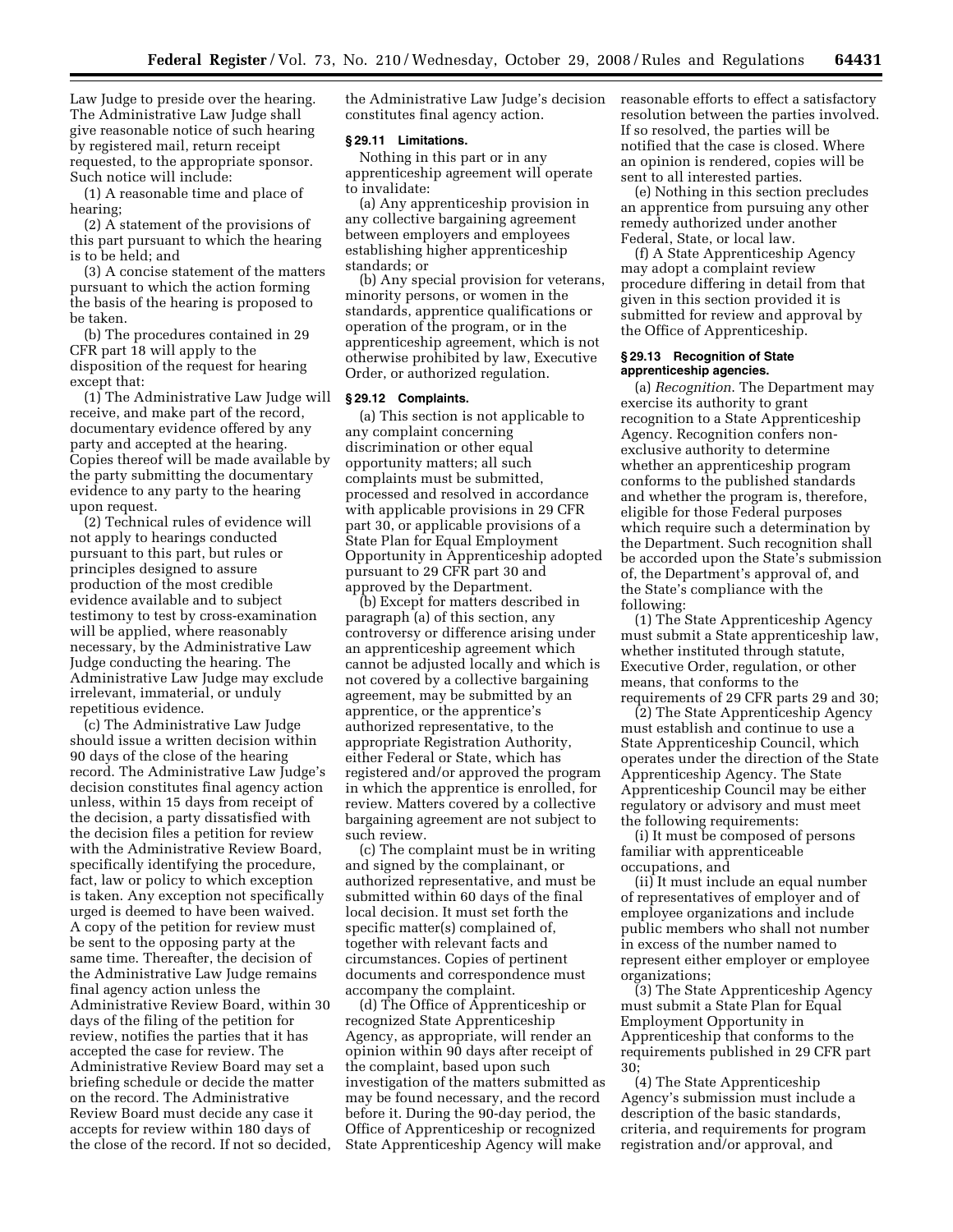demonstrate linkages and coordination with the State's economic development strategies and publicly-funded workforce investment system; and

(5) The State Apprenticeship Agency's submission must include a description of policies and operating procedures which depart from or impose requirements in addition to those prescribed in this part.

(b) *Basic requirements*. In order to obtain and maintain recognition as provided under paragraph (a) of this section, the State Apprenticeship Agency must conform to the requirements of this part. To accomplish this, the State must:

(1) Establish and maintain an administrative entity (the State Apprenticeship Agency) that is capable of performing the functions of a Registration Agency under 29 CFR part 29;

(2) Provide sufficient resources to carry out the functions of a Registration Agency, including: Outreach and education; registration of programs and apprentices; provision of technical assistance, and monitoring as required to fulfill the requirements of this part;

(3) Clearly delineate the respective powers and duties of the State office, the State Apprenticeship Agency, and the State Apprenticeship Council;

(4) Establish policies and procedures to promote equality of opportunity in apprenticeship programs pursuant to a State Plan for Equal Employment Opportunity in Apprenticeship which adopts and implements the requirements of 29 CFR part 30, and to require apprenticeship programs to operate in conformity with such State Plan and 29 CFR part 30;

(5) Prescribe the contents of apprenticeship agreements, in conformity with § 29.7;

(6) Ensure that the registration of apprenticeship programs occurs only in apprenticeable occupations, as provided in § 29.4, including occupations in high growth and high demand industries;

(7) Accord reciprocal approval for Federal purposes to apprentices, apprenticeship programs and standards that are registered in other States by the Office of Apprenticeship or a Registration Agency if such reciprocity is requested by the apprenticeship program sponsor. Program sponsors seeking reciprocal approval must meet the wage and hour provisions and apprentice ratio standards of the reciprocal State;

(8) Provide for the cancellation and/ or deregistration of programs, and for temporary suspension, cancellation, and/or deregistration of apprenticeship agreements; and

(9) Submit all proposed modifications in legislation, regulations, policies and/ or operational procedures planned or anticipated by a State Apprenticeship Agency, either at the time of application for recognition or subsequently, to the Office of Apprenticeship for review and obtain the Office of Apprenticeship's concurrence prior to implementation.

(c) *Application for recognition*. A State Apprenticeship Agency desiring new or continued recognition as a Registration Agency must submit to the Administrator of the Office of Apprenticeship the documentation specified in paragraph (a) of this section. A currently recognized State desiring continued recognition by the Office of Apprenticeship must submit to the Administrator of the Office of Apprenticeship the documentation specified in paragraph (a) of this section within 2 years of the effective date of the final rule. The recognition of a currently recognized State shall continue for up to 2 years from the effective date of this regulation and during any extension period granted by the Administrator. An extension of time within which to comply with the requirements of this part may be granted by the Administrator for good cause upon written request by the State, but the Administrator shall not extend the time for submission of the documentation required by paragraph (a) of this section. Upon approval of the State Apprenticeship Agency's application for recognition and any subsequent modifications to this application as required under paragraph (b)(9) of this section, the Administrator shall so notify the State Apprenticeship Agency in writing.

(d) *Duration of recognition*. The recognition of a State Apprenticeship Agency shall last for 5 years from the date recognition is granted under paragraph (c) of this section. The Administrator shall notify each State Registration Agency at least 180 days prior to the expiration of the 5-year period whether the Registration Agency is in conformity with this part, based on reviews conducted by the Office of Apprenticeship, as required by paragraph (e) of this section. If the notification states that the State Apprenticeship Agency is in conformity, recognition will be renewed for an additional 5-year period. If the notification states that the State Apprenticeship Agency is not in conformity, the notification shall specify the areas of non-conformity, require corrective action, and offer technical assistance. After the Administrator determines that a State Apprenticeship Agency has corrected

the identified non-conformities, recognition will be renewed for an additional 5-year period.

(e) *Compliance*. The Office of Apprenticeship will monitor a State Registration Agency for compliance with the recognition requirements of this part through:

(1) On-site reviews conducted by Office of Apprenticeship staff.

(2) Self-assessment reports, as required by the Office of

Apprenticeship.

(3) Review of State Apprenticeship Agency legislation, regulations, policies, and/or operating procedures required to be submitted under paragraphs (a)(1), (a)(5) and (b)(9) of this section for review and approval as required under § 29.13(a).

(4) Determination whether, based on the review performed under paragraphs  $(e)(1)$ ,  $(2)$ , and  $(3)$  of this section, the State Registration Agency is in compliance with part 29. Notice to the State Registration Agency of the determination will be given within 45 days of receipt of proposed modifications to legislation, regulations, policies, and/or operational procedures required to be submitted under paragraphs  $(a)(1)$ ,  $(a)(5)$  and  $(b)(9)$  of this section.

(f) *Accountability/Remedies for nonconformity*. (1) State Registration Agencies that fail to maintain compliance with the requirements of this part, as provided under paragraph (e) of this section, will:

(i) Receive technical assistance from the Office of Apprenticeship in an effort to remedy the non-conforming activity; and

(ii) Be placed on ''Conditional Recognition'' for a period of 45 days during which the State Apprenticeship Agency must submit a corrective action plan to remedy the non-conforming activity to the Office of Apprenticeship. Upon request from the State Apprenticeship Agency, for good cause, the 45-day period may be extended.

(2) Failure to comply with these requirements will result in rescission of recognition, for Federal Purposes as provided under § 29.14.

(g) *Denial of State Apprenticeship Agency Recognition*. A denial by the Office of Apprenticeship of a State Apprenticeship Agency's application for new or continued recognition must be in writing and must set forth the reasons for denial. The notice must be sent by certified mail, return receipt requested. In addition to the reasons stated for the denial, the notice must specify the remedies which must be undertaken prior to consideration of a resubmitted request, and must state that a request for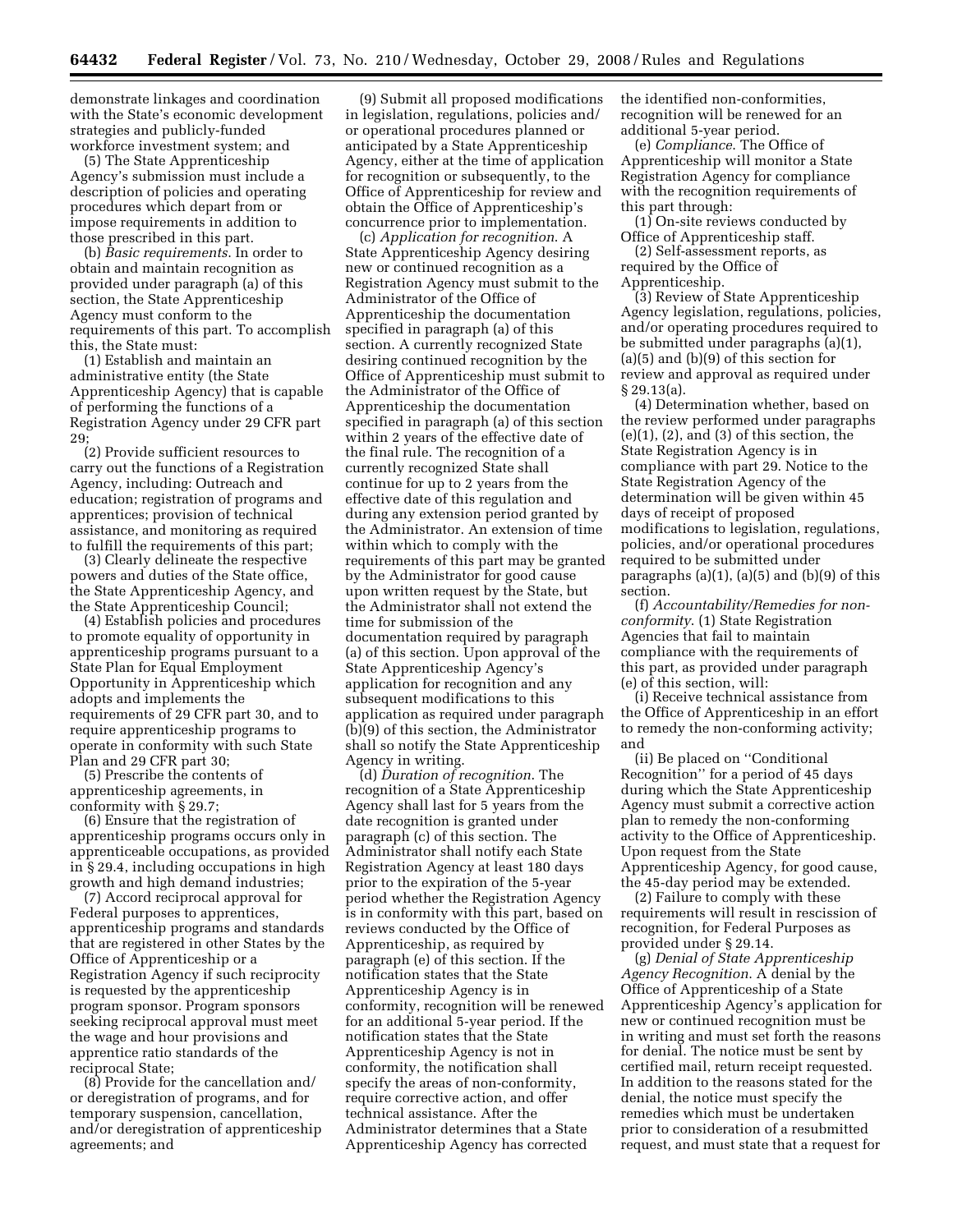administrative review of a denial of recognition may be made within 30 calendar days of receipt of the notice of denial from the Department. Such request must be made by mail and addressed to the Chief Administrative Law Judge for the Department. The mailing address is Office of Administrative Law Judges, U.S. Department of Labor, Suite 400 North, 800 K Street, NW., Washington, DC 20001–8002. Within 30 calendar days of the filing of the request for review, the Administrator must prepare an administrative record for submission to the Administrative Law Judge designated by the Chief Administrative Law Judge.

(1) The procedures contained in 29 CFR part 18 will apply to the disposition of the request for review except that:

(i) The Administrative Law Judge will receive, and make part of the record, documentary evidence offered by any party and accepted at the hearing. Copies thereof will be made available by the party submitting the documentary evidence to any party to the hearing upon request.

(ii) Technical rules of evidence will not apply to hearings conducted under this part, but rules or principles designed to assure production of the most credible evidence available and to subject testimony to test by crossexamination will be applied, where reasonably necessary, by the Administrative Law Judge conducting the hearing. The Administrative Law Judge may exclude irrelevant, immaterial, or unduly repetitious evidence.

(2) The Administrative Law Judge should submit proposed findings, a recommended decision, and a certified record of the proceedings to the Administrative Review Board within 90 calendar days after the close of the record.

(3) Within 20 days of the receipt of the recommended decision, any party may file exceptions. Any party may file a response to the exceptions filed by another party within 10 days of receipt of the exceptions. All exceptions and responses must be filed with the Administrative Review Board with copies served on all parties and amici curiae.

(4) After the close of the period for filing exceptions and responses, the Administrative Review Board may issue a briefing schedule or may decide the matter on the record before it. The Administrative Review Board must decide any case it accepts for review within 180 days of the close of the record. If not so decided, the

Administrative Law Judge's decision constitutes final agency action. The decision of the Administrative Review Board constitutes final action by the Department.

(h) *Withdrawal from recognition*. Where a State Apprenticeship Agency voluntarily relinquishes its recognition for Federal purposes, the State must:

(1) Send a formal notice of intent to the Administrator of the Office of Apprenticeship;

(2) Provide all apprenticeship program standards, apprenticeship agreements, completion records, cancellation and suspension records, Equal Employment Opportunity Compliance Review files and any other documents relating to the State's apprenticeship programs, to the Department; and

(3) Cooperate fully during a transition period.

(i) *Retention of authority*. Notwithstanding any grant of recognition to a State Apprenticeship Agency under this section, the Office of Apprenticeship retains the full authority to register apprenticeship programs and apprentices in all States and Territories where the Office of Apprenticeship determines that such action is necessary to further the interests of the National Apprenticeship System.

(j) *State apprenticeship programs*. (1) An apprenticeship program submitted to a State Registration Agency for registration must, for Federal purposes, be in conformity with the State apprenticeship law, regulations, and with the State Plan for Equal Employment Opportunity in Apprenticeship as submitted to and approved by the Office of Apprenticeship pursuant to 29 CFR part 30.

(2) In the event that a State Apprenticeship Agency is not recognized by the Office of Apprenticeship for Federal purposes or that such recognition has been withdrawn, or if no State Apprenticeship Agency exists, registration with the Office of Apprenticeship may be requested. Such registration must be granted if the program is conducted, administered and operated in accordance with the requirements of this part and the equal opportunity regulation in 29 CFR part 30, as amended.

# **§ 29.14 Derecognition of State Apprenticeship Agencies.**

The recognition for Federal purposes of a State Apprenticeship Agency may be withdrawn for the failure to fulfill, or operate in conformity with, the requirements of parts 29 and 30.

Derecognition proceedings for reasonable cause will be instituted in accordance with the following:

(a) Derecognition proceedings for failure to adopt or properly enforce a State Plan for Equal Employment Opportunity in Apprenticeship must be processed in accordance with the procedures prescribed in 29 CFR part 30.

(b) For causes other than those under paragraph (a) of this section, the Office of Apprenticeship must notify the respondent and appropriate State sponsors in writing, by certified mail, with return receipt requested. The notice must set forth the following:

(1) That reasonable cause exists to believe that the respondent has failed to fulfill or operate in conformity with the requirements of this part;

(2) The specific areas of nonconformity;

(3) The needed remedial measures; and

(4) That the Office of Apprenticeship proposes to withdraw recognition for Federal purposes unless corrective action is taken, or a hearing request mailed, within 30 days of the receipt of the notice.

(c) If, within the 30-day period, the State Apprenticeship Agency:

(1) Acknowledges that the State is out of conformity, specifies its proposed remedial action and commits itself to remedying the identified deficiencies, the Office of Apprenticeship will suspend the derecognition process to allow a reasonable period of time for the State Apprenticeship Agency to implement its corrective action plan.

(i) If the Office of Apprenticeship determines that the State's corrective action has addressed the identified concerns, the Office of Apprenticeship must so notify the State and the derecognition proceedings shall be terminated.

(ii) If the Office of Apprenticeship determines that the State has not addressed or failed to remedy the identified concerns, the Administrator must notify the State, in writing, of its failure, specifying the reasons therefore, and offer the State an opportunity to request a hearing within 30 days.

(2) Fails to comply or to request a hearing, the Office of Apprenticeship shall decide whether recognition should be withdrawn. If the decision is in the affirmative, the Administrator must begin the process of transferring registrations in paragraph (d).

(3) Requests a hearing. The Administrator shall refer the matter to the Office of Administrative Law Judges. An Administrative Law Judge will convene a hearing in accordance with